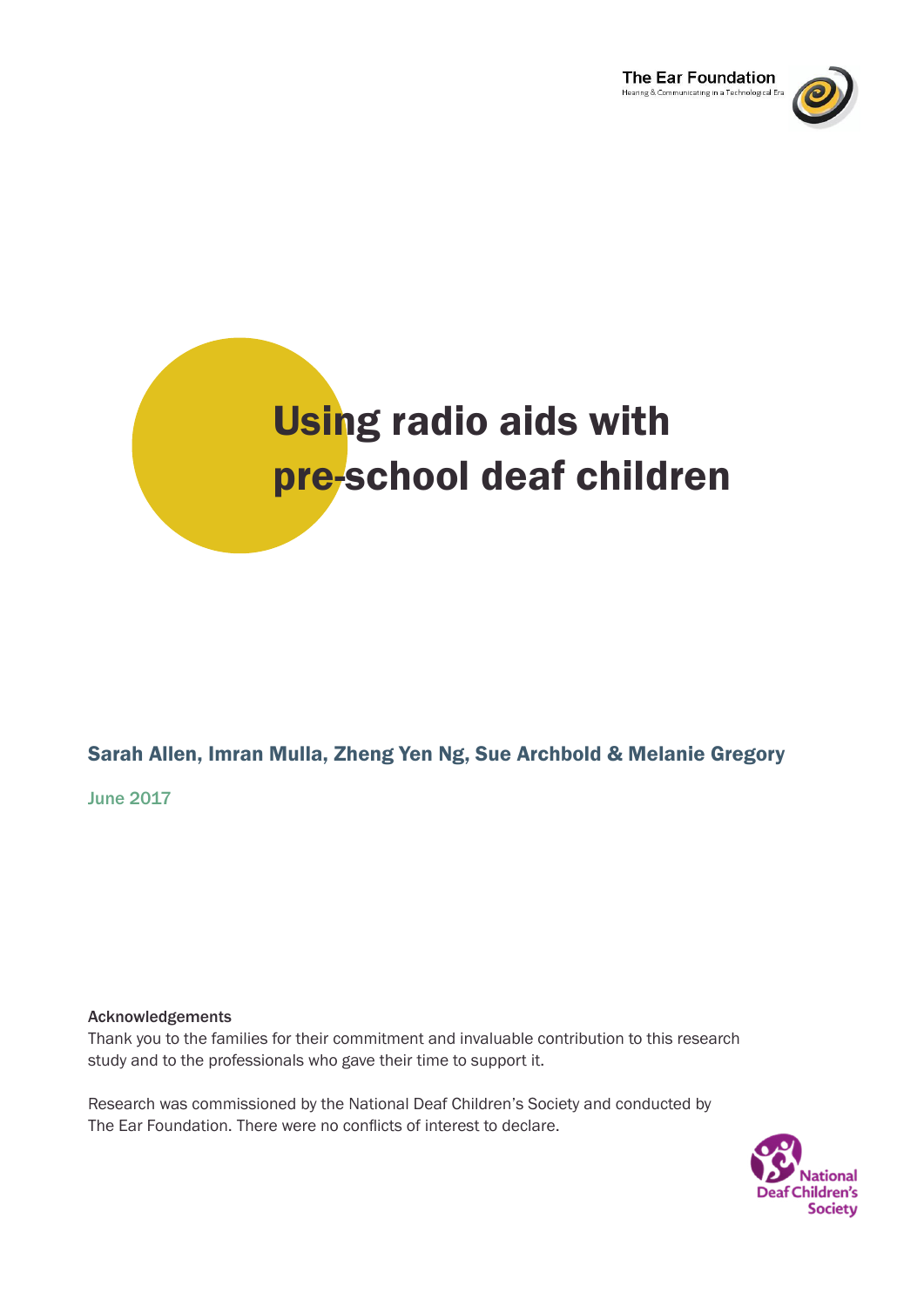# Why use radio aids with young deaf children?

Hearing is essential for learning spoken language and the earlier a child can hear speech, the better their opportunity to learn to listen and talk. However everyday life presents challenges for a young child with hearing loss: noise and distance from their parent when travelling in the car or buggy, walking and playing outside and even around the house make it difficult to hear speech and jeopardise spoken language development. Using a radio aid can overcome these challenges and may reduce the risk to spoken language.

Radio aid use is well-established for school-age children; however provision during these vital early years is inconsistent and inequitable.

This study asked 21 families of young deaf children about the benefits and challenges of using a radio aid in everyday life and used quantitative and qualitative measures to capture important predictors of spoken language outcomes.

Radio aids transmit a parent's voice directly to the child to overcome these daily challenges of distance and noise.

## Findings

Everyday situations present a risk to learning spoken language. This study shows that using a radio aid can reduce this risk and maximise potential benefits for the child and their family by:

- Improving hearing for speech in difficult listening conditions
- Increasing the amount parents talk and interact with their child
- Having a positive impact on the family's well-being Radio aid equipment can be challenging, but benefits largely outweigh any difficulties. Successful radio aid use requires timely and good quality information and support.

*'Speech-wise she is picking up on more; she is using more language because she can hear what we are saying more. She is definitely more vocal with it, more likely to communicate'*



## Recommendations

All parents of a young deaf child should be informed of the significant potential benefits of radio aids and have the opportunity and support to use this technology at home

Access to radio aids should be equitable for all preschool children

Manufacturers should respond to the identified needs of children and families in everyday life

Professionals should be knowledgeable about managing the latest technologies

*'As a parent, it is a massive, massive reassurance to walk down the street with him and know he can hear me'*





Research commissioned by





The Ear Foundation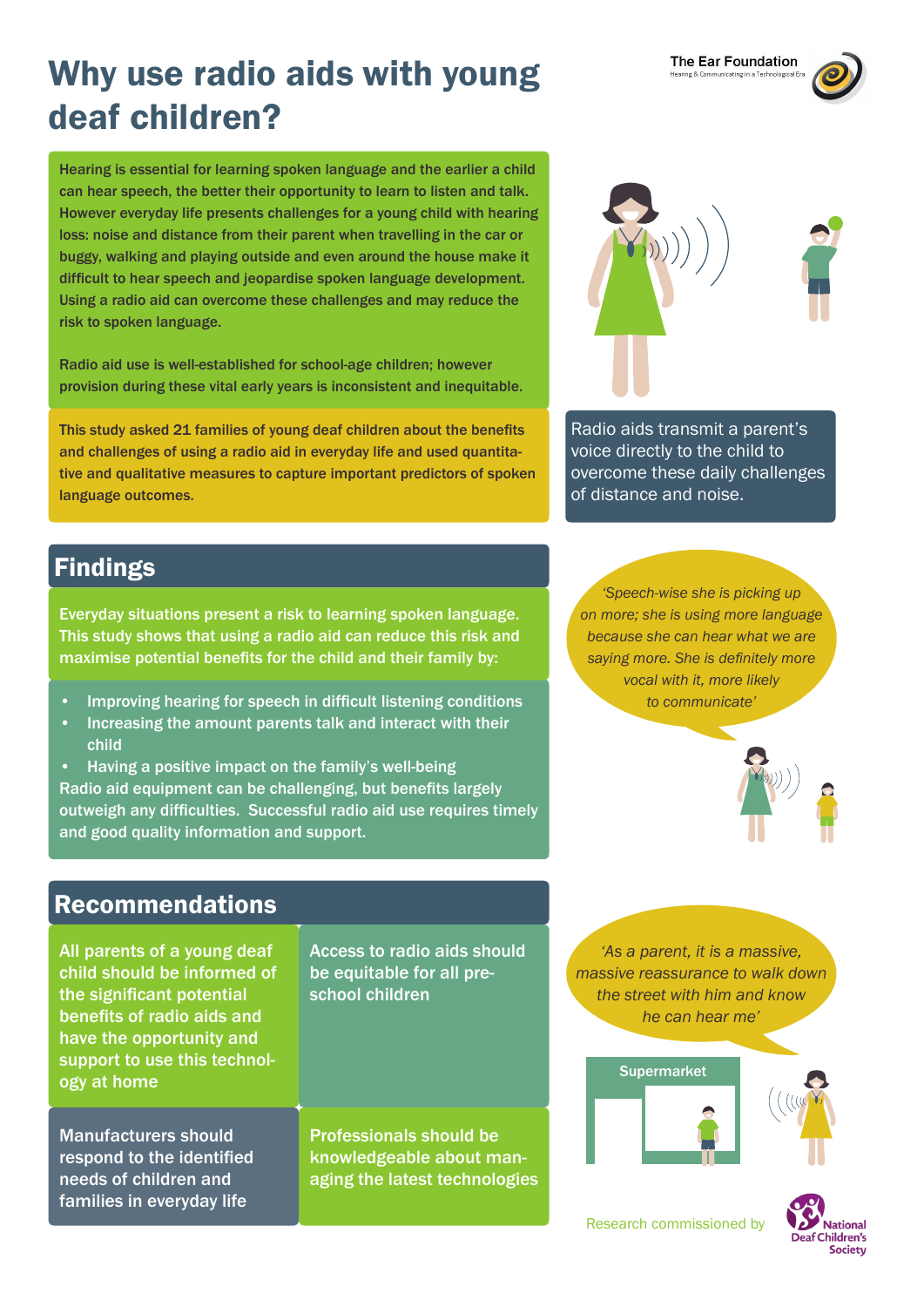## Executive Summary

The first few years of a child's life are a time of rapid and important development. During this time the foundations for communication are laid and for all children, language and interaction with their parents is critical to success. Hearing is essential for learning spoken language and the earlier a child can hear speech, the better their opportunity to learn to listen and talk. For a baby with hearing loss, 'hearing technologies' such as hearing aids and cochlear implants can provide the necessary hearing for speech. However, crucial early speech and language development occurs in the routines of everyday life, which are full of difficult listening conditions, for example playing outside, travelling in the car or a buggy and even around the house. Using a radio aid is one way to help overcome this by transmitting the speaker's voice directly to receivers on the child's hearing technology to improve the Signal-to-Noise Ratio (SNR). Using radio aids with children in school is well-established practice; however despite encouraging research findings, provision of radio aids for babies and young children during their critical period of language development is inconsistent and inequitable.

This study conducted by The Ear Foundation recruited twenty one families to explore the benefits and challenges of radio aid use with a deaf child aged 4 years and under. Using both quantitative and qualitative measures, the study investigated potential differences in behaviours with and without radio aid use and sought parents' insights into the experience. Findings provide strong evidence for the advantages of early radio aid use and support equitable access, consistent protocols and funding.

## Highlights from this study's findings include:

- Everyday listening environments present a risk to learning spoken language: using a radio aid can reduce this risk
- Using a radio aid facilitates important predictors of spoken language outcomes; improved hearing for speech and increased quantity of adult language and parent-child interaction
- Radio aid use can have a positive impact on the well-being of both children and their parents
- Successful radio aid use requires timely and good quality information and support to maximise potential benefits for the child and their family
- Radio aid equipment can be challenging, but benefits largely outweigh any difficulties

*'Speech-wise she is picking up on more; she is using more language because she can hear what we are saying more. She is definitely more vocal with it, more likely to communicate'*

*'As a parent, it is a massive, massive reassurance to walk down the street with him and know he can hear me.'*

## Recommendations:

- All parents of a young deaf child should be informed of the significant potential benefits of radio aids and have the opportunity and support to use this technology at home
- Access to radio aids should be equitable for all pre-school children
- Professionals should be knowledgeable about managing the latest technologies
- Manufacturers should respond to the identified needs of children and families in everyday life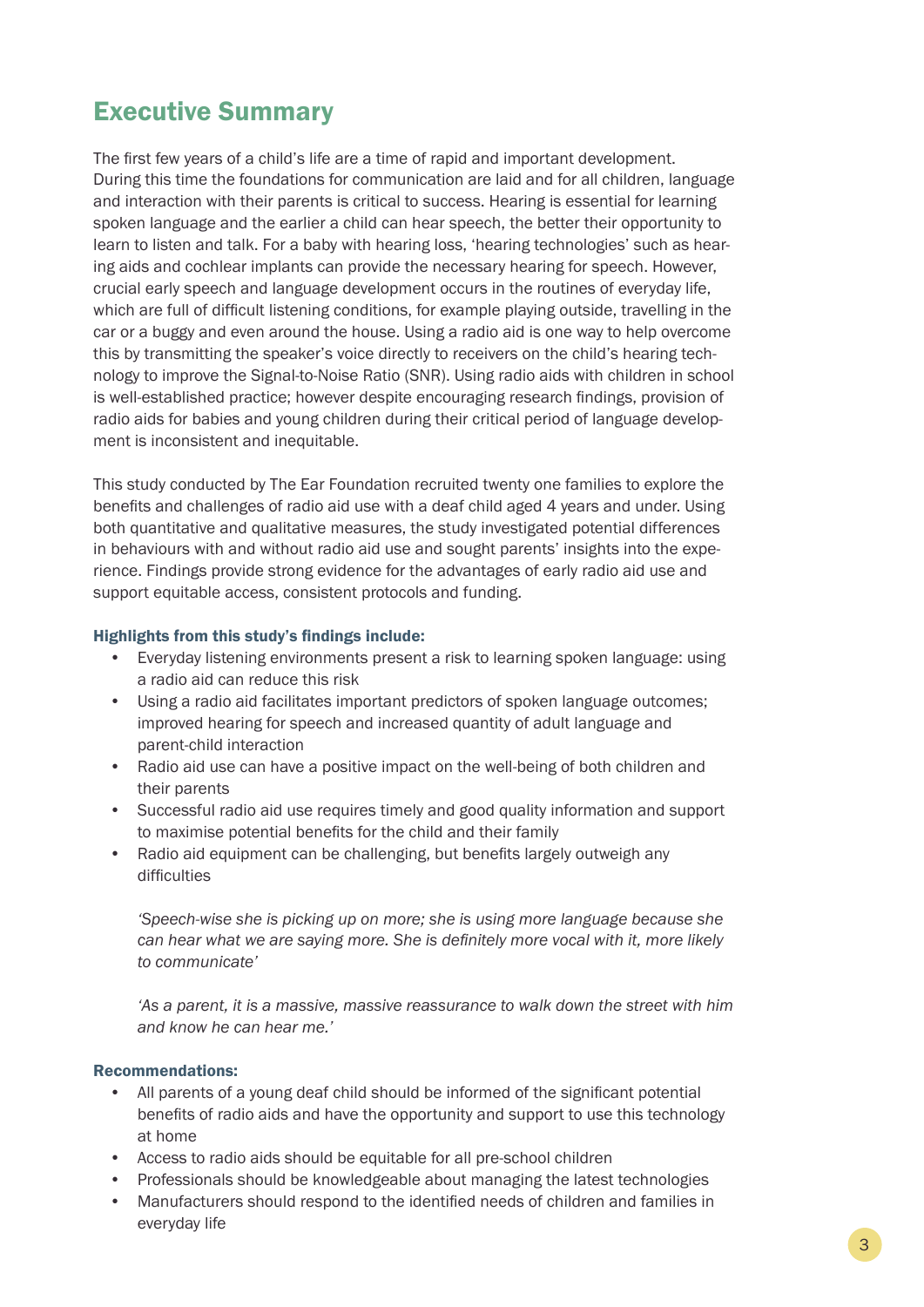## **Contents**

| 1.0 Background                                                                                                            | 1              |
|---------------------------------------------------------------------------------------------------------------------------|----------------|
| 2.0 Methodology                                                                                                           | 3              |
| 2.1 Procedure and Ethics                                                                                                  | 3              |
| 2.2 Data collection and analysis                                                                                          | $\overline{4}$ |
| 2.3 Participant demographics                                                                                              | 6              |
| 3.0 Findings                                                                                                              | 8              |
| 3.1 Daily activity log                                                                                                    | 8              |
| 3.2 Client Oriented Scale of Improvement (adapted)                                                                        | $\mathsf 9$    |
| 3.3 Listening Questionnaire                                                                                               | 10             |
| 3.4 LENA Paired recordings                                                                                                | 12             |
| 4.0 Interview findings                                                                                                    | 14             |
| 4.1 Access to speech in daily life                                                                                        | 16             |
| 4.2 Communication and spoken language                                                                                     | 18             |
| 4.3 Well-being                                                                                                            | 21             |
| 4.4 Practical considerations                                                                                              | 23             |
| 4.5 Engaging with the technology                                                                                          | 25             |
| 4.6 Choosing the right time                                                                                               | 27             |
| 5.0 Discussion                                                                                                            | 29             |
| 5.1 Everyday listening environments present a risk to learning spoken language:<br>using a radio aid can reduce this risk | 29             |
| 5.2 Using a radio aid facilitates important predictors of spoken language outcomes                                        | 29             |
| 5.3 Radio aid equipment can be challenging                                                                                | 30             |
| 5.4 Successful radio aid use requires timely and good quality information and                                             |                |
| support to maximise potential benefit                                                                                     | 31             |
| 5.5 Early radio aid use may improve outcomes and reduce disadvantage                                                      | 31             |
| 5.6 Using a radio aid in nursery requires careful management                                                              | 32             |
| <b>6.0 Conclusion</b>                                                                                                     | 33             |
| <b>7.0 Recommendations</b>                                                                                                | 33             |
| 8.0 List of Figures & Tables                                                                                              | 34             |
| 9.0 References                                                                                                            | 35             |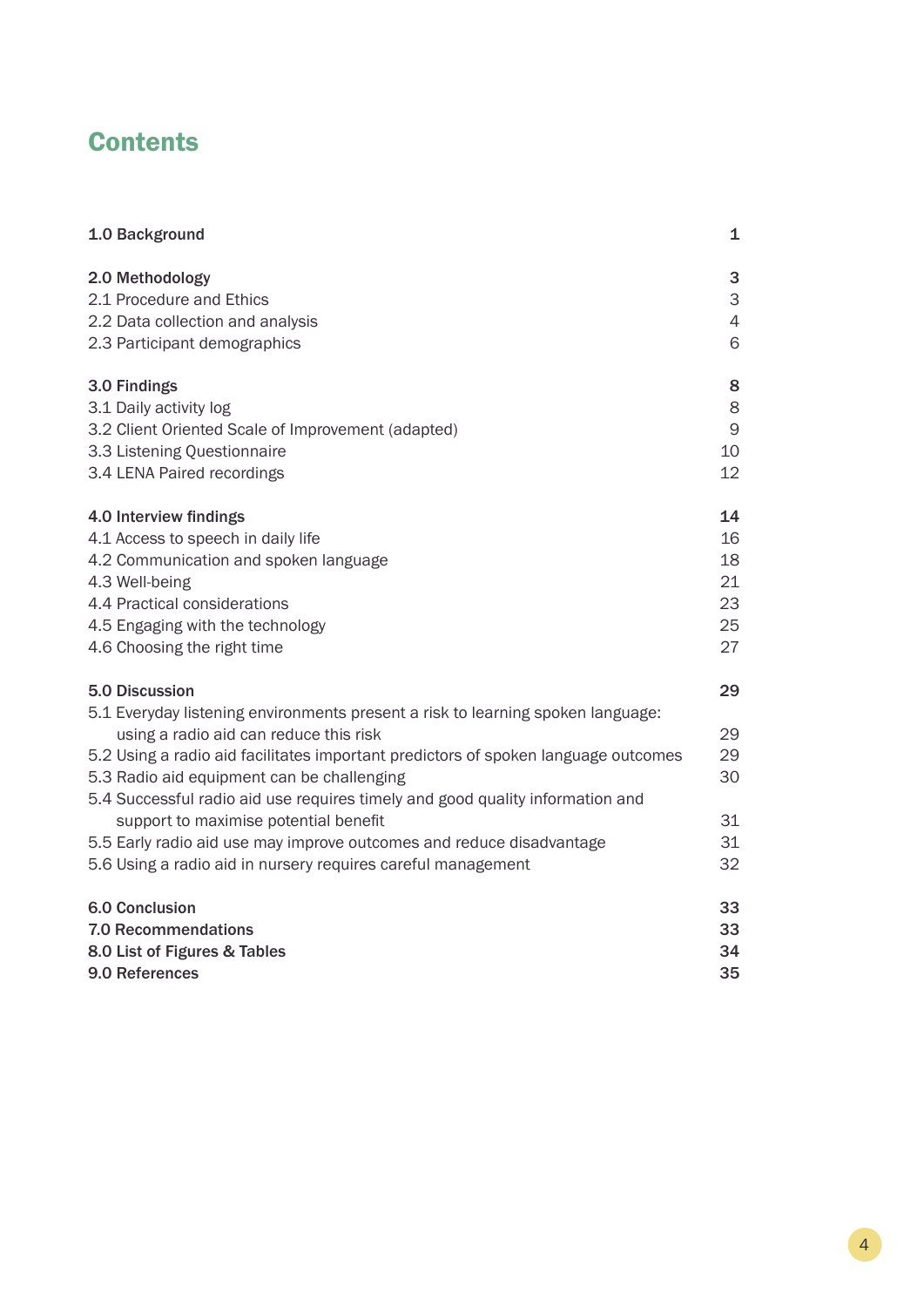## 1.0 Background

Language is the foundation not only for communication, but also for learning and education, our relationships with other people and our experience of life. Hearing is a vital building block for developing spoken language and the earlier a child can hear speech, the better their opportunity to learn to listen and talk (Cole & Flexer, 2015; Sininger, Grimes & Christensen, 2010).

The first months and years of life are critical to the acquisition of spoken language through hearing. Learning starts early; even newborn babies have a natural interest in and ability to discriminate human speech from other sounds. As they grow, babies 'tune in' to the sounds being used in the language around them. Their brains begin to recognise, organise and learn the meaning of sounds and this forms the basis for understanding and using spoken language (Beck & Flexer, 2011).

Early diagnosis of hearing loss and early use of hearing technologies, such as hearing aids, cochlear implants and bone conducting hearing implants, have been shown to significantly benefit language development (for example Pimperton & Kennedy, 2012; Vohr, Topol et al., 2014; Yoshinaga-Itano, Sedey et al., 1998; Yoshinaga-Itano, 2000). The universal Newborn hearing screening programme (NHSP) has provided this important early advantage; most babies with hearing loss are now diagnosed and aided within a few weeks of life (Wood, Sutton & Davis, 2015).

Children learn spoken language through listening in all their daily routines and activities; in one-to-one contact, listening to others around them and importantly, listening to their own speech and vocalisations. As babies, routines such as feeding, cuddling, washing and playing, involve very close contact with their parents at an "ideal" distance for listening (Brackett, 1992). However as babies start to sit, crawl and walk, they become more independent from their parents, maybe playing a little further away in a room or moving from a car seat or buggy which faces the parent, to one which faces away; this increases the listening distance and reduces the acoustic intensity or volume of the parent's speech (Ross, 1992). Everyday activities can also be noisy; busy mealtimes with siblings, playing in the kitchen while the washing machine is on or out and about. In fact, it is suggested that babies and young children under the age of four years spend almost a quarter of their day in noisy environments (Jones and Launer, 2010). Listening in noise is more difficult than in quiet; adults with hearing loss experience greater difficulties listening to speech in noise and reverberation than adults with normal hearing (Brown, Hullar et al., 2010; Glyde, Dillon et al. 2012) and even apparently low levels of noise can interfere with young children learning to listen, particularly when they also have a hearing loss (Yang & Bradley, 2009). Children don't have the language to help them work out what someone might be saying to them or to work out where one word ends and the next one begins; and it seems that it is even harder for younger rather than older children (Bradley & Sato, 2008; Eisenberg, Shannon et al, 2000). It makes sense then to assume that for a young child with a hearing loss, understanding speech in noise or at a distance is challenging and that this has the potential to impact on their spoken language development.

Hearing speech during early development is critical for spoken language

Everyday life presents challenges for hearing speech and jeopardises spoken language development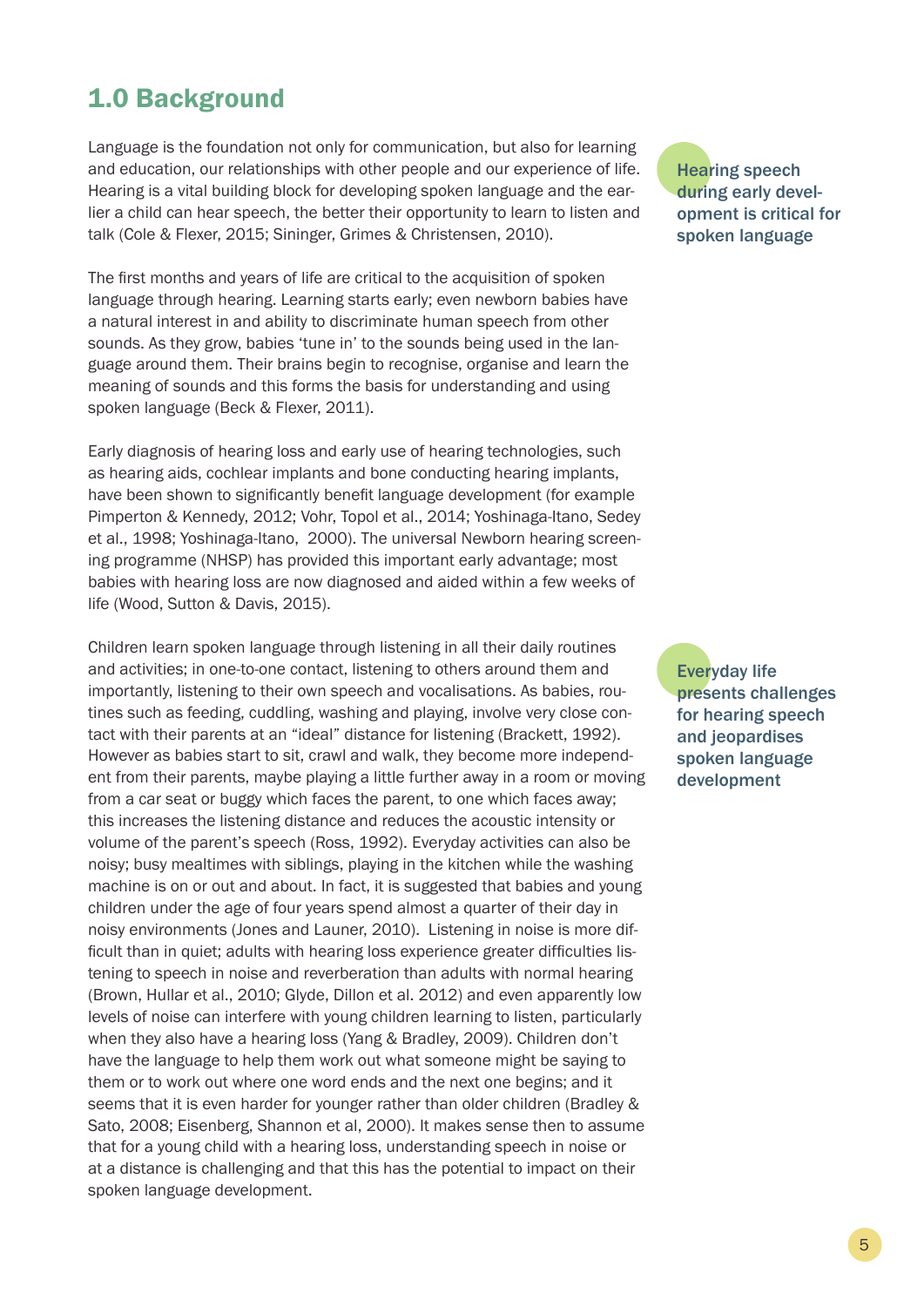The negative effects of background noise, reverberation and distance can be overcome by improving Signal to Noise Ratio (SNR ) through the use of a remote microphone or frequency modulation (FM) system, commonly known as a "radio aid" (National Deaf Children's Society, 2017). A radio aid system consists of a transmitter worn by an adult or key speaker and a receiver worn by the child. The speech signal is transmitted directly to the microphone on the child's hearing aids, cochlear implants or bone conducting hearing implants, 'shortening' the distance between the speaker and the microphone and reducing the effects of background noise and reverberation (Ross, 1992, Thibodeau 2010). Many studies have shown the benefits of using a radio aid with hearing aid users in school, not only for improved speech perception (for example, Crandell & Smaldino, 2000), but also reducing the effort of listening, which in turn leads to improved concentration and attention (Mulla, 2011).

Studies of younger children have suggested benefits of radio aid use in the pre-school years too (Gabbard, 2003; Moeller, Donaghy et al., 1996; Statham & Cooper, 2009; Webster, 2015). Mulla (2011) demonstrated that parents were able to make consistent use of radio aids and outcomes showed improved language, listening and overall benefits associated with the children's well being. Challenges of radio aid use with this age group were also identified, primarily with wearing the device itself; for example, children pulling at the microphone wire.

Recent technological developments in size, weight, and wireless capability have made radio aids potentially more accessible for very young children. Despite a largely strong sense of support for the potential benefits of radio aids with pre-school children, recent surveys of parents and professionals highlighted inequitable provision and inconsistencies in awareness, understanding, information and management of radio aids with this group (Allen, Ng et al, 2016).

Currently, there is relatively limited evidence for using radio aids with early identified, pre-school children; the recent technological developments provide a timely opportunity to undertake research into their use and a study exploring the real-life benefits and challenges was recommended in order to consider their use at this vital stage in language development.

## 1.1 Study aims

The purpose of this study was to explore the question:

What are the potential benefits and challenges of radio aid use in pre-school deaf children using any form of hearing technology?

Through regular longitudinal use of the radio aid, this study aimed to investigate everyday use of radio aids with pre-school children and provide meaningful evidence in order to:

• Understand the real-life benefits and challenges of using radio aids with young children

Using a radio aid can overcome challenges of noise and distance in everyday life and may reduce the risk to spoken language

Provision of radio aids during this vital period is inconsistent and inequitable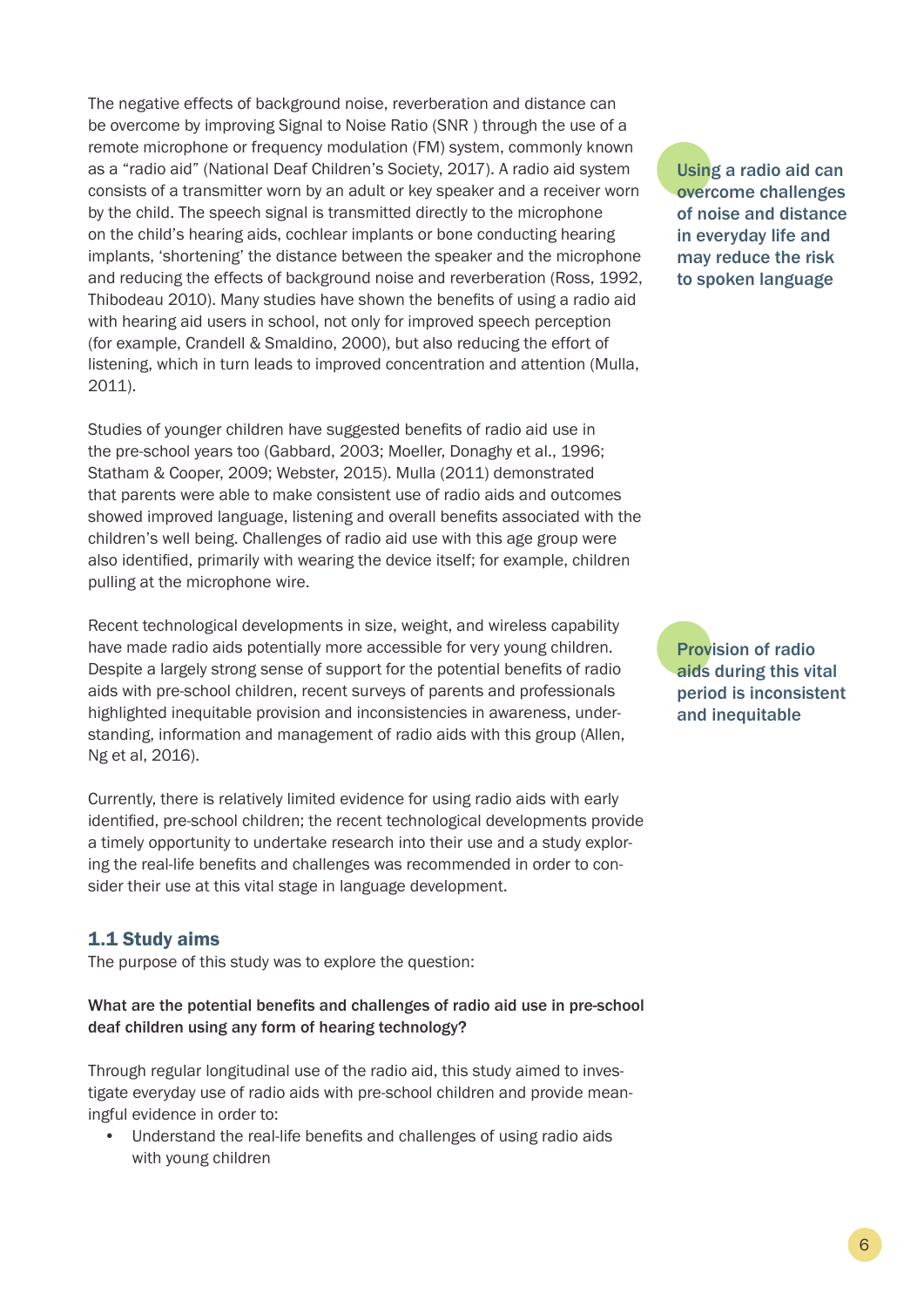- Provide information to support parents in making decisions about radio aid use with their pre-school child
- Produce recommendations for professionals to support consistent policy and practice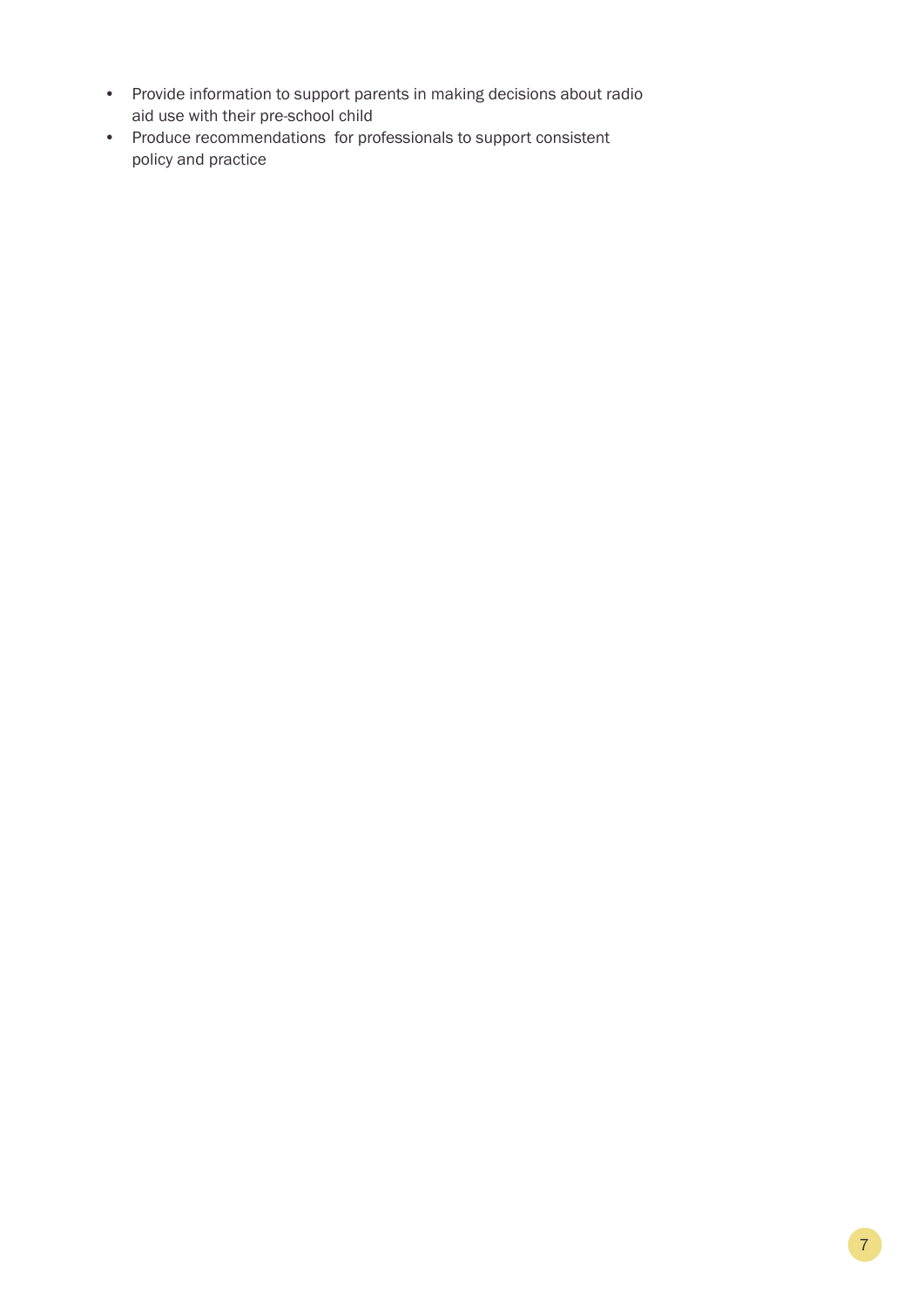## 2.0 Methodology

## 2.1. Procedure and Ethics

The study consisted of a series of case studies using a prospective cohort design. Both quantitative and qualitative methods were utilised to explore the experiences of families using a radio aid with their deaf  ${}^{1}$ child in everyday life.

This research was conducted in accordance with The Ear Foundation Research policy, which follows the British Educational Research Association guidelines (2011) and was subject to both internal and external ethical review and approval. Study data were anonymised and maintained in line with the Data Protection Act (1998). Participation was voluntary, usual care was not affected and no incentive was offered for participation.

Inclusion in the study was open to families of children who met the following criteria:

- Aged 4 years or under at the start of the study
- Any degree or type of hearing loss
- Any type of hearing technology; hearing aid(s), bone conducting hearing implant(s) or cochlear implant(s)
- Not in full-time education
- Access to a radio aid system for the duration of the study<sup>2</sup>

Study information and invitations to participate were sent from The Ear Foundation to parents who had participated in a previous survey study about radio aids (Allen et al., 2016) whose children met the inclusion criteria. Invitations for ToDs and Educational audiologists were sent to those who had participated in the same study, circulated via the Heads of Service forum and the British Association of Teachers of the Deaf (BATOD). Professionals were asked to provide study information to other potential participants, who were invited to contact the lead researcher directly to find out more. Parents who expressed interest in participating were contacted directly by the lead researcher. All families were contacted in person to provide further explanation of the study and to answer any queries before taking consent and demographic information.

## 2.2. Data collection and analysis

The study used both quantitative and qualitative methods of data collection to investigate potential differences in behaviours with and without radio aid use, to explore parents' perceptions of the benefits and challenges of radio aid use with a pre-school child and provide an insight into the experience with a view to informing prospective users.

## 2.2.1. Daily Activity Log

Daily diary sheets were adapted from Mulla (2011) and used each day by families to record situations where they had used the radio aid. Parents were asked to record perceived benefit in each situation by circling 'Yes, No or Not Sure'. Data captured through

<sup>1</sup> The term "deaf" is used throughout this report to refer to child/children with any degree of hearing loss as defined by the National Deaf Children's Society and Action on Hearing Loss.

<sup>2</sup> Note: Responsibility for introducing and managing the radio aid during the study belonged to the child's local Teacher of the deaf (ToD), Educational audiologist or parent. The Ear Foundation audiologist was available for queries.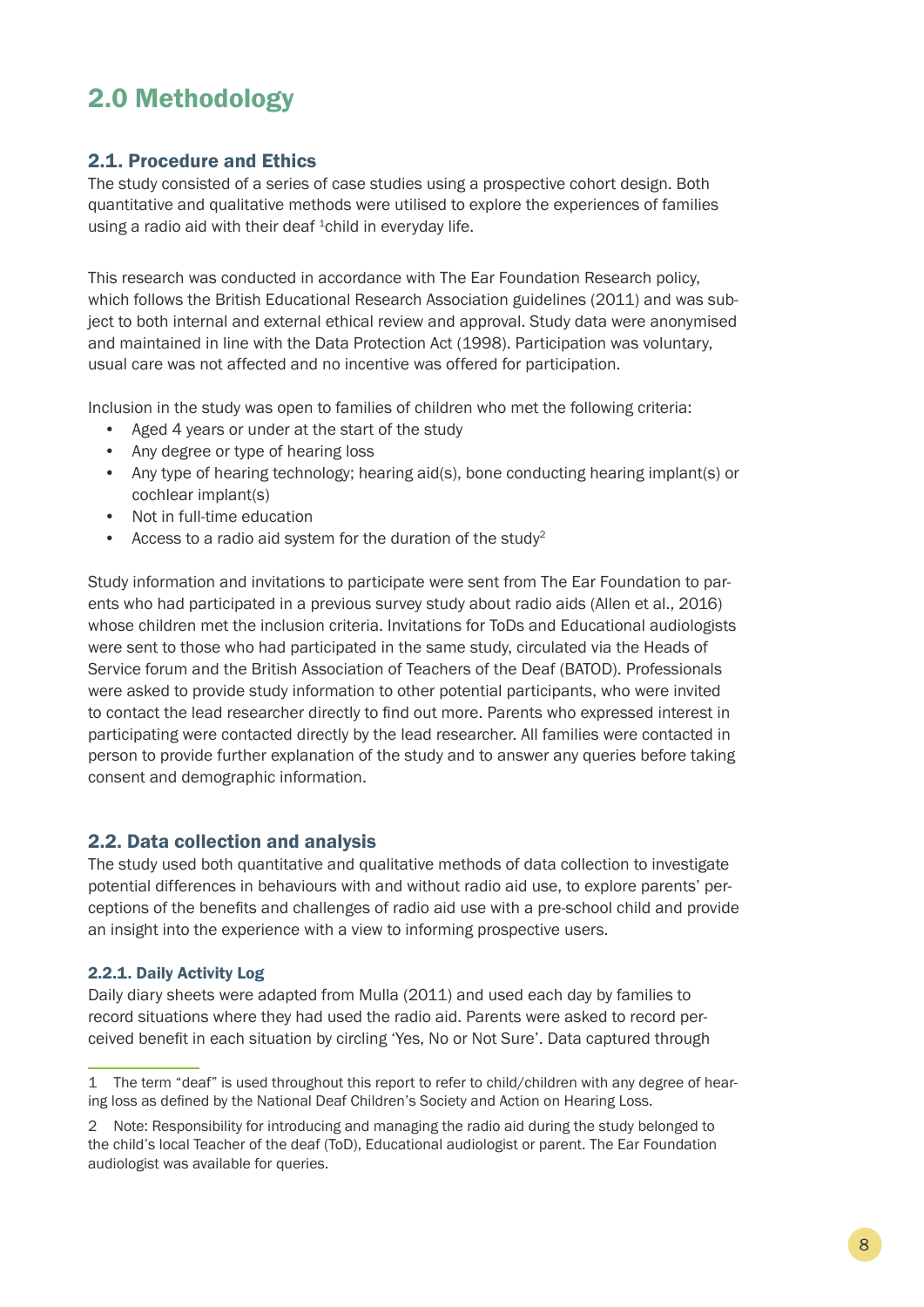these diary sheets were inputted into Microsoft Excel 2013 and analysed to produce descriptive statistics and graphs.

## 2.2.2. Client Oriented Scale of Improvement (adapted)

An adapted version of the Client Oriented Scale of Improvement (COSI) questionnaire (Dillon, James et al., 1997) was used to compare perceived changes when using the radio aid in five identified situations. Parents were requested to note their child's hearing ability and the degree of change in each situation when using the radio aid. Data captured through the sheets were inputted in to Microsoft Excel 2013 and analysed to produce descriptive statistics

and graphs.

## 2.2.3. Listening Questionnaire

The listening questionnaire was designed to focus on any differences in listening in a range of situations and environments when using a radio aid compared to when using the hearing technology on its own. The questions were adapted from the FM Listening Evaluation for Children questionnaire (DeConde Johnson, 2003), the Early Listening Function questionnaire (Anderson, 2002) and a section was set aside for the detection of Ling 6 sounds (aa, ee, oo, mm, shh, ss) (Ling, 1989). The questionnaire was completed by parents and ToD. The completed questionnaires were inputted into Microsoft Excel and scores were analysed to produce descriptive statistics and graphs.

## 2.2.4. Language Environment Analysis (LENA)

The LENA digital language processor (DLP) (Figure 1) is a battery powered all-day recorder weighing less than 60 g that can be securely snapped into the chest pocket of children's specially designed clothing (www.lenafoundation.org). The device has a single microphone which remains 7-10 cm from the child's mouth whilst it is in place in the child's chest pocket. LENA records all the speech and environmental sounds which occur around the child during their normal daily activities providing information about the real-life listening and language environment.



Figure 1: LENA DLP

Families were asked to record a day without using the radio aid and a similar day with the radio aid about a week apart. A detailed diary sheet was used for each recording day.

The recordings were uploaded to the LENA software, which uses advanced speech recognition technology to analyse the audio file and work out the number of Adult Words, Child Vocalisations and Conversational Turns. Recorded and analysed data was compared with the daily diaries. Matched pairs were identified and checked for reliable comparison. Datasets were marked and matched for duration and situation. Word counts for marked datasets were inputted into Microsoft Excel 2013 and analysed to provide descriptive statistics and graphs.

## 2.2.5. Qualitative Interviews

Throughout the study parents completed a monthly Observation Diary; the diary consisted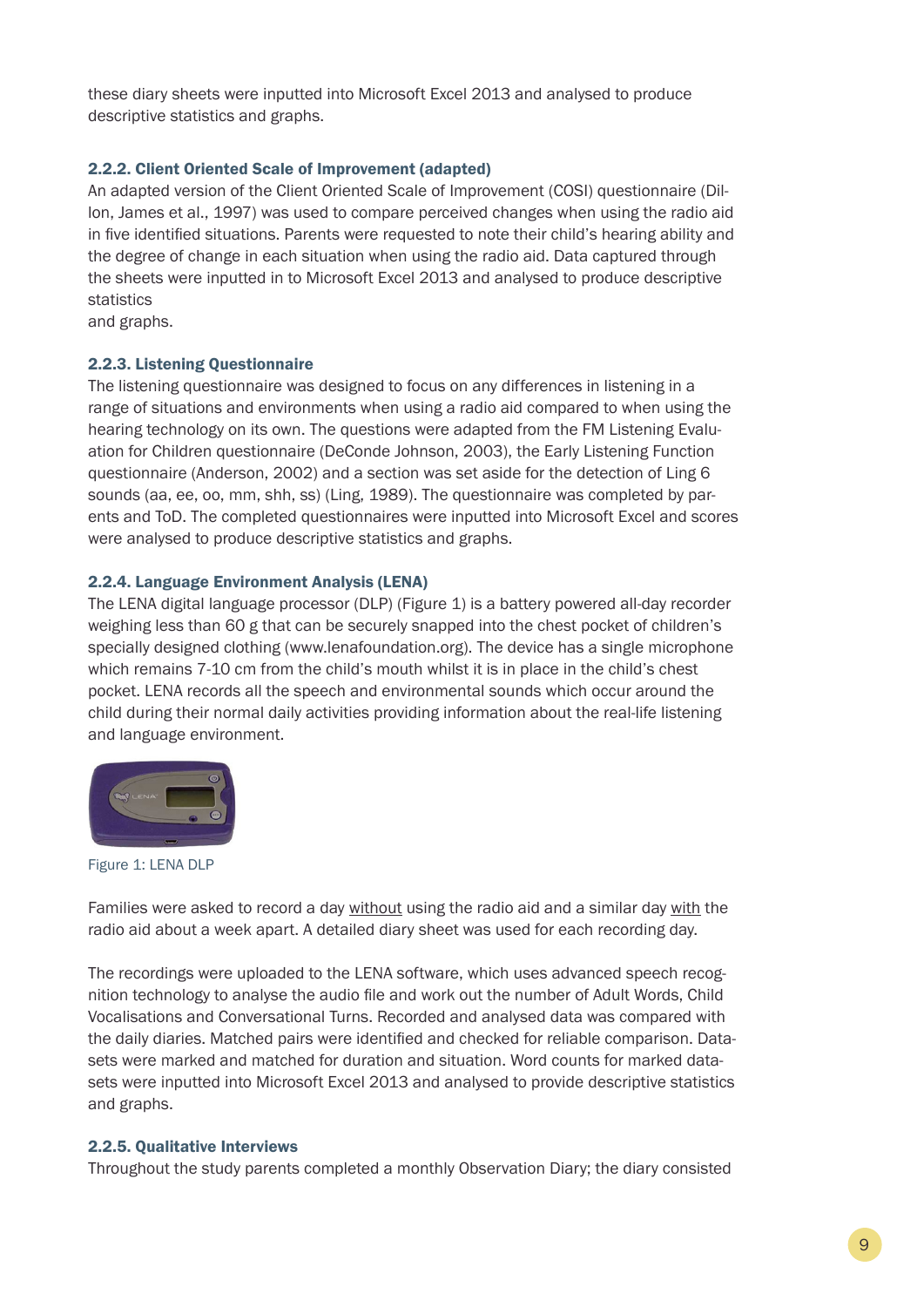of structured prompts to elicit parents' free text responses capturing changes, benefits or challenges of radio aid use in everyday situations.

At the end of the study, a semi-structured interview enabled parents to reflect on their experiences and share their personal perspectives of radio aid use. Using an Interview schedule and the parents' Observation Diaries to guide the conversation, interviews were conducted by the lead researcher face-to-face in the family home or via video or phone call where necessary. Interview transcriptions were analysed qualitatively using Thematic Network Analysis (Attride-Stirling, 2001). The interviews were transcribed and the responses were coded and organised into themes. The emergent categories were cross-checked independently by members of the research team.

## 2.3. Participant demographics

Participation in the study was open to children using any form of hearing technology. In total, twenty one families were recruited to participate in the study and of these, one used a Bone Conducting Hearing Implant (BCHI), two used cochlear implants (CI) and eighteen used hearing aids (HA). Thirteen families completed the study and eight families did not complete the study. Six of these eight used hearing aids and two used cochlear implants.

## 2.3.1 Reasons for not completing the study (n=8):

- No perceived additional benefit from using the radio aid: 3
- Inconsistent/ non-established hearing aid use: 1
- Issues with suitability and reliability of radio aid: 1
- Study required too much of the participant: 2
- Unknown reason: 1

### Findings are primarily reported on those who completed the study (n=13)

### 2.3.2 Group demographics (n=13):

- Average age at start of study: 2;11 years (range: 1;5 years-4;2 years)
- Average age at diagnosis of hearing loss: 0;5 years (range: 0 years-2;0 years)
- Average age at start of radio aid use: 2;10 years (range: 1;4 years-4;2 years)
- Established users of radio aid prior to the study: 2 (15%)
- New users of radio aid: 11 (85%)
- Established radio aid users at end of study: 11 (85%)
- The average length of time of trial was 4 months (range: 4-6 months)

### 2.3.3 Individual demographics are presented in Table 1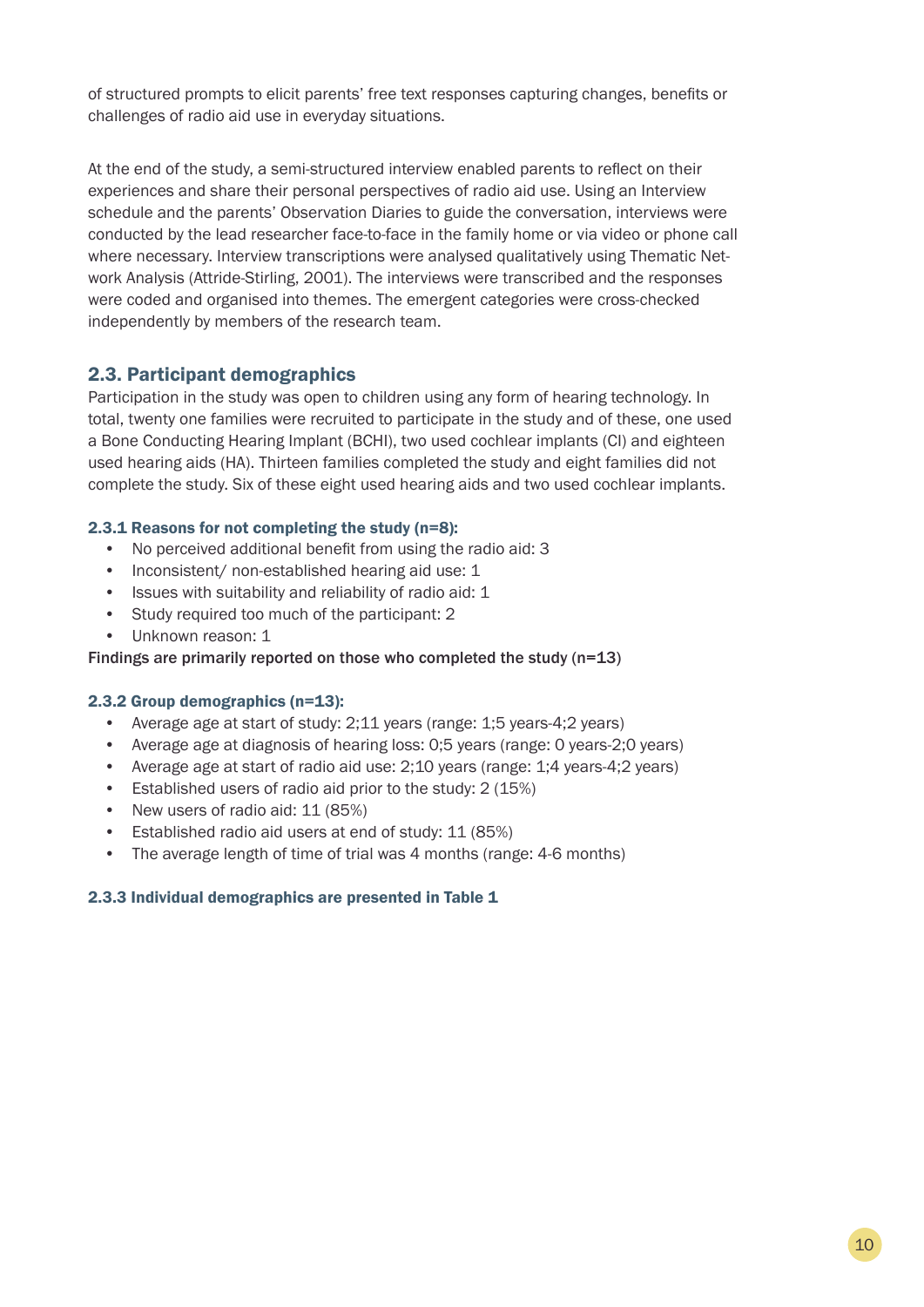## Table 1: Individual demographics (n=13)

| <b>Participant</b><br>number | Age at<br>diagnosis (y;m) | Hearing loss <sup>1</sup> | <b>Hearing technology</b>     | Age at start<br>of RA use $(y;m)$ | Radio aid system            | Age at start<br>of study $(y;m)$ | Time in study<br>(months) <sup>2</sup> |
|------------------------------|---------------------------|---------------------------|-------------------------------|-----------------------------------|-----------------------------|----------------------------------|----------------------------------------|
| $\mathbf 1$                  | 0;1                       | Moderate-Severe           | Bilateral hearing aids        | 2;5                               | Phonak Roger Inspiro        | 2;4                              | $\overline{4}$                         |
| 2                            | O;O                       | Severe                    | Bilateral hearing aids        | 2;10                              | Phonak Roger Inspiro        | 2;11                             | 5                                      |
| 3                            | 0;2                       | <b>Severe</b>             | <b>Bilateral BCHIS</b>        | 3;0                               | <b>Phonak Roger Inspiro</b> | 3;2                              | 6                                      |
| 5                            | 0;1                       | Moderate-Severe           | Bilateral hearing aids        | 2;10                              | Phonak Roger Pen            | 3;1                              | 5                                      |
| 6                            | 0;1                       | Moderate-Severe           | Bilateral hearing aids        | 1;4                               | Phonak Roger Pen            | 1:5                              | 5                                      |
| 8                            | 0;2                       | Severe                    | <b>Bilateral hearing aids</b> | 1:9                               | Phonak Roger Inspiro        | 2:0                              | 5                                      |
| 9                            | 0;0                       | Mild-Moderate             | <b>Bilateral hearing aids</b> | 2;0                               | Phonak Roger Pen            | 2;0                              | $\overline{4}$                         |
| 11                           | 0;2                       | Moderate                  | <b>Bilateral hearing aids</b> | 2;6                               | Phonak Roger Pen            | 2;8                              | $\overline{4}$                         |
| 12                           | 0;9                       | Moderate                  | <b>Bilateral hearing aids</b> | 3;5                               | <b>Comfort Audio</b>        | 3;6                              | $\overline{4}$                         |
| 13                           | 2;0                       | Moderate-Severe           | Bilateral hearing aids        | 4;2                               | Phonak Roger Inspiro        | 4;2                              | $\overline{4}$                         |
| 15                           | 0;1                       | Moderate                  | Bilateral hearing aids        | 3;8                               | <b>Phonak Roger Inspiro</b> | 3;8                              | 5                                      |
| 16                           | 0;0                       | Moderate-Severe           | <b>Bilateral hearing aids</b> | 3;4                               | Phonak Roger Inspiro        | 3:5                              | $\overline{4}$                         |
| 20                           | 1:3                       | <b>Severe</b>             | <b>Bilateral hearing aids</b> | 3;3                               | Genie/ E-Clarity/ Roger pen | 2;8                              | $\overline{4}$                         |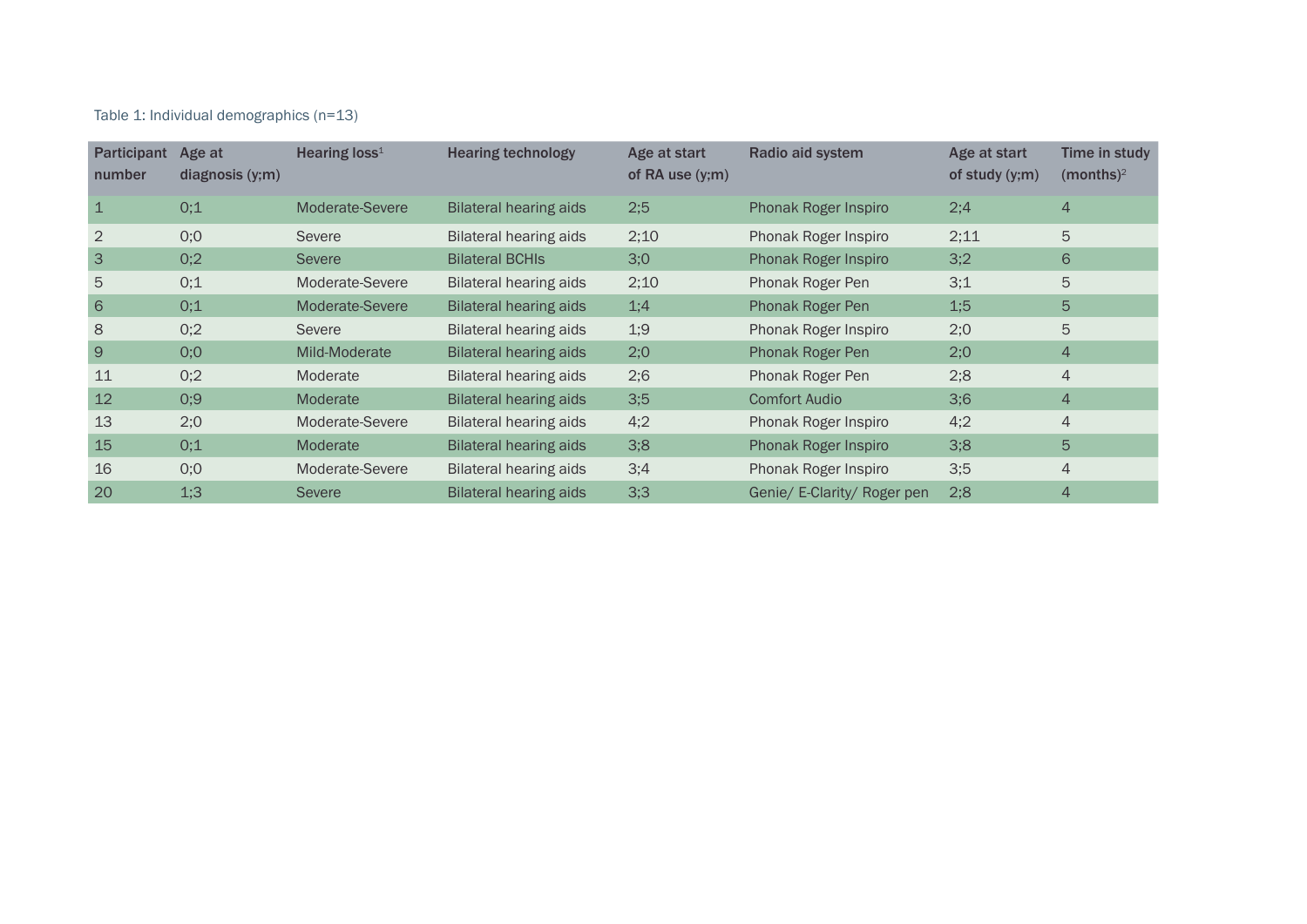## 3.0 Findings

## 3.1 Daily activity log

Across all the participants, 468 Daily activity logs in total were completed. Across all the situations reported in the Daily Activity Log, the findings showed parents perceived clear benefits of radio aid use (Figure 2).



Figure 2. Overall perceived benefit of using radio aid in daily situations (n=468)

Parents reported using the radio aid in a wide variety of situations and activities (Table 2). For analysis, these were grouped into similar situations and activities, for example 'Preschool group' included all types of groups involving both the parent and child in shared activities, such as singing or music. Activities involving noise and distance typically showed the greatest perceived benefit; however benefit was also perceived by some during less anticipated situations, such as during indoors 1-1 play.

| <b>Activity</b>         | <b>Benefit</b> | No benefit | Not sure |
|-------------------------|----------------|------------|----------|
| Outdoors (close)        | 85%            | 8%         | 6%       |
| Outdoors (at distance)  | 89%            | 5%         | 5%       |
| Car                     | 89%            | 1%         | 10%      |
| <b>Buggy</b>            | 100%           | 0%         | 0%       |
| Nursery (indoors)       | 84%            | 9%         | 7%       |
| Nursery (outdoors)      | 88%            | 0%         | 13%      |
| Indoors (1 adult)       | 59%            | 14%        | 27%      |
| Indoors $($ >1 adult)   | 77%            | 13%        | 10%      |
| Indoors (at distance)   | 88%            | 13%        | $0\%$    |
| Pre-school group        | 92%            | 0%         | 8%       |
| Meal time at home       | 88%            | 0%         | 13%      |
| Shopping                | 91%            | 0%         | 9%       |
| Party                   | 89%            | 0%         | 11%      |
| Soft play               | 91%            | 0%         | 9%       |
| Eating out              | 100%           | 0%         | 0%       |
| <b>Family gathering</b> | 100%           | 0%         | 0%       |

Table 2. Parent perception of benefit in different situations and activities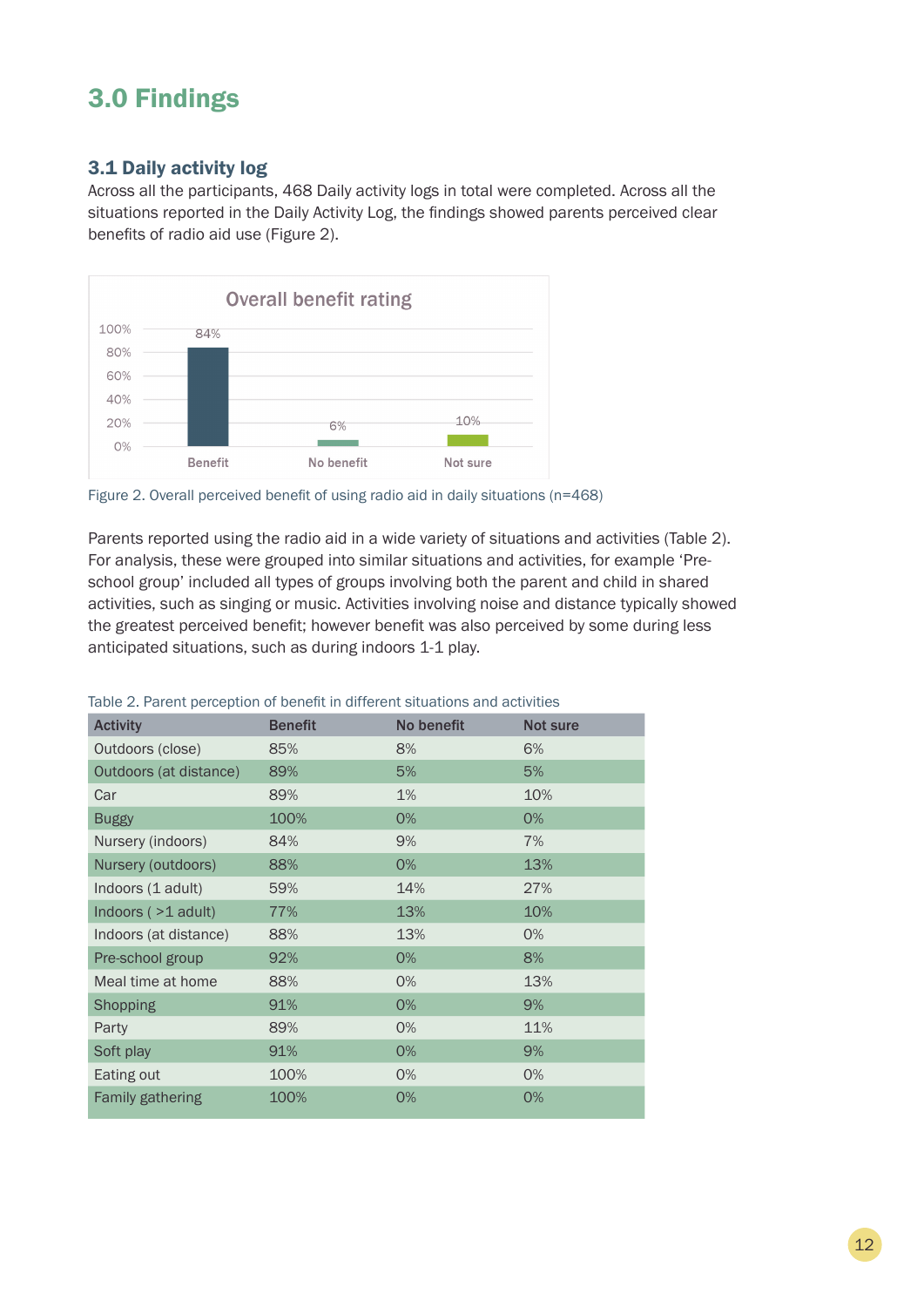## 3.2. Client Oriented Scale of Improvement (adapted)

At the end of the study parents were asked to consider five situations; in the car, playing outside, during preschool activity groups, shopping in a busy place and whilst out and about in a buggy. They were then asked to rate any change they noticed when using the radio aid in that situation on a 5 point scale from 'Worse' to 'Much better' and also to report on the amount they currently used the radio aid in that situation (Figure 3).



Figure 3. Reported change when using radio aid in specified situations (n=13)

Although parents were simply asked to rate 'change', they often provided more detail about what constituted that perception of change, often related to ease of communication, safety, improved child listening and responsiveness. Not all families perceived change in all situations, but none reported a situation as worse when using the radio aid. Figure 4 shows levels of current radio aid use in these situations.



Figure 4. Levels of current radio aid use in specified situations (n=13)

By the end of the study, families seem to have decided in which situations the radio aid was useful and to what extent. Only two families no longer used the radio aid at all; having perceived little benefit, they had returned the radio aid equipment. The rest used the radio aid selectively according to individual perceived benefit.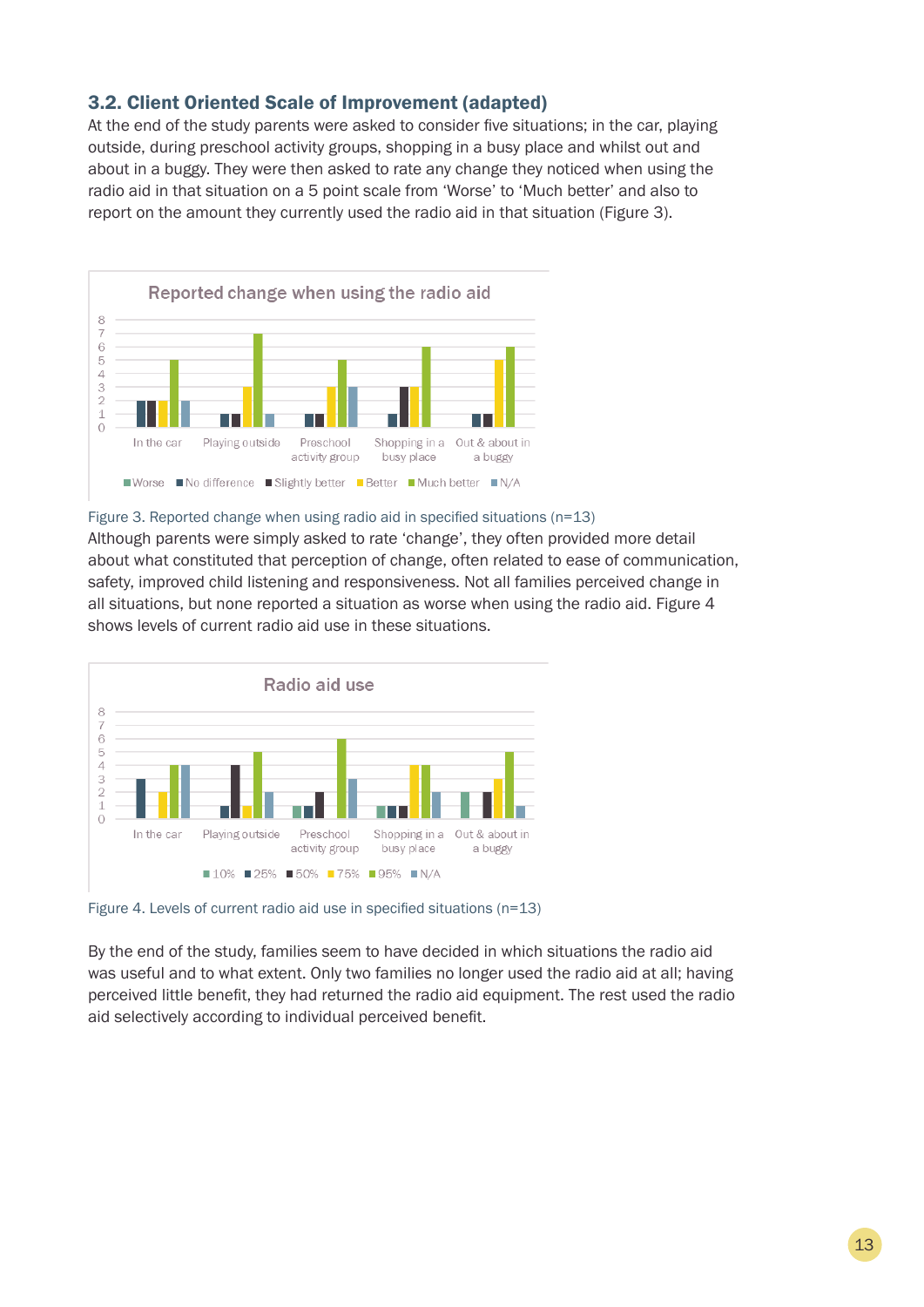## 3.3. Listening Questionnaire

Collectively, these assessments provided information about the child's listening skills. 46% (n=6) were completed by the parent and 54% (n=7) by the Teacher of the Deaf. Numbers for each measure vary due to some incomplete assessments. Results shown are based on the end of study assessment only.

## 3.3.1. Listening Evaluation

The child's listening for speech was assessed with and without the radio aid in four different listening conditions, Quiet, Noise, Auditory only and At distance, using a scale from 1-5 with 1 being "Seldom" and 5 "Usually". The scores showed improved listening in every situation when using the radio aid, especially in noise, auditory only and at distance (Figure 5).





### 3.3.2. Listening Function (ELF)

Using a scale from 1-5 with 1 being "Seldom" and 5 "Usually", the ELF assessed whether when using the radio aid the child appeared more aware of voice and environmental sounds, readily searched for the location of the speaker's voice, used an increased amount of babbling/talking and had more interest in communicating.

Figure 6 shows that all the children were reported as being more aware of voice and able to locate someone talking when using the radio aid. Reports of changes to the child's babbling/ talking and interest in communication were mixed. There was little change to awareness of environmental sounds as might be expected.



Figure 6. Listening function with radio aid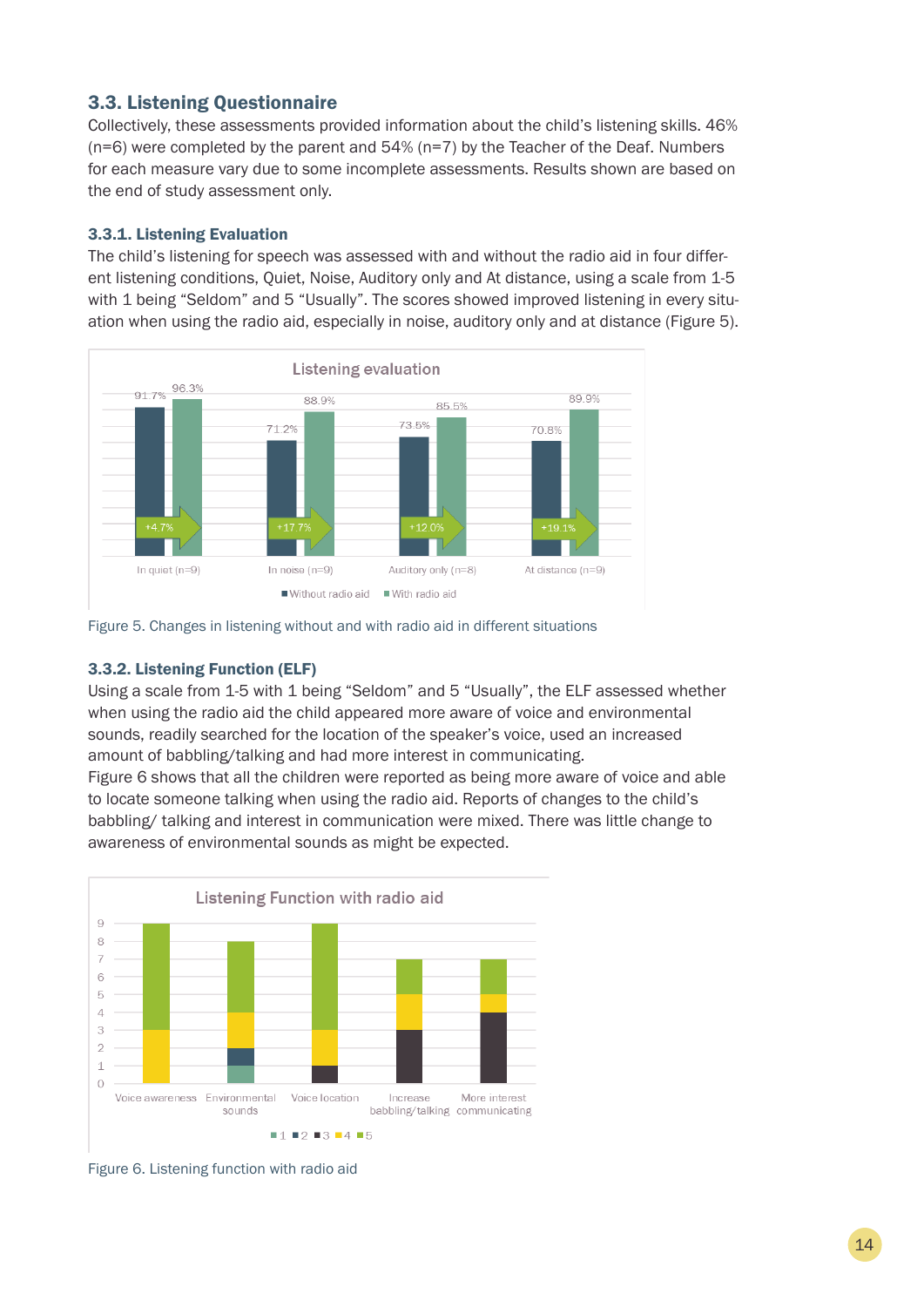## 3.3.3. Ling 6 sounds

Figure 7 illustrates the number of Ling 6 sounds (aa, oo, ee, mm, shh, ss) correctly identified by the child in 'Quiet-close' (within 3 feet), in 'Quiet-at distance' (10 feet), in a 'Noisy room-close' and in a 'Noisy room-at distance' both with and without the radio aid.

Improvements can be seen in all these listening conditions when using a radio aid, most notably in quiet at distance and in noise both close and distant. Some children could already identify all sounds using only their hearing aids; however for those who did not, the gain with their radio aid ranged from 1 to 4 more sounds identified. For example, one child identified two Ling 6 sounds when using only hearing aids and six Ling 6 sounds when using the radio aid.



Figure 7. Ling 6 without and with radio aid in quiet and noise, close and at distance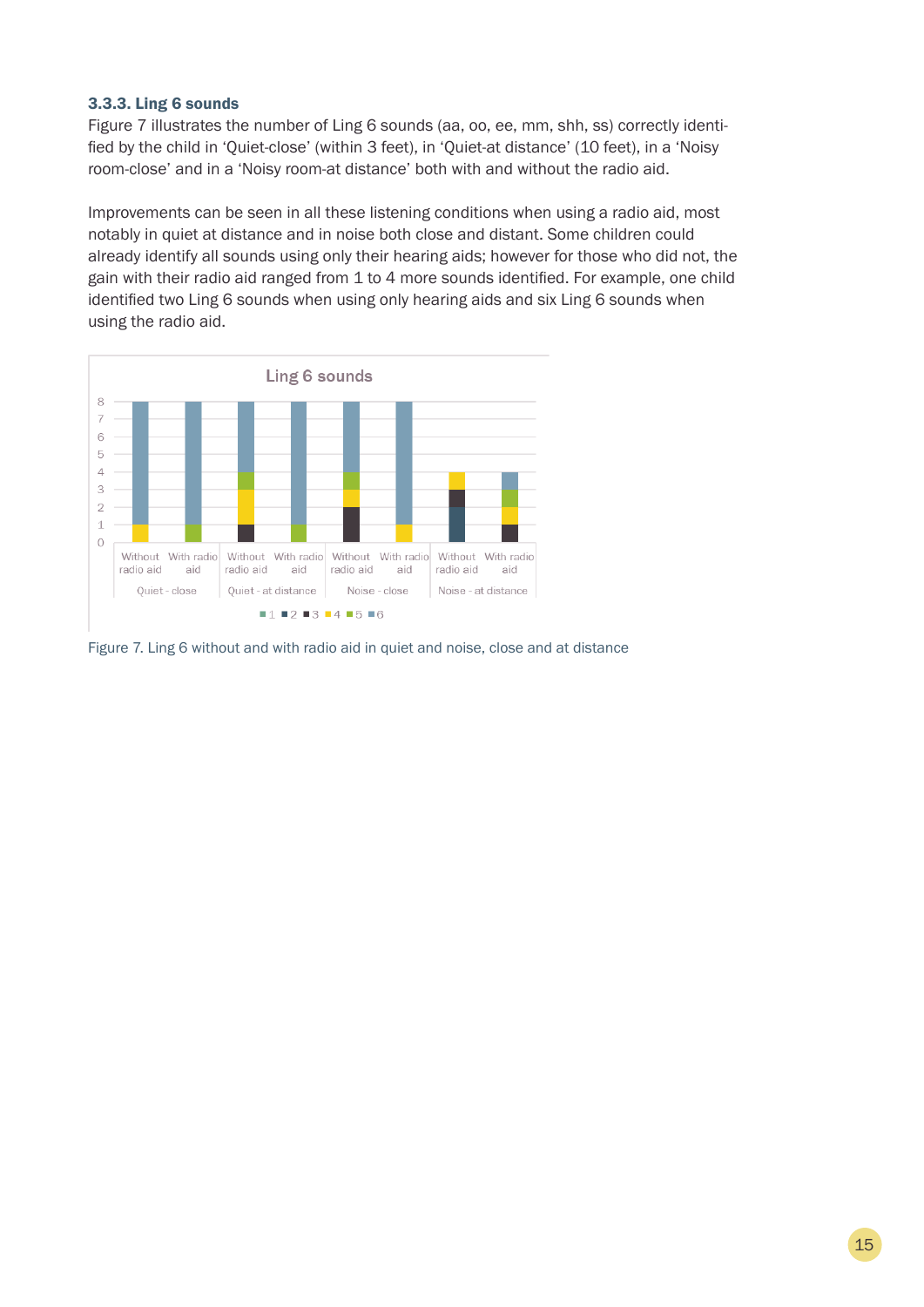## 3.4 LENA Paired recordings

Paired recordings consisted of a LENA recording on a day *without* using the radio aid and a similar day *with* the radio aid about a week apart. Thirty four pairs of similar activities were identified representing six different listening environments; in the car, indoors 1:1 with an adult, indoors with more than one person, outdoors, shopping and at nursery. LENA analysis estimates the number of Adult Words<sup>3</sup>, Child Vocalisations<sup>4</sup> and Conversational Turns<sup>5</sup> during each identified activity.

Table 3 presents the cumulative totals comparing the counts of Adult Words, Child Vocalisations and Conversational Turns in each listening environment. Green arrows indicate the percentage increase with radio aid use and the red arrows indicate the percentage decrease.

| Listening<br>environment<br>(No onf pair) | <b>Adult Word Count</b> |                   |                                | <b>Conversational Turns</b> |                   |                                    | <b>Child Vocalisation</b> |                   |                         |
|-------------------------------------------|-------------------------|-------------------|--------------------------------|-----------------------------|-------------------|------------------------------------|---------------------------|-------------------|-------------------------|
|                                           | Without<br>radio aid    | With<br>radio aid | $\%$<br><b>ANTISERED STATE</b> | Without<br>radio aid        | With<br>radio aid | %<br><b>The Contract of Street</b> | Without<br>radio aid      | With<br>radio aid | $\%$                    |
| Car(7)                                    | 766                     | 1994              | $+160%$                        | 32                          | 78                | $+144%$                            | 255                       | 309               | $+21%$                  |
| Indoors: 1-1 with<br>an adult $(6)$       | 5746                    | 6712              | $+17%$                         | 300                         | 401               | $+34%$                             | 1270                      | 1389              | $+9%$                   |
| Indoors: more<br>than 1 adult $(7)$       | 4828                    | 4399              | $-9%$                          | 302                         | 267               | $-12%$<br>$\blacktriangledown$     | 1205                      | 1292              | $+7%$                   |
| Outdoors (7)                              | 1347                    | 2587              | $+92%$                         | 90                          | 169               | +88%                               | 554                       | 733               | $+32%$                  |
| Shopping (3)                              | 626                     | 976               | +56%<br><b>All De</b>          | 42                          | 66                | $+57%$<br><b>Service</b>           | 283                       | 317               | $+12%$<br><b>All De</b> |
| Nursery (4)                               | 1790                    | 1572              | $-12%$                         | 37                          | 21                | $-43%$                             | 155                       | 267               | $+72%$                  |

Table 3. Adult word count, Conversational Turns and Child Vocalisations without and with radio aid (n=number of paired recordings per situation)

Adult words, child vocalisations and conversational turns all increased when the child was using the radio aid in the car, indoors on a 1-1 with an adult, outdoors and when shopping.

However, Indoors with more than one person and Nursery demonstrated a different pattern whereby the adult words and conversational turns decreased, and the child vocalisations increased. LENA records sounds to or near the child and these are captured as "meaningful speech". As an adult moves further away from the child or where there is

<sup>3</sup> Adult Word Count (AWC)= estimate of the number of adult words spoken to or near the key child

<sup>4</sup> Child Vocalisation Count (CVC)= estimate of the number of key child vocal sounds (babble and words)

<sup>5</sup> Conversational Turn Count (CTC)=estimate of the number of adult-child or child-adult interactions (a vocal sound initiated by the child or adult to which the other responds within 5 seconds)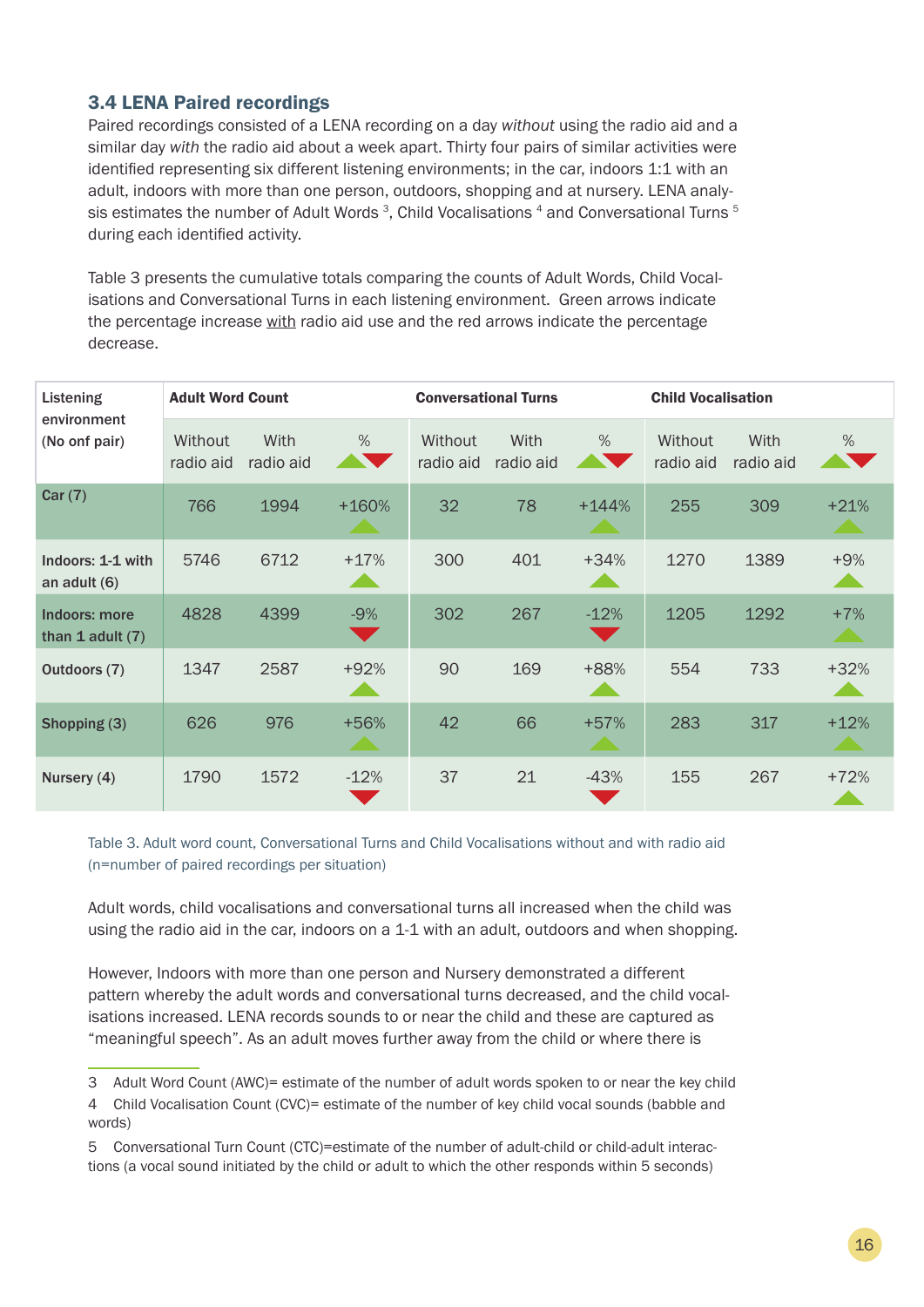more than one person around the child, their speech is analysed as "distant or overlapping". In a busy listening environment with more than one adult talking, any adult words and conversational turns may not be included in the Adult Word count or Conversational Turns count. Importantly, for a child using a radio aid, he/she should continue to hear the adult words despite the distance and noise and this may explain why the child vocalisations continue to show an increase.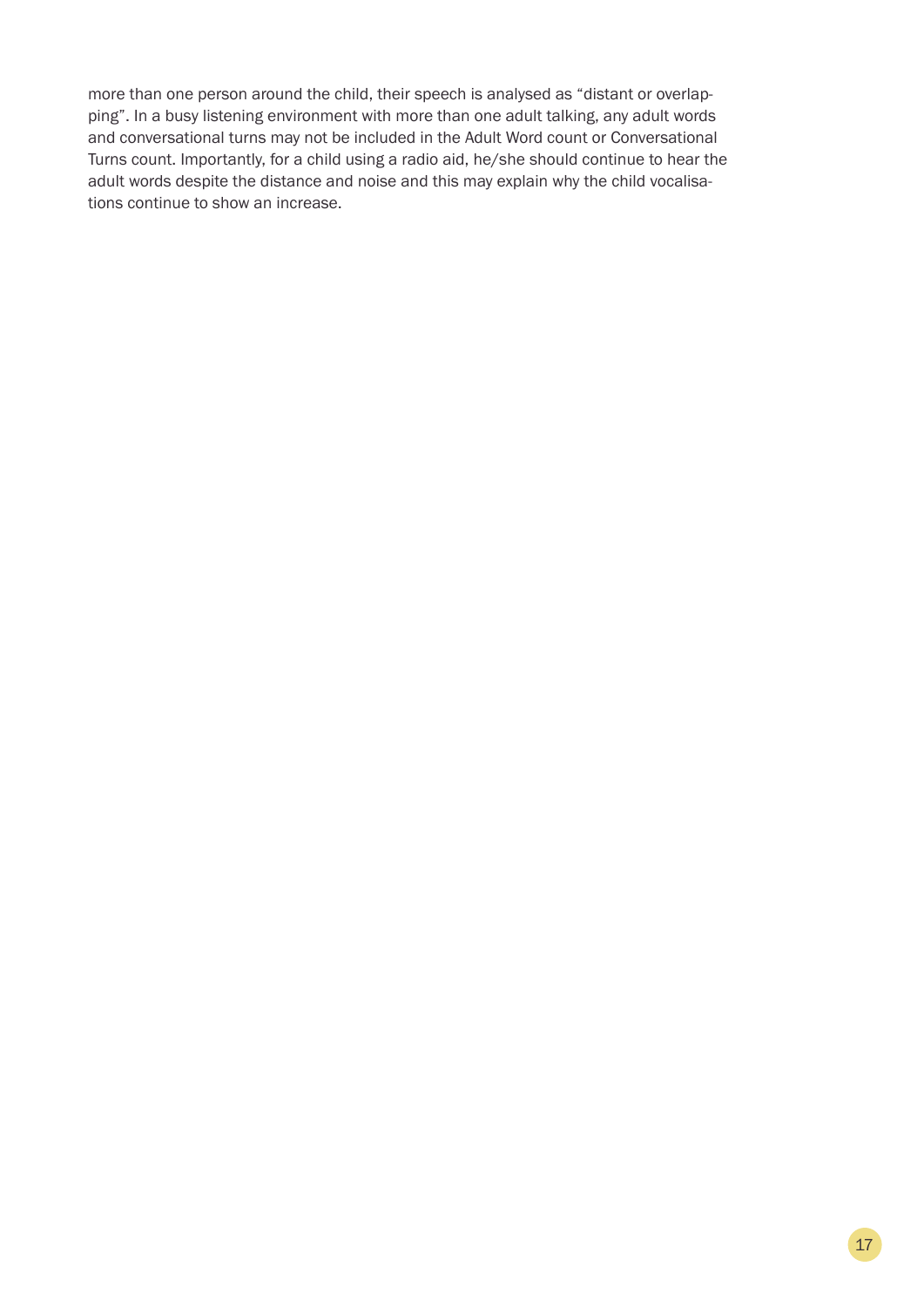## 4.0 Interview findings

Thematic analysis produced six main overarching themes and sub-themes related to radio aid use.

| <b>Access to</b> | Communica-    | Well-being | <b>Practical</b> | <b>Engaging with</b> | <b>Choosing the</b> |
|------------------|---------------|------------|------------------|----------------------|---------------------|
| speech in        | tion & spoken |            | considerations   | the technology       | right time          |
| daily life       | language      |            |                  |                      |                     |

## 4.1 Access to speech in daily life

| In noise                                  | • Out and about<br>• Managing extreme noise                                                                                        |
|-------------------------------------------|------------------------------------------------------------------------------------------------------------------------------------|
|                                           |                                                                                                                                    |
| At distance                               | • At home<br>• Out & about                                                                                                         |
| Where using a radio aid is less<br>useful | . When you're close to the child<br>. When you can control the background noise<br>• Group situations or with lots of key speakers |

## 4.2 Communication & spoken language

| Hearing & listening | • Quicker & more consistent responses<br>• Increased respnsiveness to speech<br>• Increased respnsiveness without visual cues |
|---------------------|-------------------------------------------------------------------------------------------------------------------------------|
| Attention           | • Actively engaged<br>. Improved concentration & focus<br>• Increased eye contact                                             |
| Language            | • Maximising language opportunities<br>• Increased spontaneous communication<br>• Two-way interaction                         |
| Speech              | • Copying speech more readily<br>• Clearer speech intelligibility<br>• Changes to intonation, pitch & volume                  |
| <b>Behaviour</b>    | • Within child<br>• In relation to others                                                                                     |

## 4.3 Well-being

| Emotional     | • A sense of confidence for children and parents<br>• Feelings of self-consciousness |
|---------------|--------------------------------------------------------------------------------------|
| Psychological | • Increasing independence<br>• Reducing parental anxiety                             |
| Social        | • Joining in<br>• Increased participation<br>• Reduced isolation                     |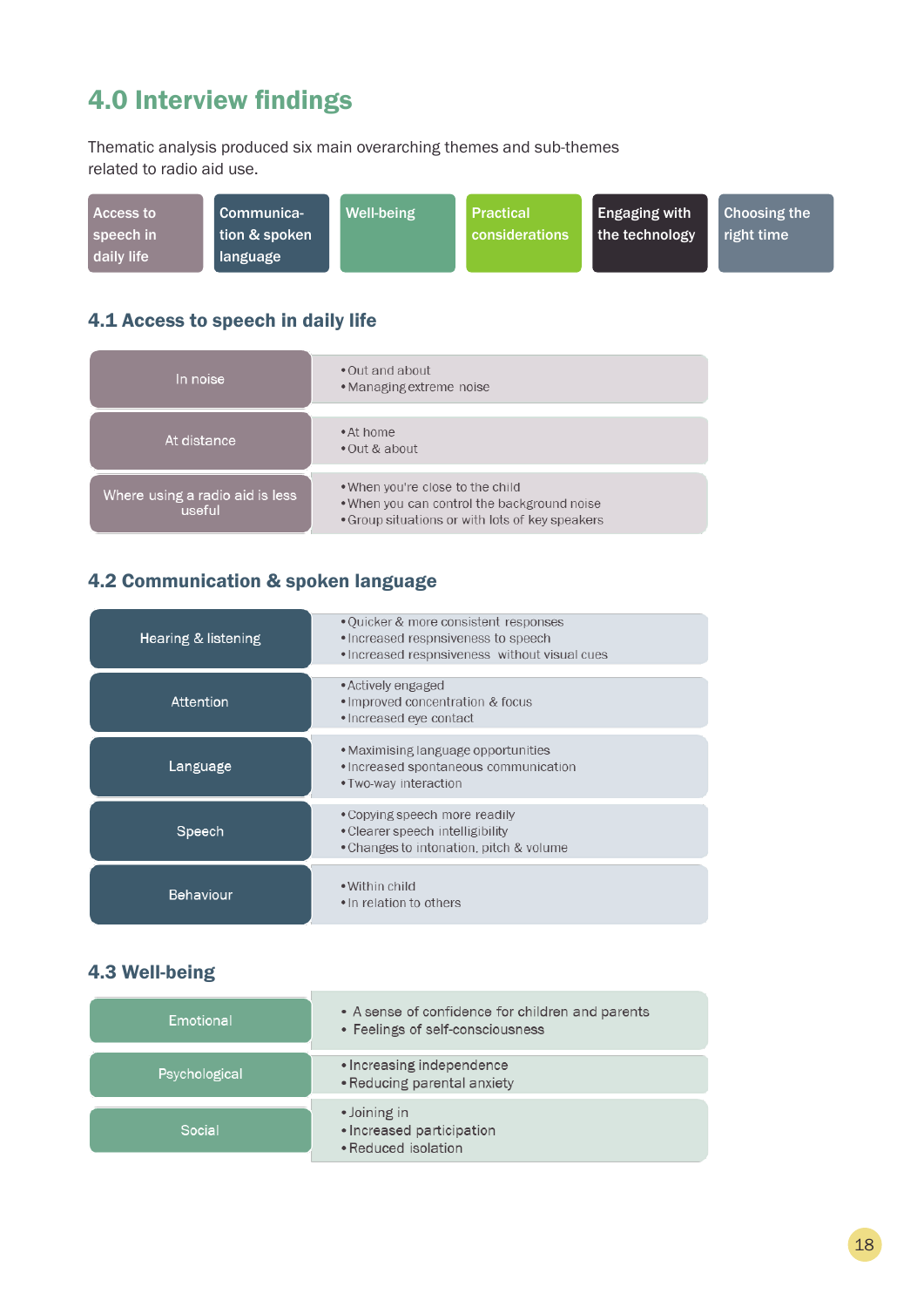## 4.4 Practical considerations

| Choose a simple, reliable<br>system | • Easy to use<br>• Reliable                                       |
|-------------------------------------|-------------------------------------------------------------------|
| <b>Wires</b>                        | • The fewer wires, the better                                     |
| <b>Batteries</b>                    | • Battery safey is an issue<br>• Battery life is affected         |
| Size, weight & visibility           | • Wearing the receivers<br>. Wearing the transmitter & microphone |
| Valuable equipment                  | • Responsibility<br>• Inconsistent advice from insurers           |

## 4.5 Engaging with the technology

| Knowledge of radio aids and               | • Awareness & understanding                                                  |
|-------------------------------------------|------------------------------------------------------------------------------|
| how they might help                       | • Expectations                                                               |
| Access to the technology is               | • Access depends on local policies                                           |
| essential                                 | • Equipment must be suitable & reliable                                      |
| Develop confidence with the<br>technology | • Getting started<br>• Confidence that it's working<br>• Establish a routine |
| Find what works                           | • For your child<br>• For you                                                |

## 4.6 Choosing the right time

| • As early as possible                   |
|------------------------------------------|
| • Child's mobility                       |
| • Speech & language development          |
| • Consistency of hearing aid use         |
| • Before starting education              |
| . When it's right for you and your child |
|                                          |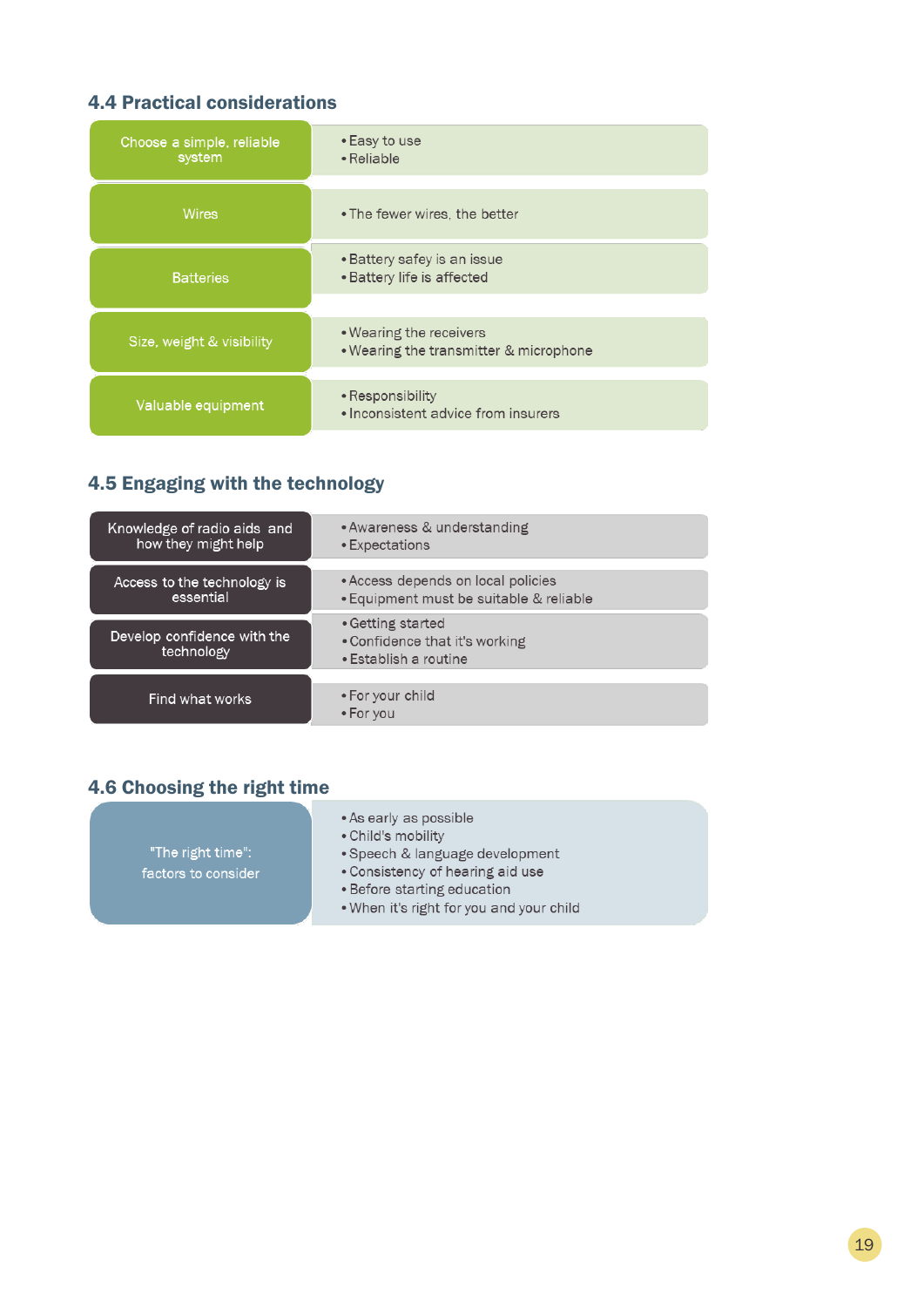## 4.1 Access to speech in daily life

Parents talked about how their child could hear and respond to speech more easily using the radio aid in situations, which would be more difficult using only their hearing aids. They gave lots of specific examples of these everyday situations, which had three overarching and often overlapping factors: in noise, at a distance, and the position of the child in relation to the parent.

## 4.1.1 In noise

For many parents, the main aim of a radio aid was to help their child hear better in noisy everyday situations:

*P20: If we go somewhere noisy, like in shops, he has to be in the stroller [...] so it meant I could talk to him, whereas before he couldn't really understand what I was saying because he would have the noise of the shops* 

Some parents noticed a difference even in fairly quiet situations or at home:

*P5: On a one-to-one basis, I know he can hear me and is taking in what I'm saying, rather than having to try to hear me due to any minimal background noise eg story time, playing games*

Occasionally, noisy situations can be uncomfortable or distressing for children and difficult to manage. One family described how they used the radio aid to manage this tricky situation to enable their child to still hear and be comforted by them:

*P3: We took her to [large busy shopping centre] and it quickly became obvious that she was struggling with the noise. She insisted on having hood up to block out the background noise, but using the system we knew she was hearing us. Sometimes we use the radio aid not just as a way to guarantee that she can hear us, but as a way to 'dampen down' extreme background noise*

### 4.1.2 At a distance

Parents described situations both in and out of the house where they wanted their child to be able to hear them at a distance:

*P8: Any situation where there is a distance between us and [child][...] in a café or restaurant– whenever we leave the house [...] when we go to soft play, walking, when she is in the pushchair; there is always an option to use it outside P20: If his brothers ask where I am in the house 'mummy where are you?' I could say I am here and they could locate where I was [...] I can now say to him 'mummy's in the bathroom' whereas before he just couldn't do that*

Children are often in positions where they cannot easily see the parent's face for additional visual or lip reading cues, for example in a forward facing buggy or in a car seat in the rear of a car:

*P9: [In the car] we do it because he can hear us, and he can hear everything clearly, and because our voices are that way, so if we need to talk to him, we need to turn around, which you can't always do; so if you talk directly into that [radio aid] you don't have to turn directly to look at him for him to hear you, [it] was really good for that* 

### 4.1.3 Where using a radio aid is less useful

A few parents felt that it was always more useful to use the radio aid; however the majority described specific times where they had tried the radio aid and found it provided little additional benefit or their child did not like to use it. Limited benefit was also reported due to deteriorating hearing levels and this was the reason for one child being withdrawn during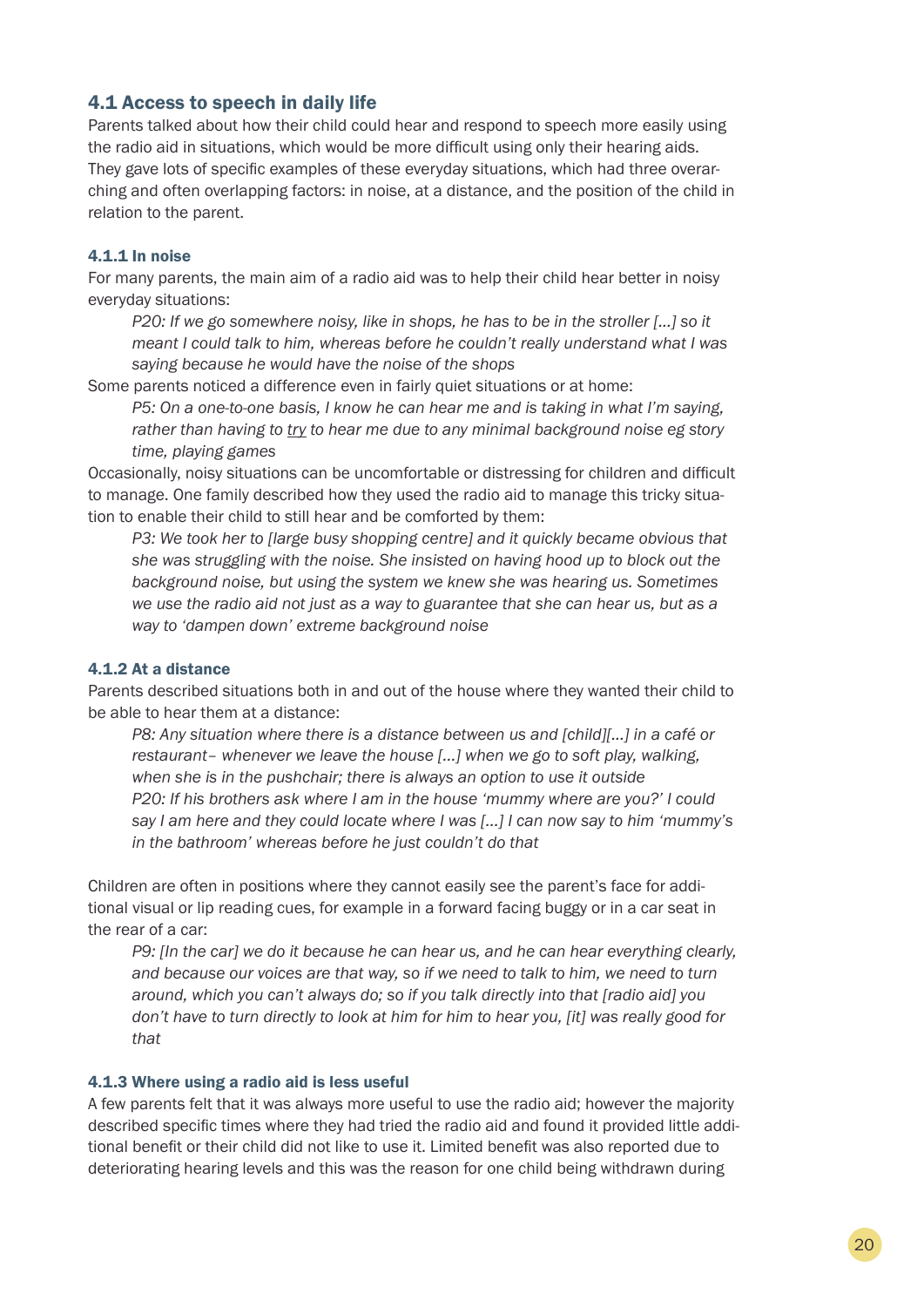the study.

## 4.1.3.1 Using the radio aid when you're close to the child

*P6: If you are going to be close to [child] for a sustained period of time, then it's not always necessary. When in close proximity it can have little use as [child] can already hear us* 

One of the children withdrawn from the study was under 6 months old at the start of the study; although they used a radio aid with an older child, parents felt that they did not need to use the radio aid for the younger child who was not yet mobile and largely in close proximity.

### 4.1.3.2 Using the radio aid when you can control the background noise

*P5: I have not used the FM system a lot at home, the reason for this is we always keep any additional noise to a minimum e.g. no TV in the background*

### 4.1.3.3 Using the radio aid in group situations or with lots of key speakers

*P5: During free play when his key worker was interacting with lots of different children*

Interestingly, for the other family who did not complete the study, the parent reported that the child was hearing so well using her CI, that use of a radio aid (Mini Microphone) made no difference in any situation, so they no longer used it.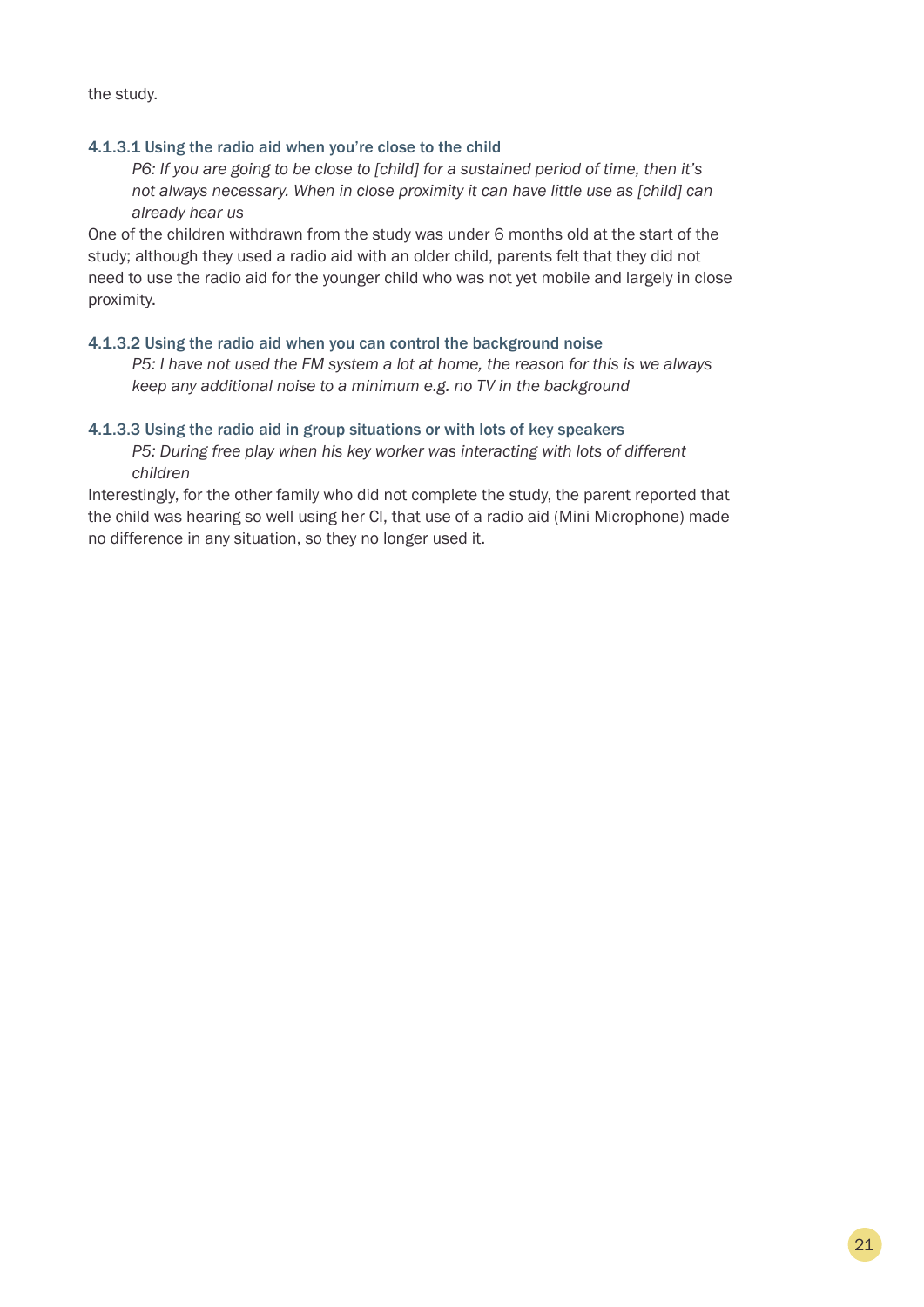## 4.2 Communication and spoken language

The children in the study ranged not only in age and hearing levels, but also in their developmental stages; some used age-appropriate speech and language, while others showed some delay.

### 4.2.1 Hearing & Listening

Despite these different levels, all the children demonstrated changes in their hearing and listening when using the radio aid:

#### 4.2.1.1 Quicker & more consistent response to speech

*P2: [child] would look up or look round for me much quicker; more often when I call her name* 

*P16: She is more responsive, a lot more responsive when I have worn the radio aid*

#### 4.2.1.2 Increased responsiveness to speech

For those children with still limited language, parents noticed increased responsiveness through the child stilling, looking, responding appropriately or making eye contact:

*P3: [child] stills which is how we know [child] has heard us*

*P2: At home, she was much more aware of my voice and looking round for me*  For those using language, parents noticed changes such as *joining in* with songs and rhymes, *copying* words and *answering or responding appropriately*:

*P16: If she was engrossed in something and wasn't responding I'd say "can you hear me?" and she always shook her head, but I could tell as she would follow instructions quite quickly*

*P6: She will join in and sing songs so she can definitely hear us*

*P3: She attempts to sign back to us across the room in response*

*P12: [Child] pauses, looks around or responds using words in my question*

### 4.2.1.3 Increased responsiveness without the need for visual cues

Others showed they were listening without the need for visual cues or lip reading: *P5: [Child] noticeably responds to instructions more, rather than following what his peers are doing. At stories he can sit further away but still show he is engaged by laughing or saying words [...] He doesn't always need to turn around to listen to you either whereas without it he does rely on you being at his level facing him so he can see your lip pattern*

*P20: Before he would have to wait for the song and the visual clues [...] he was able to participate quicker at the same point as his peers because he was able to hear what was being asked of him rather than waiting for the other things he had been relying on*

### 4.2.2 Attention

Both parents and nursery staff frequently commented on the child's improved attention using the radio aid.

## 4.2.2.1 Actively engaged

They reported that the child seemed more actively engaged in activities and communication:

*P16: The radio aid has helped in the sense that she will play- I'm not saying that she will sit and play for 10 minutes- but she is more engaged*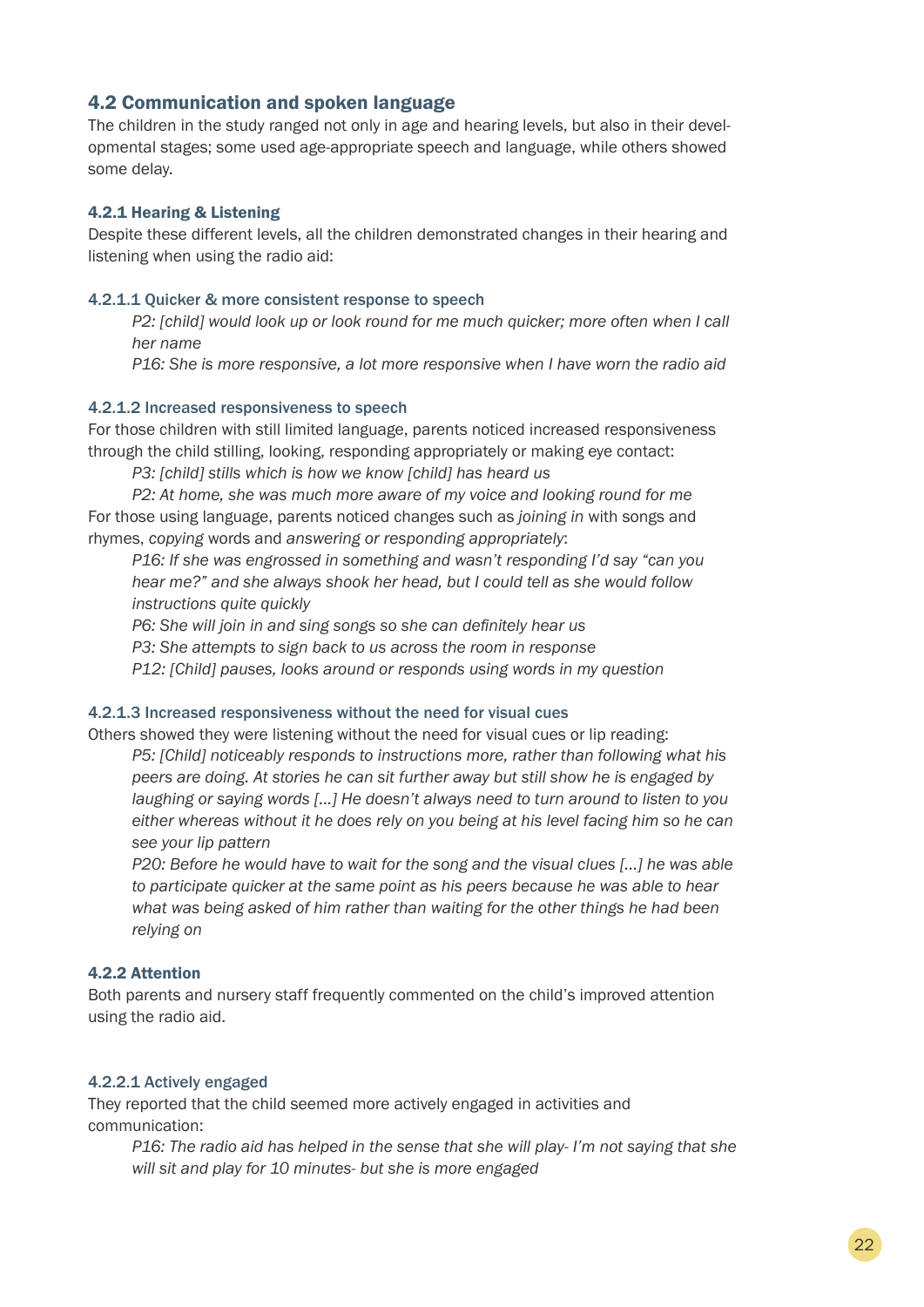P5: [Child] is so much more engaged [...] on specific tasks, whereas without it, his concentration and engagement is very limited

### 4.2.2.2 Improved concentration and focus

They described the child being more focussed and less distracted by other children or things going on around them:

*P12: That's the biggest thing for us, him being more focussed P15: He's a lot more switched on; he used to get a bit bored and fidgety but now he's straight there, switched on, wants to listen. Now he comes home and tells me all about the story* 

## 4.2.2.3 Increased eye contact

Children were reported to be watching others and demonstrating improved eye contact: *P15: Gain eye contact more often in general conversations directed at the whole class*

## 4.2.3 Spoken language

This study took place over 4-6 months, so few specific developments in communication were anticipated. However, important changes were noted, which parents often attributed specifically to radio use:

## 4.2.3.1 Maximising language opportunities

Parents spoke about how they made more out of everyday opportunities for communication in situations where otherwise their child had limited access to hearing speech and learning language.

*P8: We are of the school of thought that we need to bombard her with as much language as possible and in circumstances where it is difficult to do that [...] we don't want to just accept that is dead time; we want to be able to still put the language into her ears*

*P6: Normally at distance you wouldn't be talking to her. It gives that opportunity to continue to talk. We are trying to feed in as much as we can* 

### 4.2.3.2 Increased spontaneous communication

*P6: Speech-wise she is picking up on more, she is using more language because she can hear what we are saying more. She is definitely more vocal with it on, more likely to communicate*

### 4.2.3.4 Two-way interaction

*P5: I think the first time I had it on, I was in the car with him, I actually had a normal conversation with him. It was so bizarre!* 

*P15: You can get a nice conversation out of him now when he's outside when it's really noisy and stuff [...] it's amazing, generally get a nice conversation out of him in the car now* 

## 4.2.4 Speech

Speech and voice were not specifically assessed due to the short duration of this study; however parents noticed changes to important aspects of speech development, which are likely to be facilitated by improved access to hearing in a wider range of situations.

### 4.2.4.1 Copying more readily

*P5: He copies words and phrases straight away and would appear he's being able to get the right sounds out*

*P5: [Child] is definitely getting more and clearer access to sounds since having the*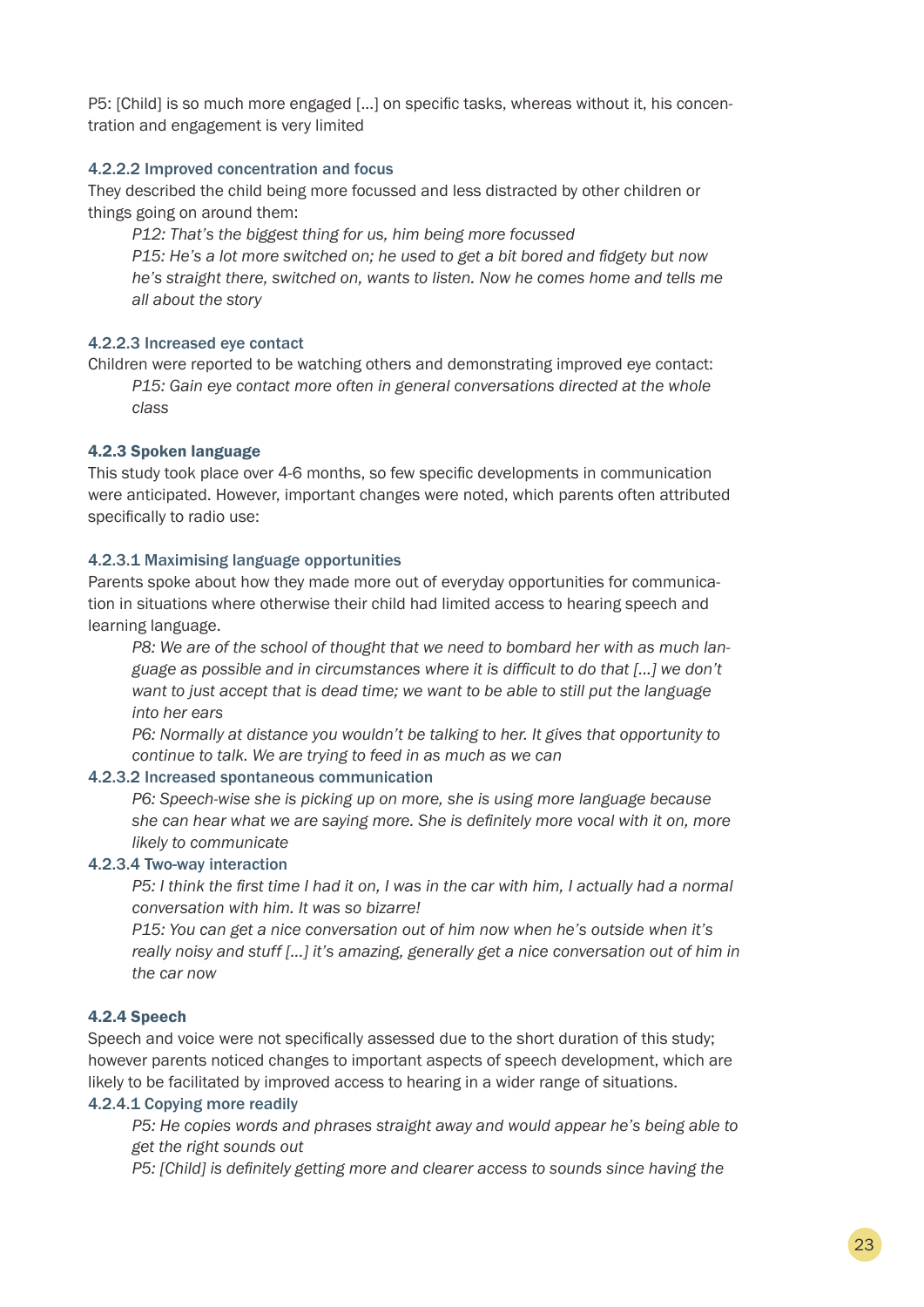*radio aid. He is becoming more consistent in trying to relay a sentence. He copies words and phrases straight away and would appear he's being able to get the right sounds out. He wouldn't automatically copy [...] before when you would ask him to say something or a phrase, he wouldn't' even attempt to do it, but now he will actually try and say it straight away. It's really good.*

## 4.2.4.2. Clearer speech intelligibility

**P8:** We feel her speech has gotten clearer over the last month of using the [radio] *aid [...] She has been developing anyway, but she is better with articulation and sounds definitely.*

*P2: I did find at times it helped her to say certain words clearer [...] she would generally repeat it back correctly* 

## 4.2.4.3 Changes to intonation, pitch and volume

*P16: Pitch seems to have moderated P5: Less shouting*

## 4.2.5 Behaviour

Parents reported changes in their child's behaviour both within-child and also in relation to others.

*P5: He seems to be less angry and frustrated, probably because he hasn't got to try as hard to listen. It seems to have given him more confidence to interact P20: It changed his behaviour in that he was able to participate quicker at the same* 

*point as the rest of his peers*

*P6: She's been more co-operative when asking her to do things*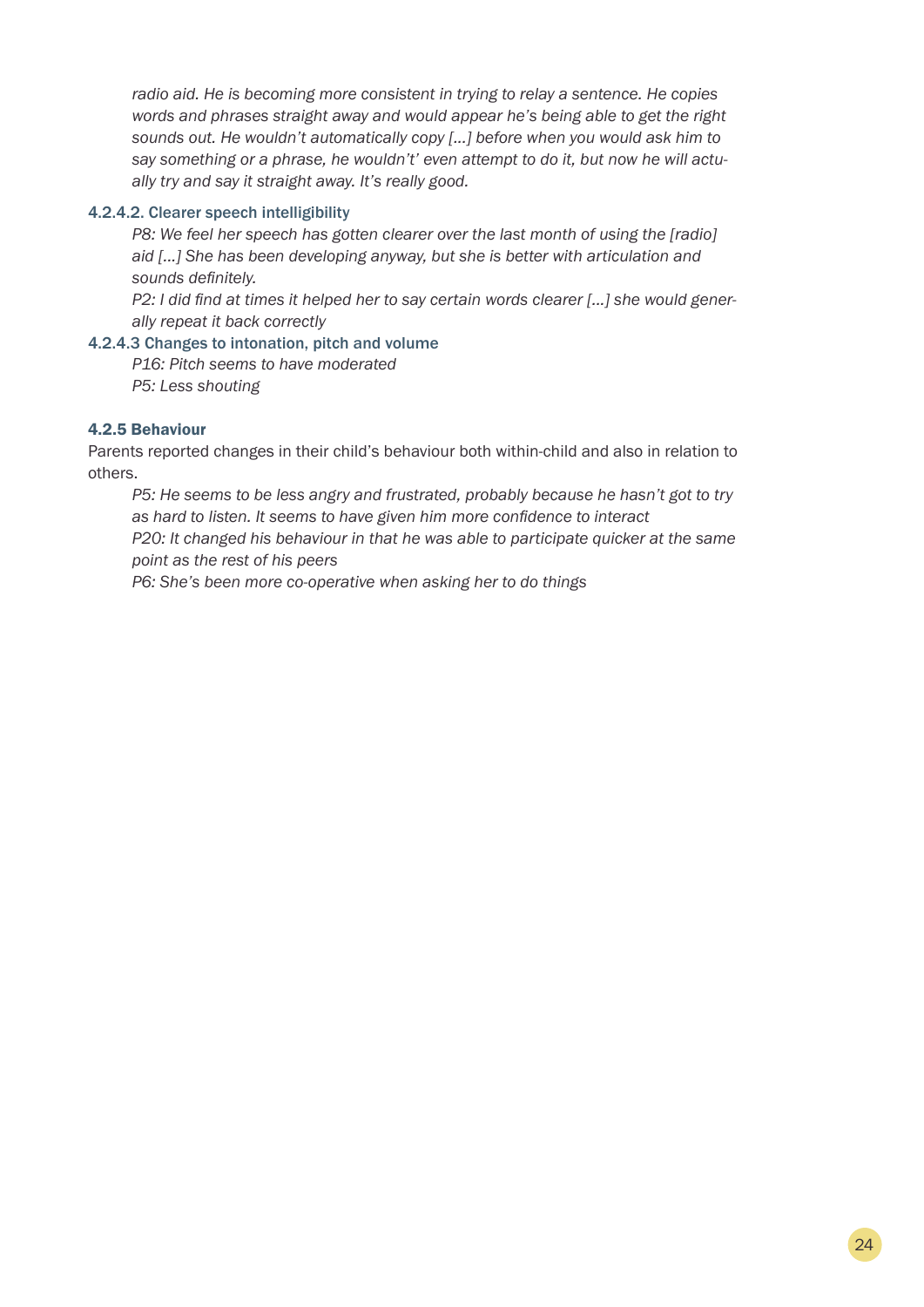## 4.3 Well-being

Throughout their narratives, parents frequently reflected on issues of well-being; these included Emotional, Psychological and Social well-being.

## 4.3.1 Emotional well-being

Emotional well-being can be defined as "being happy and confident" (NICE, 2012).

## 4.3.1.1 A sense of confidence for children & parents

All families used the words "confident" and "confidence" throughout both interviews and diary entries both for themselves and their child and associated largely positive emotions with radio aid use. They also variously described their child as being more "alert, engaged, calmer" and less "angry, frustrated or anxious", for example:

*P5: He panics and is worried when we go anywhere different, it takes him a while to feel at ease. In that respect it (radio aid) is a massive help* 

This sense of being happy and confident was also apparent in the parents themselves

*P16: I think it has made me more relaxed. For a parent it does help if you are happier and not stressed.* 

*P5: I feel personally as a parent a lot more confident when we are out.* 

## 4.3.1.2 Feelings of self-consciousness

However, despite the generally positive reports, some parents described how their difficulties with the radio aid equipment impacted negatively on both the child's and their own well-being through feelings of self-consciousness:

*P12: it made his hearing aids heavier and more noticeable [...] so for him, more people became aware that he has hearing aids; if we went to a café, there would be more kids looking*

*P20: He got pointed at in classes […] it was just awful [...] I am not embarrassed. I just don't want the extra attention. I just don't want other people looking at us*

### 4.3.2 Psychological well-being

Psychological well-being is described as "the ability to be autonomous" (NICE, 2012).

## 4.3.2.1 Increasing independence

Parents often described feeling more able to allow their child greater independence*:*

*P12: It gives him that little bit more freedom […] a little bit more independence. With the radio aid he was able to hold my hand and walk through town, he now has that independence about him*

*P16: I was always worried about her doing things outside of the home and (radio aid) has given me more peace of mind*

## 4.3.2.2 Reducing parental anxiety

Many parents felt less anxious knowing that their child could hear them at a distance for safety, comfort and reassurance:

*P6: Ball pools, soft play, before I wouldn't let her go in as I was so frightened of her not being able to hear me […] I don't have to do that now*

*P5: It is a massive, massive reassurance to walk down the street with him and know that he can hear me*

## 4.3.3 Social well-being

Social well-being is about "having good relationships with others" (NICE, 2012).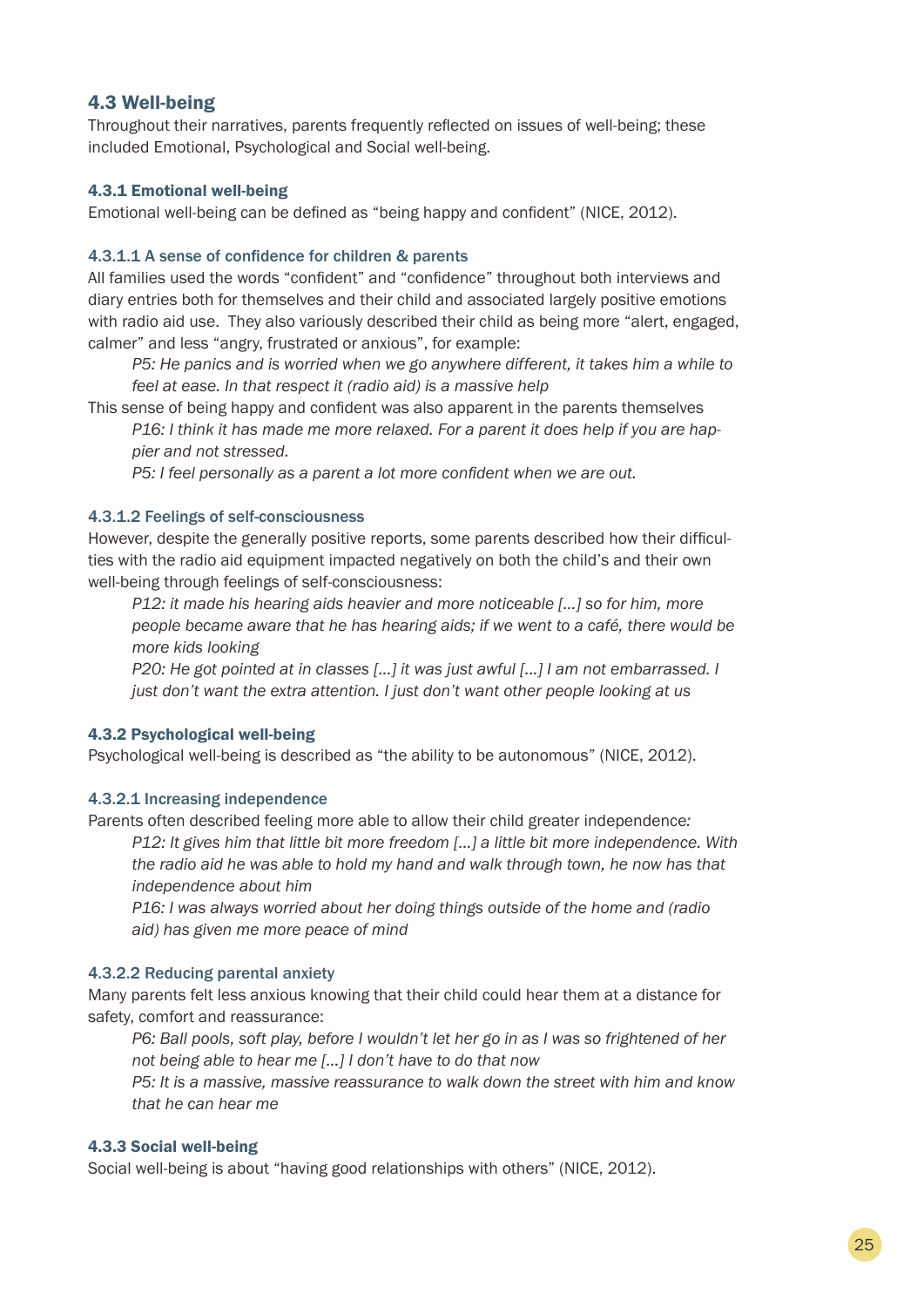## 4.3.3.1 Joining in

Many diary entries, both from parents and pre-school group or nursery staff commented on the child "joining in more":

*P15: Nursery say he's interacting much more with the other children and a lot with the adults*

*P5: Definitely grown in confidence [...] wanting to communicate with both staff and peers* 

## 4.3.3.2 Increased participation

In interviews, many parents reported that using the radio aid gave their child greater opportunity to take part in distant, busy or noisy situations/ activities with other people because they could listen for reassurance or direction whilst still being part of the larger group:

*P8: If she is not being included because she can't access all the sounds and language and stuff that she needs, then (hearing aid) is not as effective as it could be*  [...] (radio aid) is a tool that could enable her to be more easily integrated with the *other kids in a very noisy environment*

One grandmother reported on the new-found delights of playing Hide and Seek using a radio aid*:*

*P20: When you are playing Hide and Seek, you build up the anticipation. A hearing child would be very excited and giggling […] Before he would hide and he had no idea where (Grandma) was until she got there, so just building up the anticipation made the game more exciting, which all of his (hearing) brothers would experience. He hadn't experienced that before (using the radio aid)*

## 4.3.3.3 Reduced isolation

A consequence of increased participation is reduced isolation; some parents commented on this:

*P6: It stops her being insular and on her own. Over that distance, if there was background noise, she wouldn't hear us talking without it. It's nice for her to know that we are around her*

*P20: Because he was sat in the back of the car, he couldn't hear or see our face, so he was almost completely isolated […] out initial response (to the radio aid in the car) was that it was fabulous!*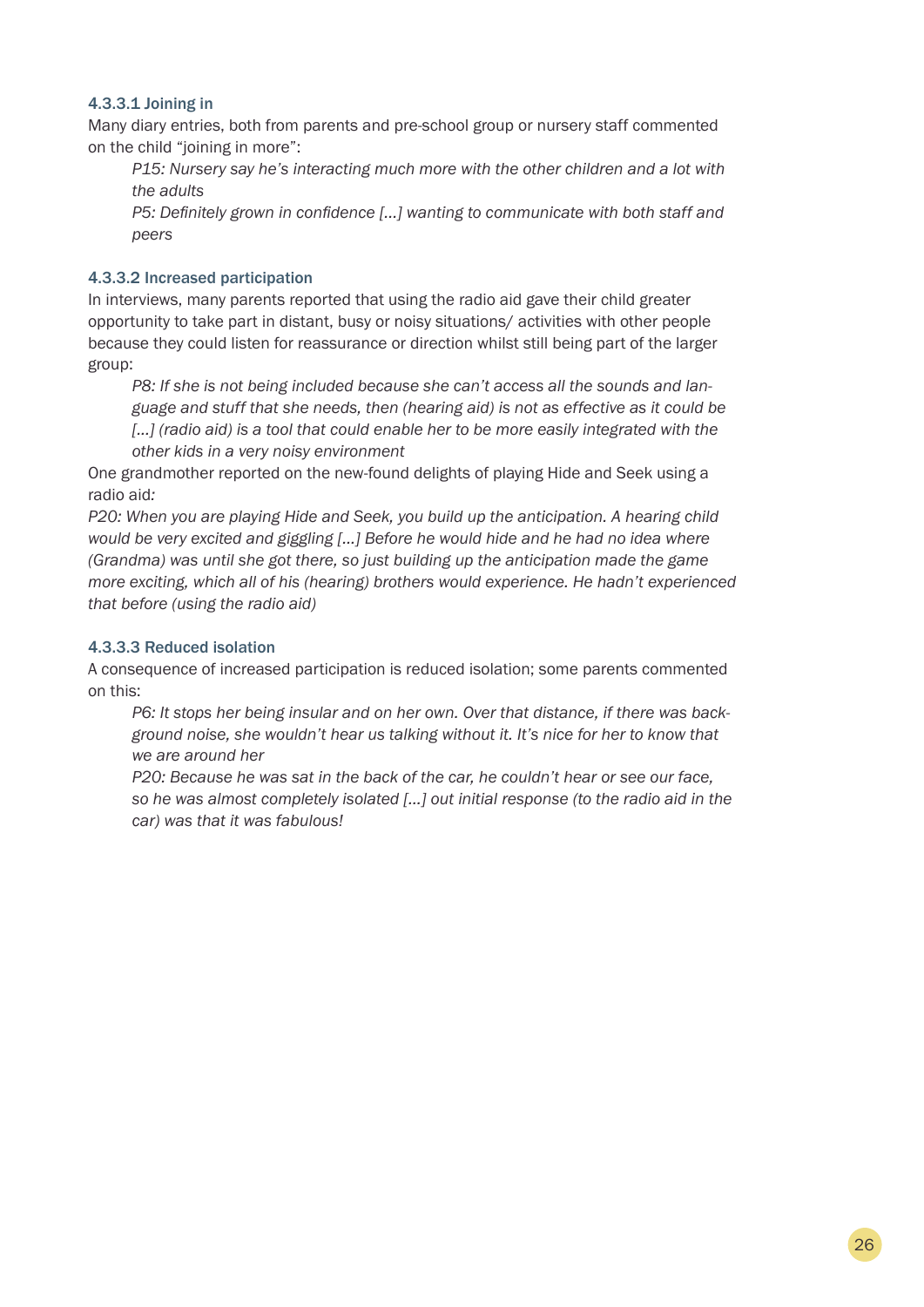## 4.4 Practical considerations

In this study, a variety of radio aid makes and models were used by families; one family (P20) tried three radio aid systems during the course of the study including two systems with wired receivers, so had a range of experiences to draw upon. Parents openly shared both positive and negative feedback about the practical considerations of using a radio aid with a pre-school child.

## 4.4.1 Choose a simple and reliable system

Parents valued simple systems that are easy to set up and explain to others, reliable and easy to check that they are working correctly:

*P13: It was basically switch it on and it connects automatically. It's literally on, done P20: it is easy to use, the touch screen is easy to follow, really easy to use [...]. It just comes in and out of range, so I don't have to worry that it is switched off* 

## 4.4.2 The fewer wires, the better

As described, a variety of radio aid systems were used in this study; some systems involve wires more than others.

*P8: Having been given the one we have got with the cable and everything it isn't quite as easy- the cable can get tangled up*

## 4.4.3 Batteries

## 4.4.3.1 Battery safety is an issue

The most significant and recurrent concern was the lack of a locking battery compartment when the receivers are in place on the child's hearing aids. In fact for a few families, this affected the amount of use they made of the radio aid.

*P8: We don't have the safety catch now [...] we have a bit of a worry about the batteries because it is very easy to open and take the battery out, which at nursery with her friends, is a little bit dangerous. We take them off in the car [...] if they were locked we would feel more confident leaving them in [...] that has been the biggest drawback*

*P6: There hasn't been a problem with it apart from the worry of the batteries*  [...]. If they could make a way to secure the batteries that would be the biggest *improvement*

## 4.4.3.2 Battery life is affected

Using a radio aid takes more energy from the hearing aid batteries.

*P16: With the radio aid, it uses up the batteries really quickly so if she wasn't wearing the radio aid, we could go about 2 weeks, but with the radio aid I am changing them weekly. Whereas I get them free at the clinic, I have actually been buying them because I have been getting through them so quickly*

## 4.4.4 Size, weight & visibility

### 4.4.4.1 Wearing the receivers

Most parents reported no issues with their child wearing the extra receivers on their hearing aids and many parents chose to leave them on all the time; however it was a problem for some:

*P2: The extra piece on her HA was heavy and would cause her HA to come unstuck from behind her ears when playing [...] She has been asking me more frequently to help her stick her HA back [...] so that is why I did not want to just leave them on. This has happened at home, when we've been out and also in the car. This has*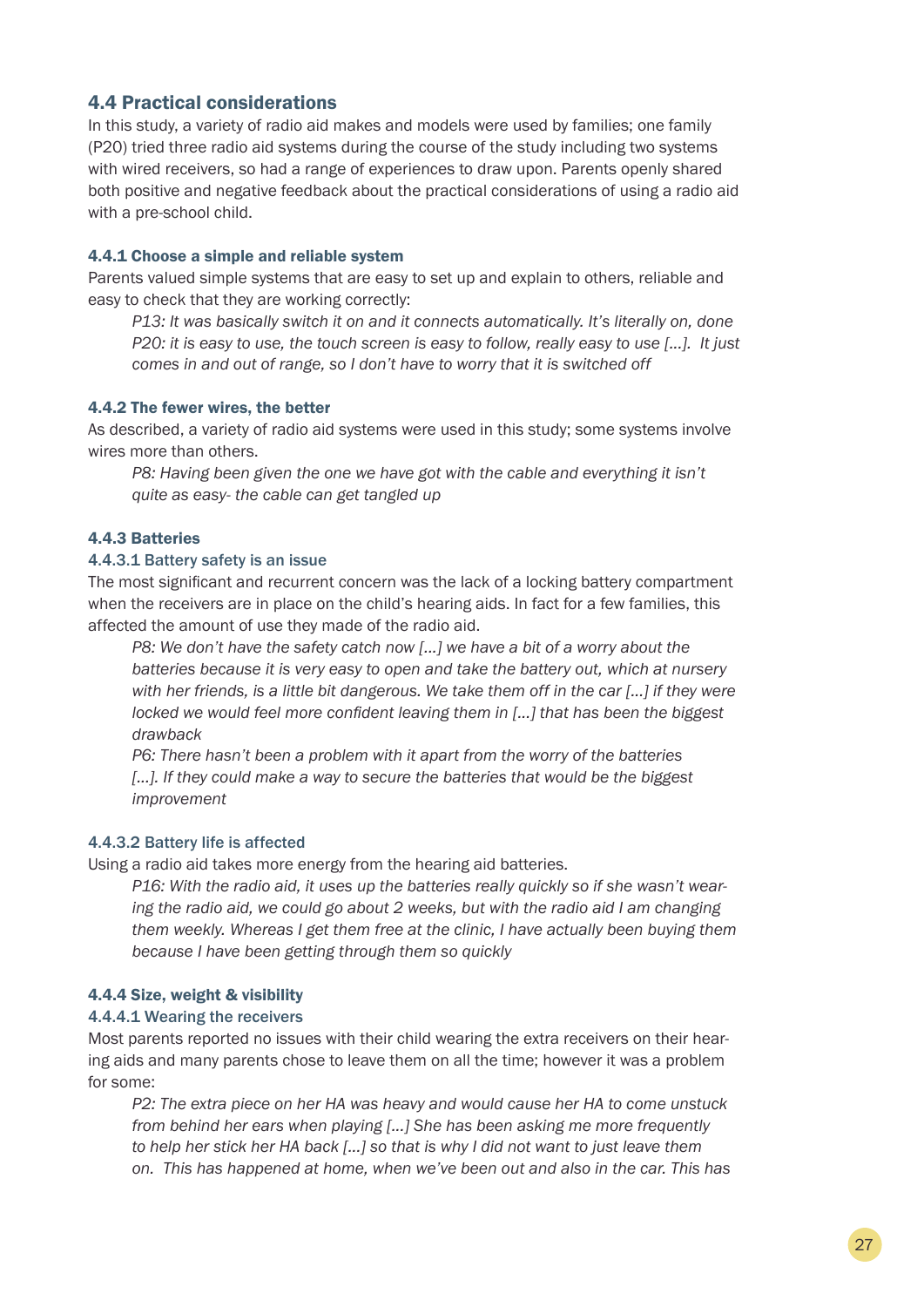*sometimes put me off wanting to use the FM*

*P12: It made his hearing aids heavier and obviously much more noticeable* 

### 4.4.4.2 Wearing the transmitter and microphone

Regardless of device, parents described their issues with wearing the transmitter and microphone:

*P5: My only problem with the radio aid, I find it annoying! Having also a one year old and having to continually pick them up, the system can be knocked around P3: We were quite conscious of it, when we first had it, and it was a really bit weird, when I was in a shop, and anybody noticed it, they maybe thought I was a secret shopper or something.* 

*P2: I feel the whole FM receiver has too much to it for everyday/ all day use in terms of wires, ear piece and receiver and sometimes I would find it stressful using it because of this […] I would have to take her HAs out and clip the piece on which when I'm a busy Mum is not very easy to do or quick. If it could be built into her HA*  without extra pieces clipped onto them and used without wires and bulky pack, it *would be better/ easier as I know it would benefit her*

They also shared concerns around wearing the equipment to make their child's listening experience pleasant and effective:

*P1: You can't wear a necklace, I can't wear a scarf, it gets in the way P1: If it's windy I don't [use it], I don't think she likes the wind.*

#### 4.4.5 Valuable equipment

## 4.4.5.1 Responsibility

Several parents referred to the value of the equipment and the responsibility of this: *P15: Sometimes I worry a bit [...] I think because they're quite expensive, I don't*  want him to take it out and throw it, it's kind of hard to judge that sometimes

### 4.4.5.2 Inconsistent advice from insurers

Parents were given differing advice about liability and insurance for the radio aid:

*P8: We were told that we needed to speak to our insurer to make sure it is covered, so we are covered*

*P20: I spoke to my insurers and they wouldn't let me insure it because it wasn't mine, I didn't own it*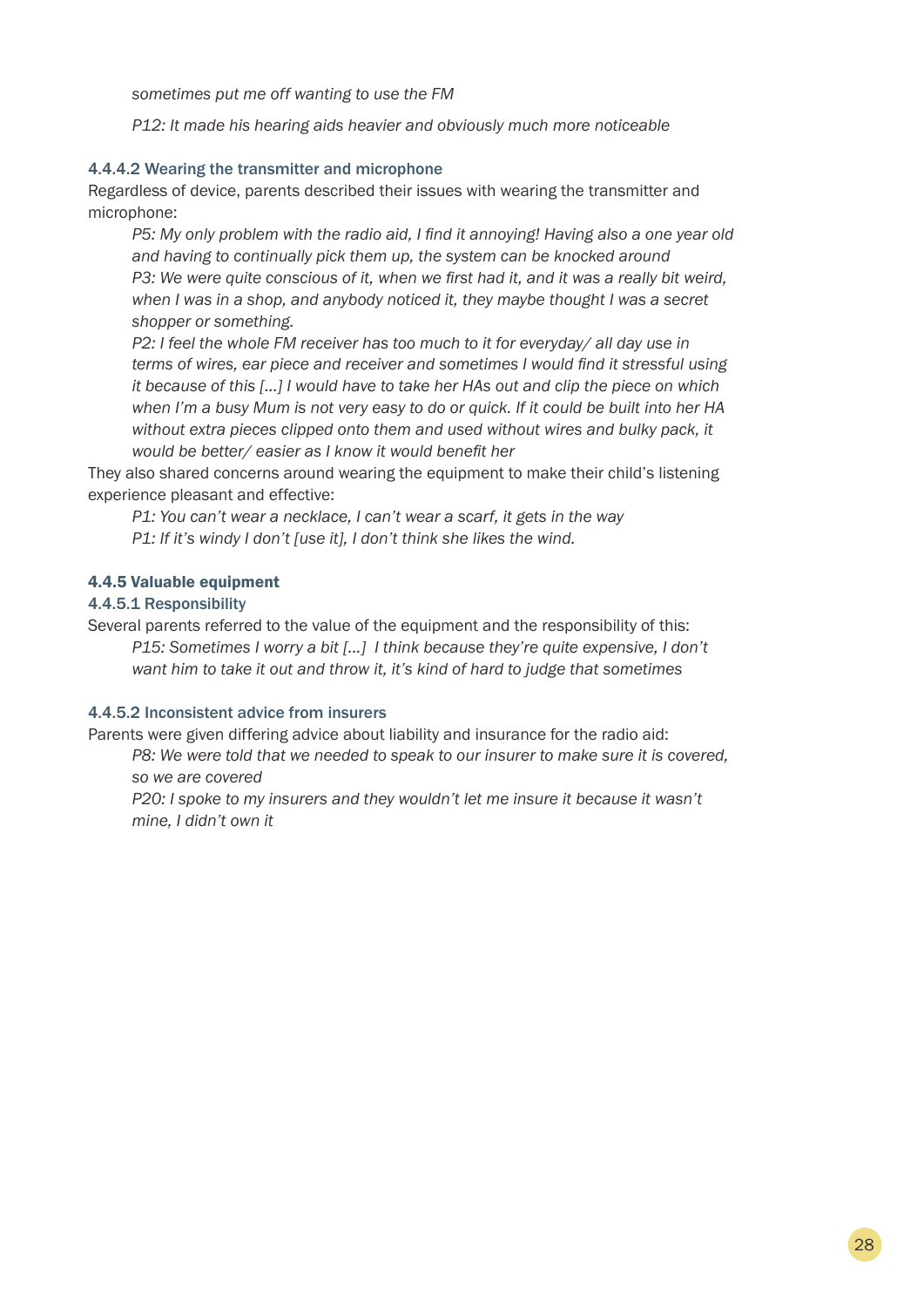## 4.5 Engaging with the technology

Engaging with or "buying-in" to the radio aid appears to be important for not only for trying it out, but also for continued use. Several factors emerged as important for engaging with the technology.

#### 4.5.1 Knowledge of radio aids and how they might help

#### 4.5.1.1 Awareness & understanding

Several parents had not heard about radio aids before joining the study; of those who had heard of them, their local ToD or organisations such as the National Deaf Children's Society or The Ear Foundation had been the source of information. Several thought that radio aids were just for use once a child started school:

*P5: The radio aid, as I understood it, was only what they had at school [...] It was obviously something that was available, but we didn't really know a lot about them* Most parents had a concept of what the radio aid would do, look like and what it was used for:

*P8: Obviously the radio aid doesn't amplify, just makes your voice closer to her hearing aid*

### 4.5.1.2 Expectations

It seemed important that parents have realistic expectations of what the radio aid might offer as well as how to manage it; difficulties can arise when there isn't a clear understanding or expectation:

*P9: There needs to be, it can't be a 'this is going to fix everything', it needs to be a 'this is going to help' [...]. I'm disappointed by my own expectation, not what it's actually delivered*

*P2: I did not really know that much about it [...] I don't think I knew properly. I suppose I was thinking I'd just use it every day for all situations but then when I was using it, I did not find it very easy to use [...] And because I didn't really see it working really, really well for her […] the benefit didn't seem huge enough, it just didn't outweigh, I just found it more stressful*

## 4.5.2 Access to the technology is essential

### 4.5.2.1 Access depends on local policies

Families in the study accessed their radio aids from their Local Authority Teacher of the Deaf or private providers. Some families considered taking part in the study, but were unable to access a radio aid because of local Education or Cochlear Implant service criteria/ protocols:

*P8: It was a bit of a battle to get it. I think [...] she was 1½ coming towards 2. When we did get it, it wouldn't work with the first lot of hearing aids and we didn't start using it until September.*

#### 4.5.2.2 Equipment must be suitable and reliable

Access to a suitable radio aid was also an issue, with problems such as reliability and wired systems:

*P20: LOADS (of difficulties)! The wired system is MASSIVELY unsuitable for home use and those who do anything other than sit still.[...] They all have their pros and cons but for us as a family, without a doubt, the wireless one is best*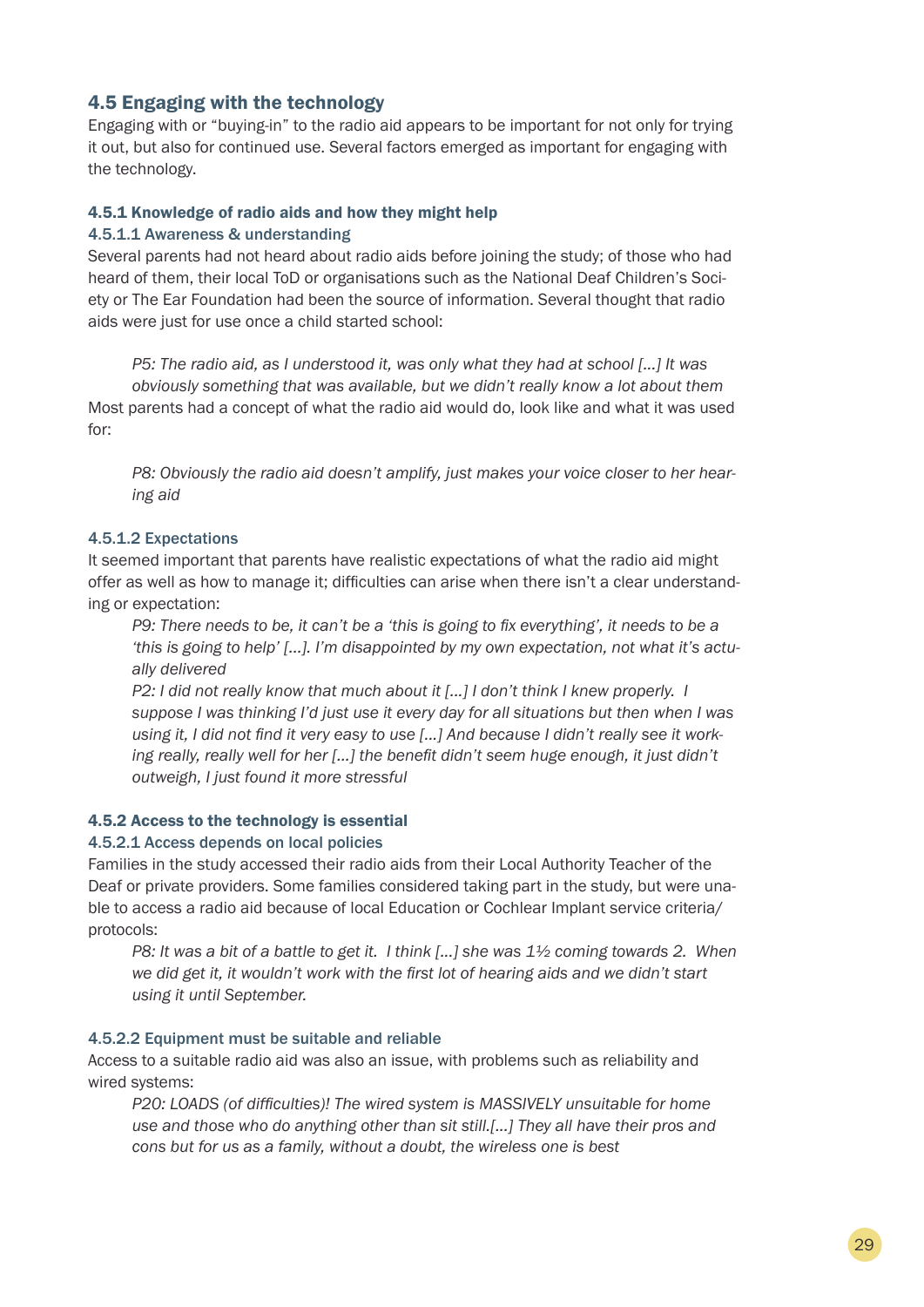#### 4.5.3 Develop confidence with the technology

Learning to use new technology can be challenging; parents in this study encouraged others to persevere and develop confidence over time.

#### 4.5.3.1 Getting started

Parents valued the support of the professional in setting up and learning to use the device: *P15: My ToD had already set it up for me, and all I had to do was switch it on, and that was it. It was very easy*

## 4.5.3.2 Confidence in it working

Understandably parents need to know how to tell if the radio aid is working for their child: *P8: We were a bit reticent of using it at first [...] Once we got comfortable with it and we were confident that it was working all the time then it was pretty easy [...] Keep on using it until you are confident that it is working in the way you expect it to and then you won't be worrying about it* 

## 4.5.3.3 Establish a routine

Most families admitted that it took a bit of time to use the radio aid consistently, but found it helped to establish a routine:

*P5: There have been many occasions when I have walked out this door and got to the end of the street and thought I have forgotten his radio aid [...] but it is just getting into that routine*

*P3: It lives in my handbag or her bag so if we go out somewhere it's already in the bag [...] everything get's put on charge every night anyway, it's just habit. Because it*  would be a nightmare if we ended up somewhere the next day and needed it and it *was dead*

### 4.5.4 Find what works for you & your child

When asked about their top tips for using a radio aid, many parents encouraged an experimental approach to find out what works best for you and your child. The children themselves frequently demonstrated their preference and control even when they had little or no language, for example by choosing not to listen or indicating when they wanted or didn't want to use it.

*P12: It's about not worrying about when and where; it's about just trialling it at different places and what works for you as an individual and not being fazed by it*  [...] Literally trial and error, when we went out, we'd just try it and if he liked it, we'd *carry on and if he didn't like it, we switched it off, we'd wait a bit and then try again later […] It is also knowing your child [...] If your child doesn't like it, try it again in a different setting*

*P3: We are in general noticing that she is becoming aware of the system and in busy situations has indicated she wants it on. If at home we forget we are wearing it and it is still on she will come to us and try to turn it off*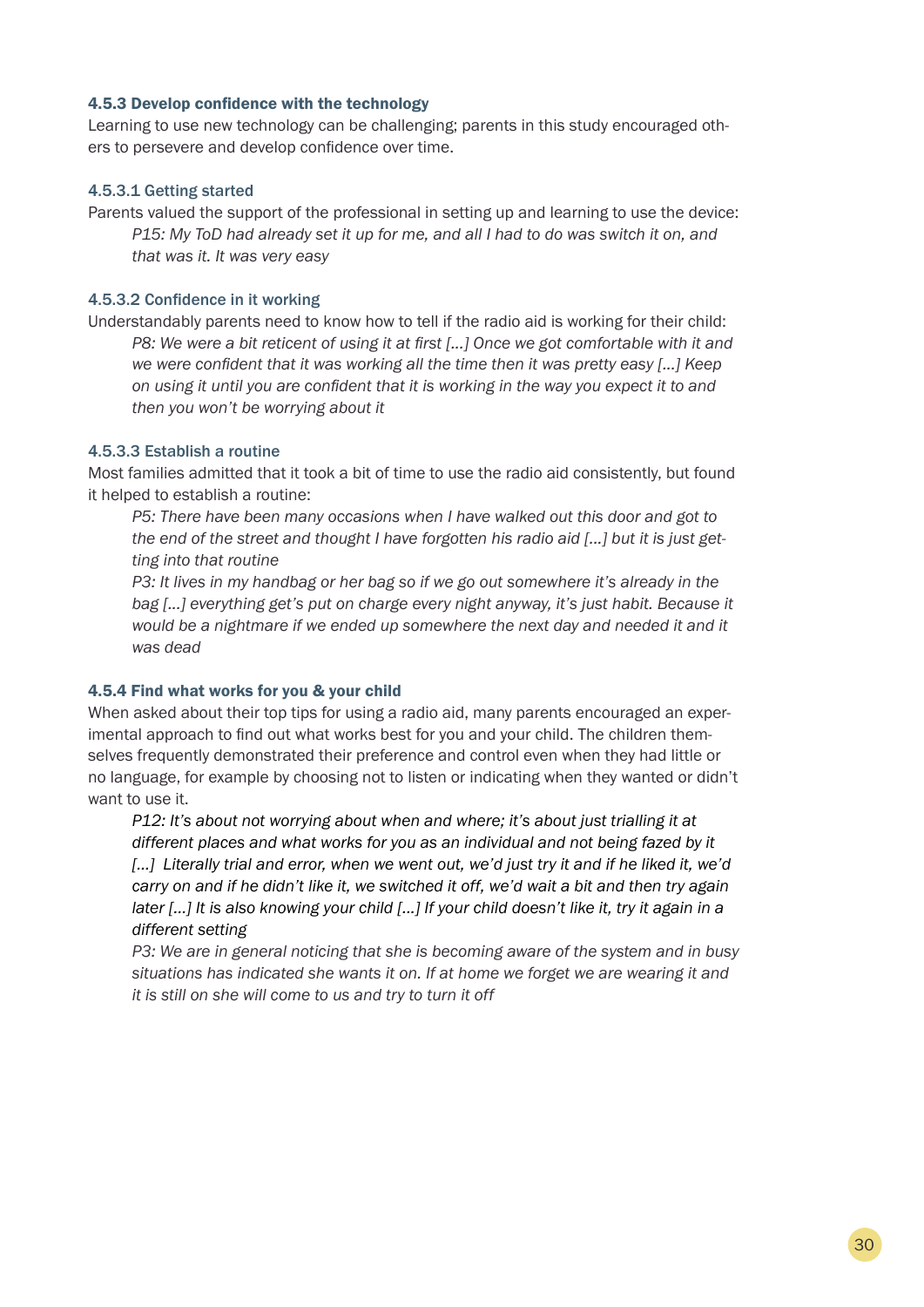## 4.6 Choosing the right time

All those who had tried the radio aid with their own child, were in favour of other children with hearing loss using a radio aid. Thinking about when would be the "right time" for children to start using it; parents came up with a range of things to consider.

#### 4.6.1 As early as possible

*P6: It would be nice to get a radio aid with the hearing aids initially really […] I think the sooner the better really*

#### 4.6.2 The child's mobility

*P1: As soon as they get mobile, as soon as they start running around and walking and going places that is an ideal age for them to have it […] when they're becoming a bit more active, that's when it should be introduced. And I think every child should have one because they're really good*

*P3: Once they're older and you're worried about them going off walking, the safety part is really important.* 

#### 4.6.3 Speech & language development

Some parents described the importance of early access to speech for spoken language development and the value of increasing that access through using a radio aid:

*P3: But the whole thing [...] about making sure they can hear you clearly, for that speech development [...] at that age is really important.* 

#### 4.6.4 Consistency of hearing aid use

Establishing consistent hearing aid use in a young child is a challenge experienced by most parents, often made worse when the child suffers repeated ear infections or has other medical or developmental needs. This study identified that when hearing aid use is inconsistent it can be a barrier to getting started with a radio aid, yet other studies have found radio aid use helped to establish hearing aid use (e.g. Mulla, 2011):

*P12: I would say if a child was wearing hearing aids consistently, I think that is the time to introduce it.*

### 4.6.5 Before starting education

Even parents, who reported that their main purpose for a radio aid was to use in nursery or school, felt that it was important for the child to become familiar with it before they started in education. They did not like the idea of introducing something new, like a radio aid, during times of change or uncertainty:

*P1: Definitely before starting nursery so it's not a new thing when starting nursery as well*

*P16: I do think they should be offered them at nursery and also use it at home rather than keep it at the school, as it benefits children*

#### 4.6.6 When it's the right time for you and your child

When they had been happy with their radio aid experience, parents often described the "right time" as the one that they had experienced. Those who had wanted to have one sooner described that as the right time:

*P5: I would have introduced it a lot sooner knowing how he copes with his hearing loss as it is now* 

Subsequently, they often reflected on this and suggested that earlier could be better; this usually came with a caveat suggesting that the "right time" is the one which is right for you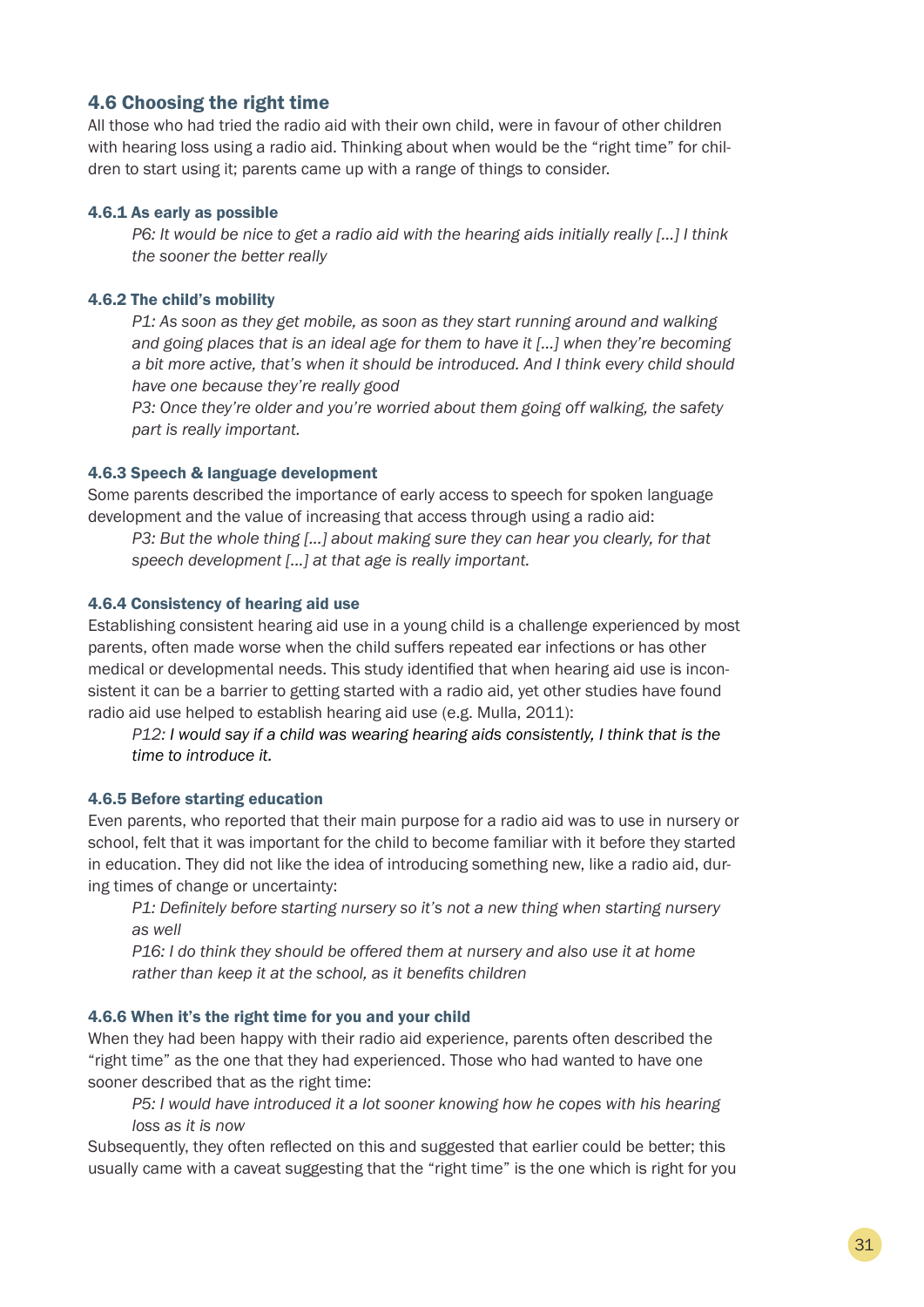and your baby.

*P20: Don't just sign up for it just as you have heard your baby is deaf, because you are going to need a couple of months to getting used to putting in the hearing aids and maintaining them [...] maybe get familiar and confident with their hearing aids and when you are alright with their hearing aids and confident with that then look into a radio aid*

However, early awareness and knowledge of radio aids was perceived as very important:

*P12: It should be available as an option. The more you know, and the more options there are the better. If you start to close doors and you don't have them available to you and not presented those options, the doors are closed*

They recognise that all children and families are different and how, when and where a radio aid "works best" may differ.

*P5: It might not be the right thing for everybody. I guess every child is different, hearing loss is different, different reasons, other things to consider. I know it won't be necessarily helpful for everybody, because everybody is different*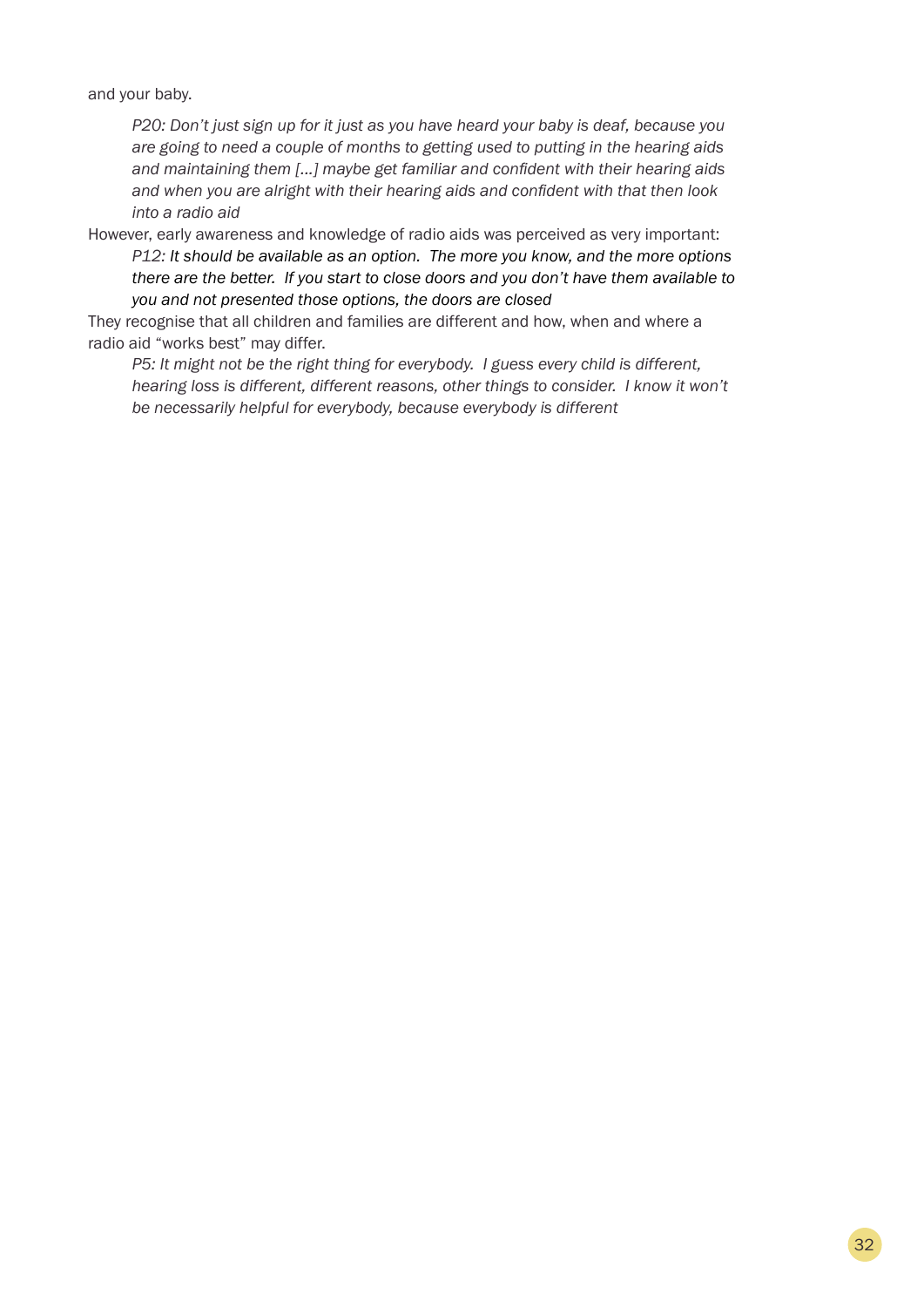## 5.0 Discussion

The first few years of a child's life are a time of rapid and important development. During this time the foundations for communication are laid and for all children, language and interaction with their parents is critical to success. Hearing is an essential component of successful spoken language development and for deaf children, early and consistent experience of sound through appropriate amplification has been repeatedly shown as the major factor in developing spoken language (for example, Ching, 2015).

## 5.1 Everyday listening environments present a risk to learning spoken language: using a radio aid can reduce this risk

Learning occurs in all the routines and interactions of everyday life (for example, Beck and Flexer, 2011); however this study clearly illustrates that the life of a young deaf child is full of difficult listening situations which jeopardise language development, for example in the car, out and about, in a buggy or at social events such as parties and meals out.

Previous studies have reported improved listening responses with radio aid use in these challenging conditions (Gabbard, 2003; Moeller et al., 1996; Mulla and McCracken, 2014; Statham & Cooper, 2009; Webster, 2015). Both quantitative and qualitative findings from this study add to this evidence base for pre-school children, demonstrating that using a radio aid significantly improves a young child's listening for speech in noise, at distance and without visual cues. Improved listening was also observed and reported in quieter situations, such as during parent-child interaction at home. Concerns have previously been raised about a child's ability to develop sound localisation skills when using a radio aid; however this study suggests that young children are often more aware of people talking and able to locate the speaker with radio aid use.

Continued use of a radio aid over time indicates the benefit parents perceive for their child, having tried a range of situations and eliminated those which they did not find useful. Endof-study reports show the majority of parents found many situations were better or much better when using the radio aid and for the situations in which they found benefit, the majority used the radio aid 50-95% of the time.

Using a radio aid seems to be of benefit in the challenging listening conditions of daily life and may lessen their risk to spoken language development.

## 5.2 Using a radio aid facilitates important predictors of spoken language outcomes

Improved listening for speech with radio aid use is well-documented; however the link with spoken language outcomes has been inconclusive (Moeller, 1996; Mulla, 2011; Mulla & McCracken, 2014). This study provides a new and fascinating insight into how improving hearing for speech or audibility through radio aid use may help a young child to develop spoken language.

Hart & Risley (1995) demonstrated that the amount of language spoken by a parent to their child within the first three years of life partially predicts the child's language and academic achievement at 9 and 10 years. Deaf children receive a reduced amount of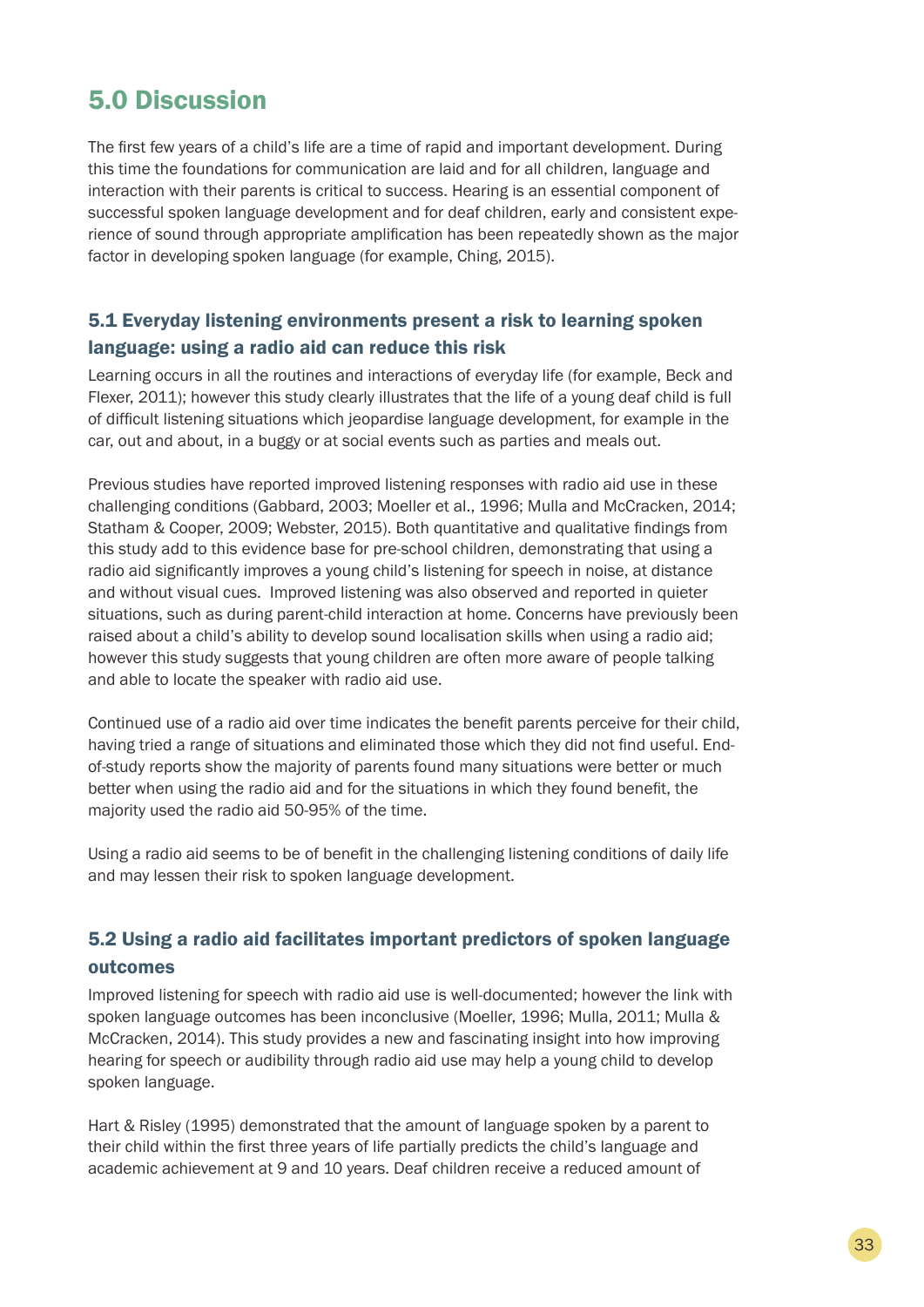language in difficult listening situations; to compensate for this, they require not only improved audibility, but also a greater quantity of linguistic input (Van Dam, Ambrose et al., 2012). This study substantiates existing evidence that using a radio aid improves audibility in noise and at distance, thereby providing the child with more of what parents are saying to them. In addition, it also suggests that when using the radio aid in some situations, adults used more words, increasing the important quantity of language. By recognising that their child can hear them when using the radio aid in challenging listening situations, this study also suggests that parents make more of everyday opportunities for language.

Parent-child interaction is also vital to language development (for example Zimmerman, Gilkerson et al., 2009; DesJardin & Eisenberg, 2007); however a child's reduced linguistic ability and lack of responsiveness can cause two-way conversations to break down. This study demonstrates that not only do parents report their child as responding more quickly and consistently to speech when using the radio aid, but also shows an increase in conversational turns in some situations. This suggests that when using a radio aid a young child is more responsive, which encourages parents to keep the conversation going, thereby increasing parent-child interaction as well as the quantity of linguistic input.

Demonstrating the increase in these predictive factors is a new and important finding and suggests radio aid use can be a contributory factor to successful language outcomes.

## 5.3 Radio aid equipment can be challenging

To achieve any benefits of radio aid use, the technology needs to be in place and used with confidence. However, this study highlights several issues with the equipment.

As long ago as 1996, Moeller reported the challenges of using radio aids, with parents reporting equipment as "bulky", "cumbersome", "visible" and feelings of self-consciousness. There have been many technological advances over the twenty years since that study but similar difficulties continue to be reported by parents. Unlike the Moeller (1996) study, parents in this study reported few issues of poor reliability or need for repair, perhaps reflecting the more modern technology. However the current families still complained of physical difficulties, bulky and uncomfortable equipment. Issues of wire entanglement and visibility continue to be a challenge, not only because they interfere with the physical activity of the child and adult, but also because they make both feel self-conscious. Parents are also extremely anxious about the safety of the devices, particularly the batteries. These issues impact on the well-being of the parent and can even reduce the amount of use of the radio aid, limiting benefit for the child. Integrated wireless devices are likely to address some of these issues, but currently their provision is limited.

Despite the challenges of equipment, most parents in the study persevered with using their radio aid suggesting that they perceived enough benefit from it to outweigh the difficulties.

## 5.4 Successful radio aid use requires timely and good quality information and support to maximise potential benefits for both child and family

Importantly this study highlights the impact of radio aid use on parents and children for their social, emotional and psychological well-being, the "building block for healthy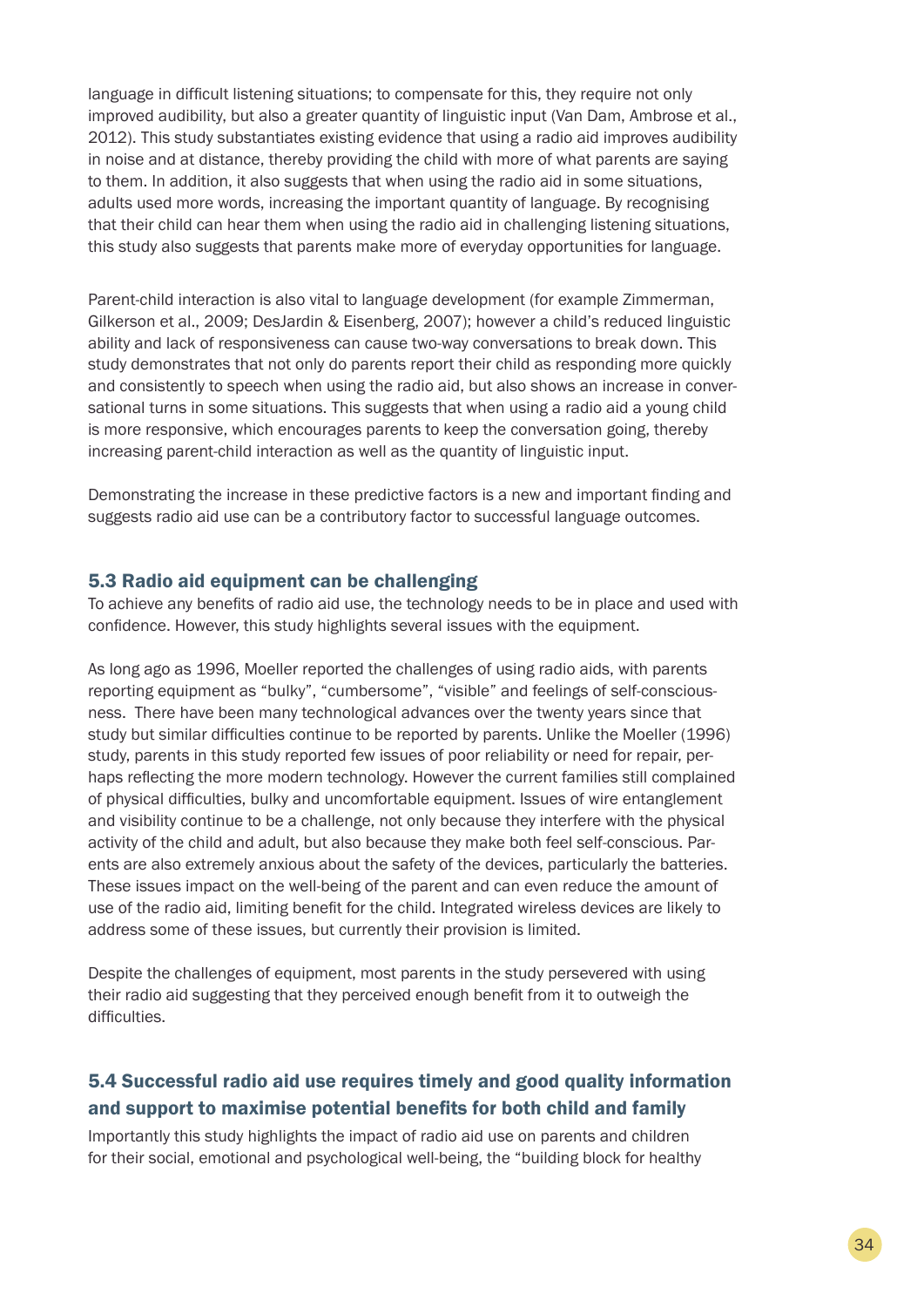behaviours and educational attainment" (NICE, 2012).

Self-efficacy, the confidence and belief in one's ability to perform a task, is linked to successful outcomes; Meyer, Hickson et al. (2014) demonstrated this link in relation to hearing aid use and it could reasonably be assumed that the same would apply to using radio aids. Like Mulla (2011), most parents in this study showed confidence in managing a radio aid in daily life. Families also demonstrated self-efficacy through actively engaging with the radio aid, experimenting with what worked for them, persevering through difficulties and making decisions and choices.

Self-efficacy is improved by being well-informed, having a clear understanding of the purpose, benefits and challenges of the task, appropriate expectations and receiving both practical and emotional support (Meyer et al. 2014). This study highlighted that where there was uncertainty or a lack of confidence in the equipment and its benefit for the child; this had a negative impact on well-being and was linked with less consistent use.

Findings also showed that using a radio aid will be a different experience for every family. Best practice guidance supports self-efficacy by recommending that "professionals promote the process wherein families gain the necessary knowledge, information and experiences to make fully informed decisions [...] in response to the child's or family's changing abilities, needs, progress and emotional well-being" (Moeller, Carr et al, 2013) and that information provided to families should be" unbiased, comprehensive, clear accessible and accurate" (National Deaf Children's Society, 2017).

Whilst provision of radio aids to pre-school children may be focussed on improving listening and spoken language outcomes, successful use requires effective and positive support through well-informed choice and genuine collaboration between parents and professionals with up-to-date knowledge and skills.

## 5.5 Early radio aid use may improve outcomes and reduce disadvantage

Current legislation has a clear focus on early intervention and improving outcomes. There is no clear understanding of what 'early' means in relation to radio aid use; however the National Deaf Children's Society Quality Standards (2017) recommend that "every deaf child should be considered as a potential candidate for provision with a personal radio aid as part of their amplification package, at first hearing aid fitting". In this study, the parents largely supported 'early' use and whilst their views on the most appropriate time to introduce a radio aid varied, they all agreed that a radio aid should be introduced before the child starts full-time school. Regardless of age, once they became aware of radio aids and the potential to use one, all the parents were keen to try it and all would recommend that other families try a radio aid with their pre-school child.

The Equality Act (2010) requires local authorities and education settings in Great Britain to make reasonable adjustments to ensure children with hearing loss are not disadvantaged; this includes a duty to provide "auxiliary aids" when needed and to make proactive reasonable adjustments before the child is substantially disadvantaged. Despite these recommendations, access to radio aid use at home is not equitable across the UK and there are inconsistent criteria and protocols for radio aid provision (Allen et al., 2016).

This study provides strong evidence for the advantages of early radio aid use supporting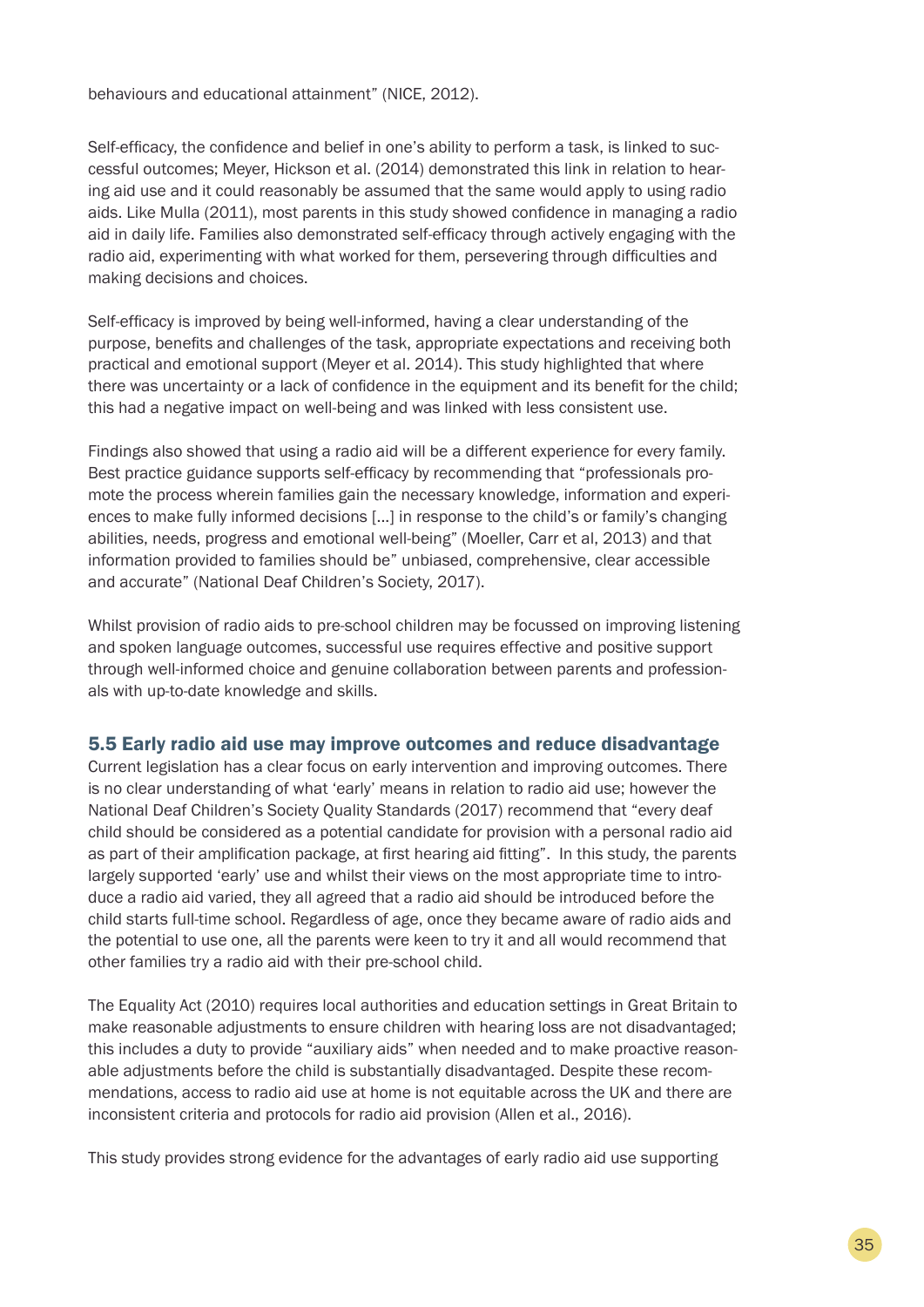the introduction of consistent protocols and provision.

## 5.6 Using a radio aid in nursery requires careful management

Radio aids are widely used in schools and the benefits have been reported for many years (for example Ross, 1992). Although nurseries are noisy environments and there are clear reasons for improving SNR, the dynamics of the nursery setting are different to those often experienced in a classroom. In this study, radio aid use was largely reported as beneficial in group activities where the child was primarily listening to only one key speaker, such as the group leader. However, less benefit was perceived in group situations with more than one key speaker or where the adult was quickly changing between conversations with more than one child. Adult word count and Conversational turns also decreased in these situations; as previously explained this result may be due to the limits of LENA's recording distance.

Overhearing speech is beneficial for language learning and research has highlighted children as young as 16 months of age can learn language by overhearing two adults conversing without any form of scaffolding (Floor and Akhtar, 2006). Although this can be positive when the child is playing on their own and a parent/ key speaker is wearing the radio aid transmitter; in nursery settings and group play, the dominant speech signal coming from the radio aid can inadvertently mask out important speech from peers or other nursery staff.

Similar to parents, any staff who use a radio aid need information and practical guidance to understand and implement it effectively and appropriately.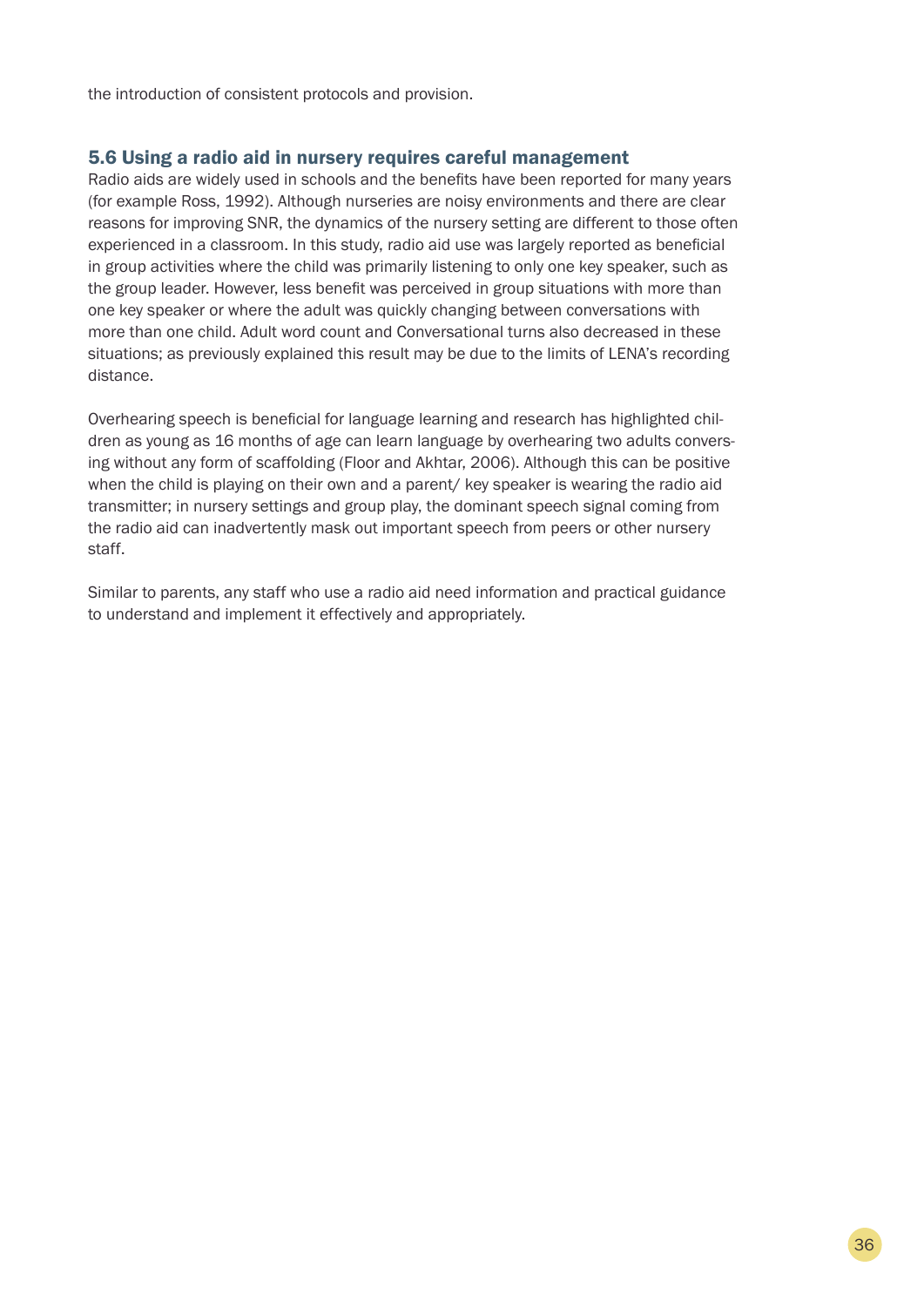## 6.0 Conclusion

This study shows clear and quantifiable benefits of radio aid use with pre-school children. The findings substantiate existing knowledge about the challenging listening environments of young deaf children and the benefits of improved SNR in noise and at distance. These findings demonstrate that radio aid use facilitates the important predictors of improved language outcomes, audibility, parent-child interaction and quantity of words. They also provide a new insight into the impact of radio aid use for these children and their families and provide a substantial evidence base for informing professional practice and commissioning decisions.

## 7.0 Recommendations

• All parents of a young deaf child should be informed of the significant potential benefits of radio aids and have the opportunity and support to use the technology at home

Parents with a newly diagnosed deaf baby need to understand the importance of hearing speech to the development of spoken language and the challenges of everyday listening environments. Introducing radio aids as a tool in their child's hearing management raises their awareness and gives them options to consider. Evidence-based information helps parents to have appropriate expectations of the potential uses and benefits of radio aids.

- Access to radio aids should be equitable for all pre-school children Recognising the long-term benefits of early intervention for language and communication and the subsequent impact on educational achievement, this current evidence supports early introduction and equitable access to radio aids for pre-school children. To ensure equity for all deaf children who would benefit; consistent criteria and protocols need to be developed and implemented and UK Governments and local authorities should ensure adequate funding is provided.
- Professionals should be knowledgeable about managing the latest technologies Technology changes rapidly. Teachers of the Deaf and Audiologists need to remain up-to-date on the latest technologies available and how best to fit them. Teachers of the Deaf and Audiologists need knowledge of the latest evidence-based information in order to support the introduction and use of radio aids with pre-school children.
- Manufacturers should respond to the identified needs of children and families in everyday life

Parent experience of using radio aids with young children continues to indicate issues and concerns with the equipment, which limit its access and use. Manufacturers of radio aid equipment need to understand and address these important real-life concerns about the technology.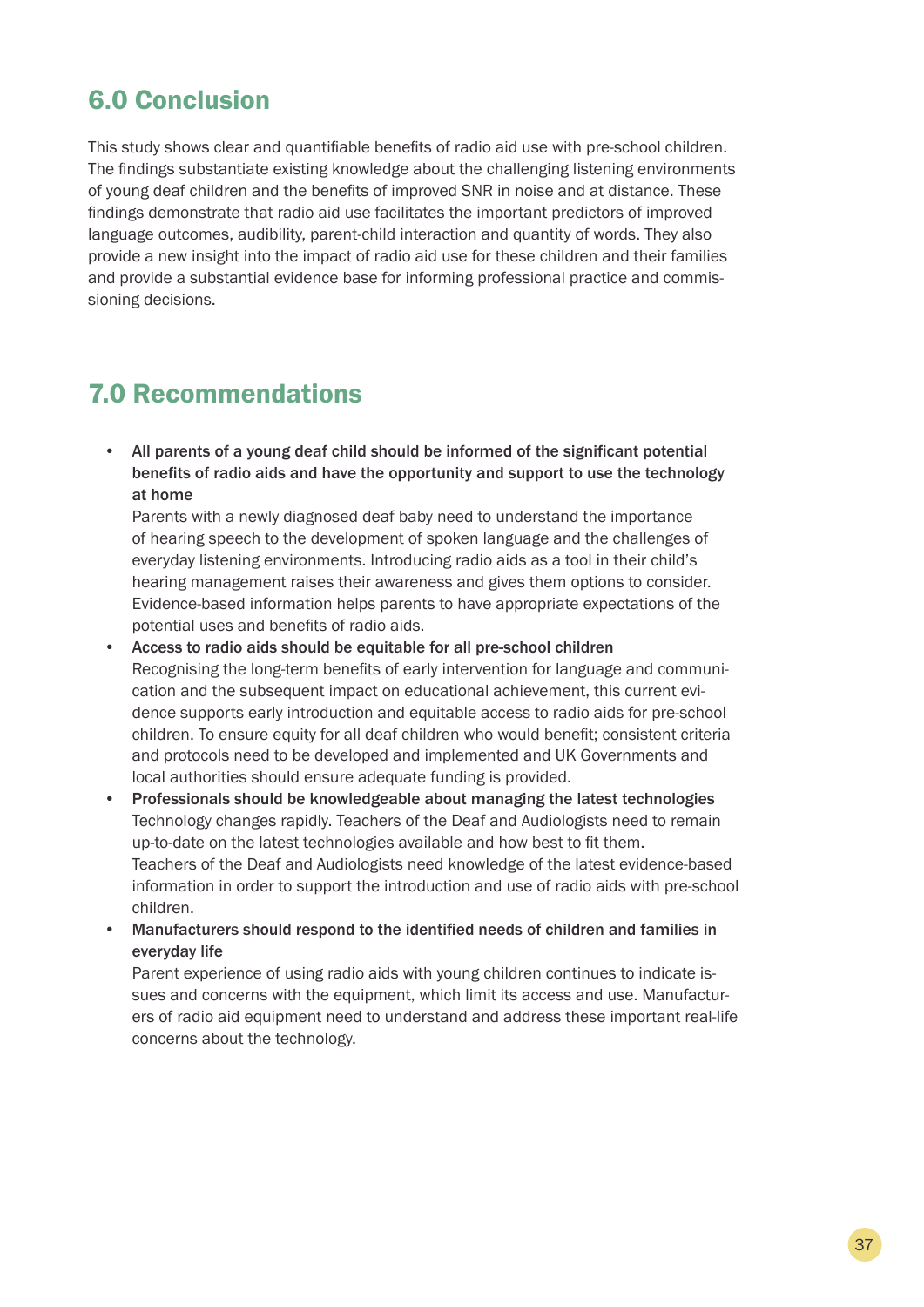## 8.0 List of Figures & Tables

## Figures

- 1. LENA DLP
- 2. Overall perceived benefit of using radio aid in daily situations
- 3. Reported change when using radio aid in specified situations
- 4. Levels of current radio aid use in specified situations
- 5. Changes in listening without and with radio aid in different situations
- 6. Listening Function with radio aid
- 7. Ling 6 sounds without and with radio aid in quiet and noise, close & at distance

## **Tables**

- 1. Individual demographics
- 2. Parent perception of benefit in different situations and activities
- 3. Adult word count, conversational turns and child vocalisations without and with radio aid in specified situations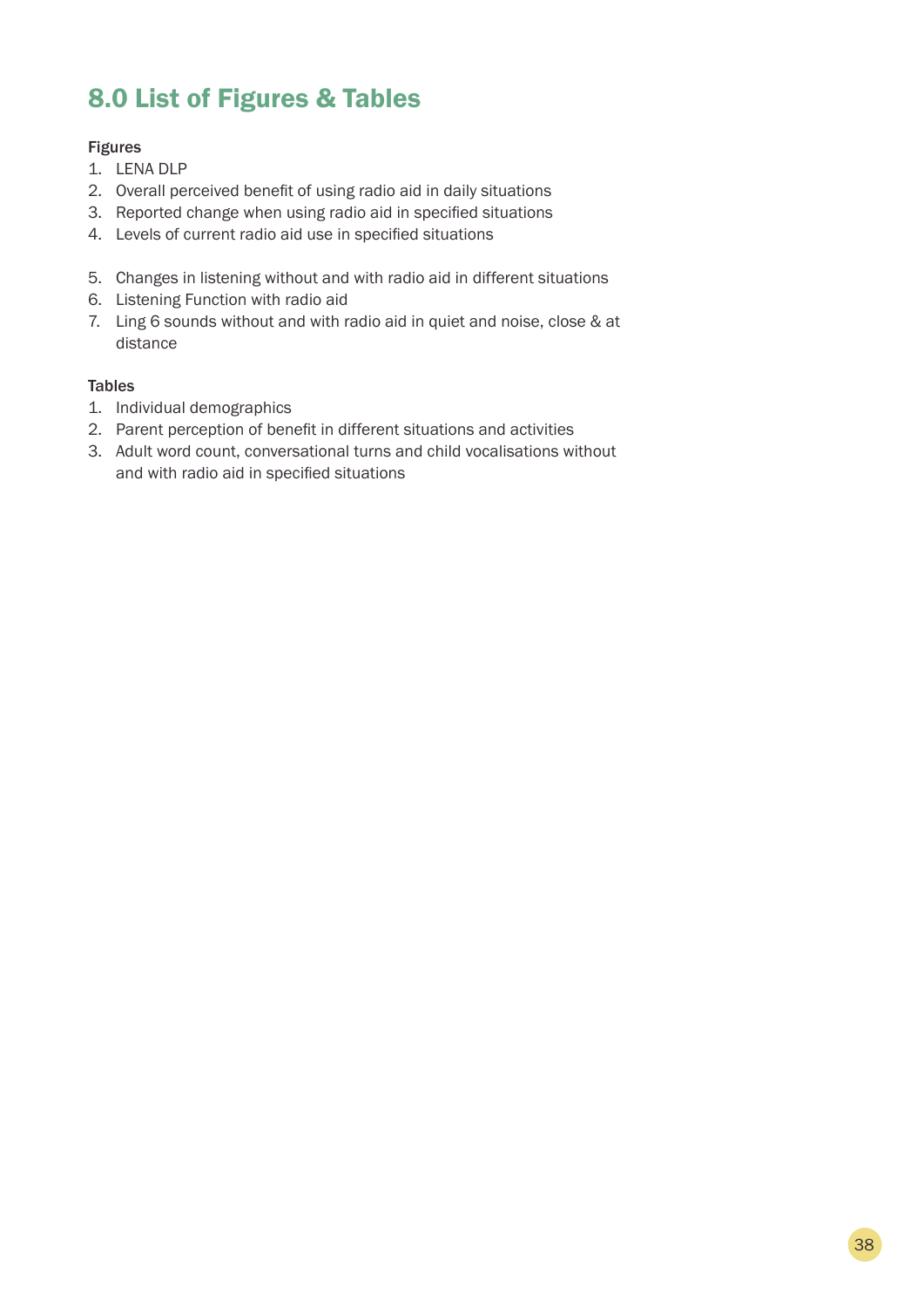## 9.0 References

Allen, S., Ng, Z.Y., Mulla, I.M. & Archbold, S. (2016). Pre-school children and FM/RM systems. (The Ear Foundation confidential report to the National Deaf Children's Society).

Allen, S., Ng, Z.Y., Mulla, I.M. & Archbold, S. (2016). Using Remote Microphone technology with young children: the real-life experience of families in the UK, British Academy of Audiology, 10-11November 2016, Glasgow, UK.

Anderson, K. L. (2002). Early Listening Function: Discovery tool for parents and caregivers of infants and toddlers.

Attride-Stirling, J. (2001). Thematic networks: an analytic tool for qualitative research. *Qualitative research*, *1*(3), 385-405.

Beck, D. L., & Flexer, C. (2011). Listening is where hearing meets brain. *Children and Adults. Hearing Science*, *18*(2), 30-35.

Brackett, D. (Ed.). (1992). *Effects of early FM use on speech perception. In M. Ross (Ed.) FM auditory training systems: Characteristics, Selection and Use*. Timomium, MD: York Press.

Bradley, J. S., & Sato, H. (2008). The intelligibility of speech in elementary school classrooms. *The Journal of the Acoustical Society of America*, *123*(4), 2078-2086.

British Educational Research Association (2011). Ethical guidelines for educational research.

Brown, R. F., Hullar, T. E., Cadieux, J. H., & Chole, R. A. (2010). Residual hearing preservation after pediatric cochlear implantation. *Otology & Neurotology: Official Publication of the American Otological Society, American Neurotology Society [and] European Academy of Otology and Neurotology*, *31*(8), 1221.

Ching, T. Y. C. (2015). Is early intervention effective in improving spoken language outcomes of children with congenital hearing loss? *American journal of audiology*, *24*(3), 345-348.

Cole, E. B., & Flexer, C. (2015). *Children with hearing loss: Developing listening and talking, birth to six*. Plural Publishing.

Crandell, C. C., & Smaldino, J. J. (2000). Classroom acoustics for children with normal hearing and with hearing impairment. *Language, speech, and hearing services in schools*, *31*(4), 362-370.

DeConde Johnson (2003). FM Listening Evaluation Checklist. Revised from Gabbard (2003).

DesJardin, J. L., & Eisenberg, L. S. (2007). Maternal contributions: Supporting language development in young children with cochlear implants. *Ear and hearing*, *28*(4), 456-469.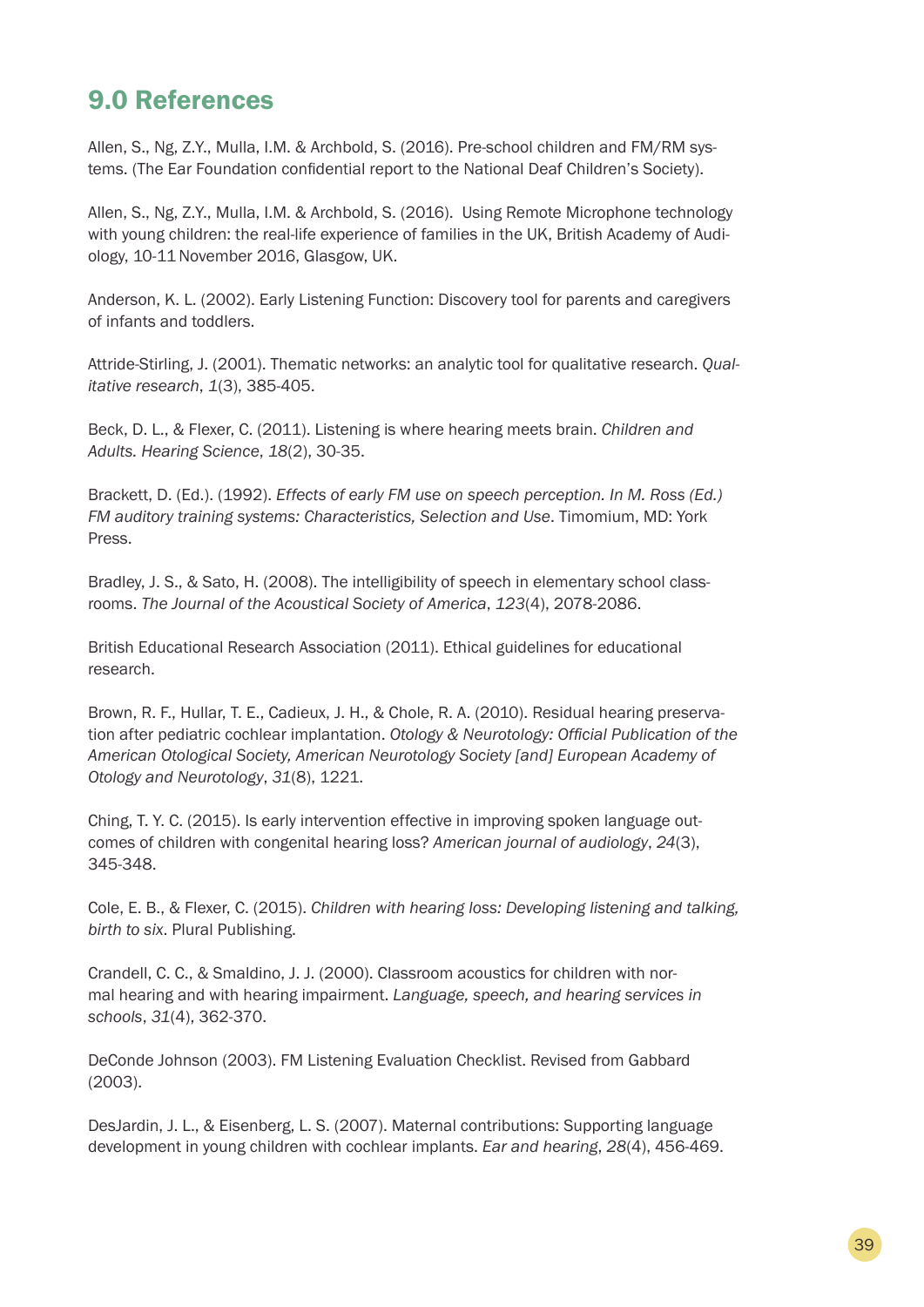Dillon, H., James, A. & Ginis, J. (1997). Client Oriented Scale of Improvement (COSI) and its relationship to several other measures of benefit and satisfaction provided by hearing aids. *J Am Acad Audiol 8*:27-43.

Eisenberg, L. S., Shannon, R. V., Martinez, A. S., Wygonski, J., & Boothroyd, A. (2000). Speech recognition with reduced spectral cues as a function of age. *Journal of the Acoustical Society of America, 107*(5 I), 2704-2710.

Equality and Human Rights Commission. Equality Act. 2010. Available at: www.legislation. gov.uk/ukpga/2010/15/contents (Accessed: 15.5.2017).

Floor, P., & Akhtar, N. (2006). Can 18-Month-Old Infants Learn Words by Listening In on Conversations? *Infancy*, *9*(3), 327-339.

Gabbard, S. A. (2003). *The Use of FM Technology in Infants and Young Children. In Fabry D & Johnson CD Achieving Clear Communication Employing Sound Solutions.* Stafa: Phonak AG.

Glyde, H, C. S, Dillon, H., Hickson, L. and Seeto, M. (2012). The effects of hearing impairment and aging on spatial processing. *Ear and Hearing 34* (1), pg 15-28.

Hart, B., & Risley, T. R. (1995). *Meaningful differences in the everyday experience of young American children*. Paul H Brookes Publishing.

Jones, C., Launer, S., Seewald, R. C., & Bamford, J. M. (2010). Pediatric fittings in 2010: The sound foundations cuper project. In *A sound foundation through early amplification 1020: Proceedings of the Fifth International Conference* (pp. 187-192).

Klatte, M., Lachmann, T., & Meis, M. (2010). Effects of noise and reverberation on speech perception and listening comprehension of children and adults in a classroom-like setting. *Noise and Health*, *12*(49), 270.

Ling, D. (1989). Foundations of spoken language for hearing impaired children. Washington, DC: Alexander Graham Bell Association for the Deaf.

Meyer, C., Hickson, L., & Fletcher, A. (2014). Identifying the barriers and facilitators to optimal hearing aid self-efficacy. *International journal of audiology*, *53*(sup1), S28-S37.

Moeller, M. P., Donaghy, K. F., Beauchaine, K. L., Lewis, D. E., & Stelmachowicz, P. G. (1996). Longitudinal study of FM system use in non-academic settings: Effects on language development. *Ear and hearing*, *17*(1), 28-41.

Moeller, M. P., Carr, G., Seaver, L., Stredler-Brown, A., & Holzinger, D. (2013). Best practices in family-centered early intervention for children who are deaf or hard of hearing: An international consensus statement. *Journal of Deaf Studies and Deaf Education*, *18*(4), 429-445.

Mulla, I. (2011). 'Pre-school use of FM amplification technology', PhD thesis, The University of Manchester. Availible at: https://www.escholar.manchester.ac.uk/uk-ac-manscw:138160 (Accessed: 30.06.2017)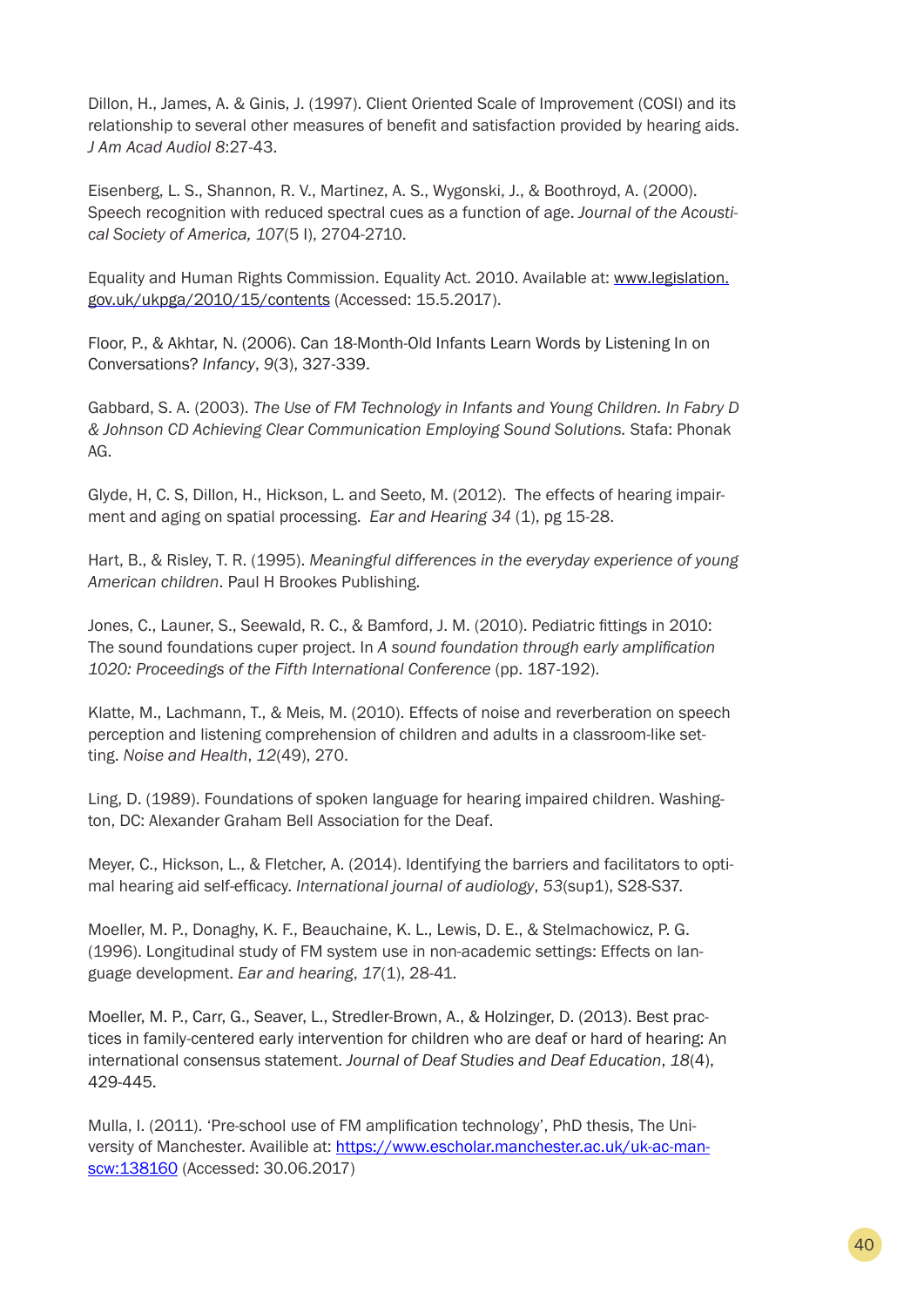Mulla, I., & McCracken, W. (2014). Frequency Modulation for Preschoolers with Hearing Loss. In *Seminars in Hearing* (Vol. 35, No. 03, pp. 206-216). Thieme Medical Publishers.

National Deaf Childrens Society (2017). *Quality Standards for the use of personal radio aids.* Available at: http://www.National Deaf Children's Society. org.uk/document.rm?id=9697 (Accessed: 15.5.2017).

National Institute for Health and Care Excellence (NICE) (2012). *Social and emotional well-being: early years.* Public Health Guideline [PH40]. Available at: https://www.nice.org.uk/guidance/qs128/chapter/List-of-quality-statements (Accessed: 15.5.2017).

National Insitute for Health and Care Excellence. (2016). Early years: promoting health and wellbeing in under 5s. Quality Standard (QS128).

Pimperton, H., & Kennedy, C. R. (2012). The impact of early identification of permanent childhood hearing impairment on speech and language outcomes. *Archives of disease in childhood*, archdischild-2011.

Ross, M. (1992). *FM Auditory Training Systems Characteristics, Selection and Use*. Timonium: York Press.

Sininger, Y. S., Grimes, A., & Christensen, E. (2010). Auditory development in early amplified children: Factors influencing auditory-based communication outcomes in children with hearing loss. *Ear and hearing*, *31*(2), 166.

Statham, C., & Cooper, H. (2009). Our experiences of introducing FM systems in the early years. *BATOD Association Magazine (January)*, 18-20.

Thibodeau, L. (2010). Benefits of adaptive FM systems on speech recognition in noise for listeners who use hearing aids. *American Journal of Audiology*, *19*(1), 36-45.

VanDam, M., Ambrose, S. E., & Moeller, M. P. (2012). Quantity of parental language in the home environments of hard-of-hearing 2-year-olds. *Journal of deaf studies and deaf education*, *17*(4), 402-420.

Vohr, B. R., Topol, D., Watson, V., St Pierre, L., & Tucker, R. (2014). The importance of language in the home for school-age children with permanent hearing loss. *Acta Paediatrica*, *103*(1), 62-69.

Webster, G. (2015). FM+. *BATOD Association Magazine (March)*, 31-33.

Wood, S. A., Sutton, G. J., & Davis, A. C. (2015). Performance and characteristics of the Newborn Hearing Screening Programme in England: The first seven years. *International journal of audiology*, *54*(6), 353-358.

Yang, W., & Bradley, J. S. (2009). Effects of room acoustics on the intelligibility of speech in classrooms for young children. *The Journal of the Acoustical*